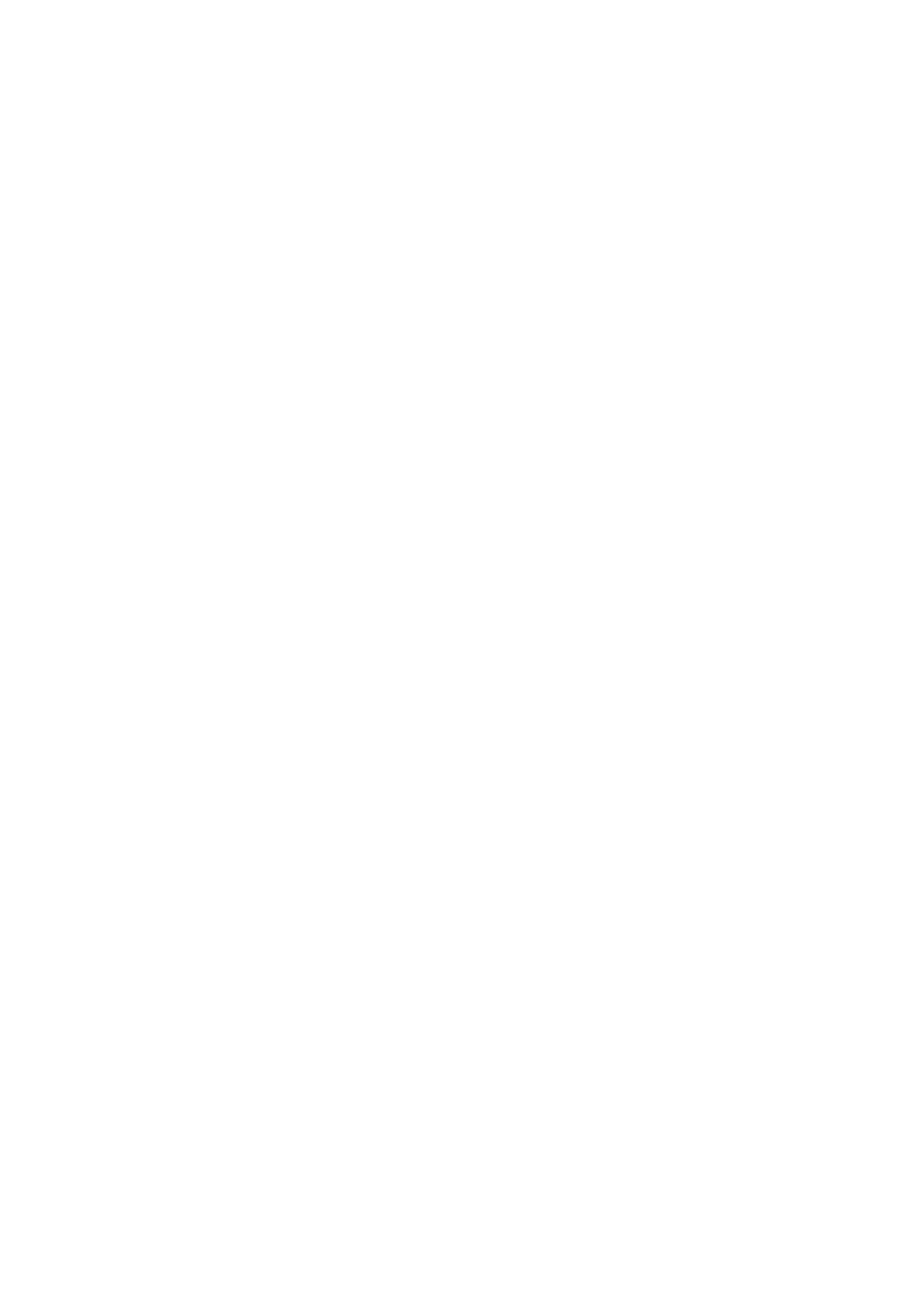# **3. What do we mean by fraud?**

3.1 The legal definition of fraud involves a dishonest act, when used in the context

of prescriptions, we take it to include (this list is not exhaustive):

- **Forgery or counterfeiting a prescription form**
- **Making amendments to a legitimate prescription form by changing** quantities/dosages
- **IMPERS** Impersonating an individual to collect their prescription
- **Writing a prescription for 'ghost' patient**
- Using a legitimate but stolen blank prescription form to obtain medicines and controlled drugs (CDs).

# **4. How to manage prescriptions in organisations**

## **Receipt of delivery and storage**

- 4.1 Xerox (UK) Ltd, the contracted secure printer for the NHS, prints the prescription forms and securely delivers them to agreed delivery points as identified by the ordering organisation. When arranging the deliveries with the supplier, organisations should ensure that designated staff are there to receive within a designated time-slot to enable same day follow-up of late deliveries. This will allow for any discrepancies to be highlighted quickly.
- 4.2 Where possible and appropriate, the delivery should be requested on a pallet<sup>3</sup>, which reduces the risk of smaller individual items being misrouted, lost or stolen during transit. The receiving organisation should sign for the number of pallets delivered.
- 4.3 Before the delivery driver leaves, a full check should be made against the delivery manifest that the appropriate type of prescription form and the correct number of boxes or pallets have been received. Given the time it takes to carry out a full check, and that drivers may object to the length of time, it is recommended that two people carry this out. Any discrepancies should be noted on the driver's delivery note, queried with the supplier and documented in the organisation's records.
- 4.4 It is important to record delivered and stored prescription stock. Two members of staff should always be in attendance when a delivery arrives, one of whom

 $3$  A pallet is a portable platform for storing or moving goods that are stacked on it.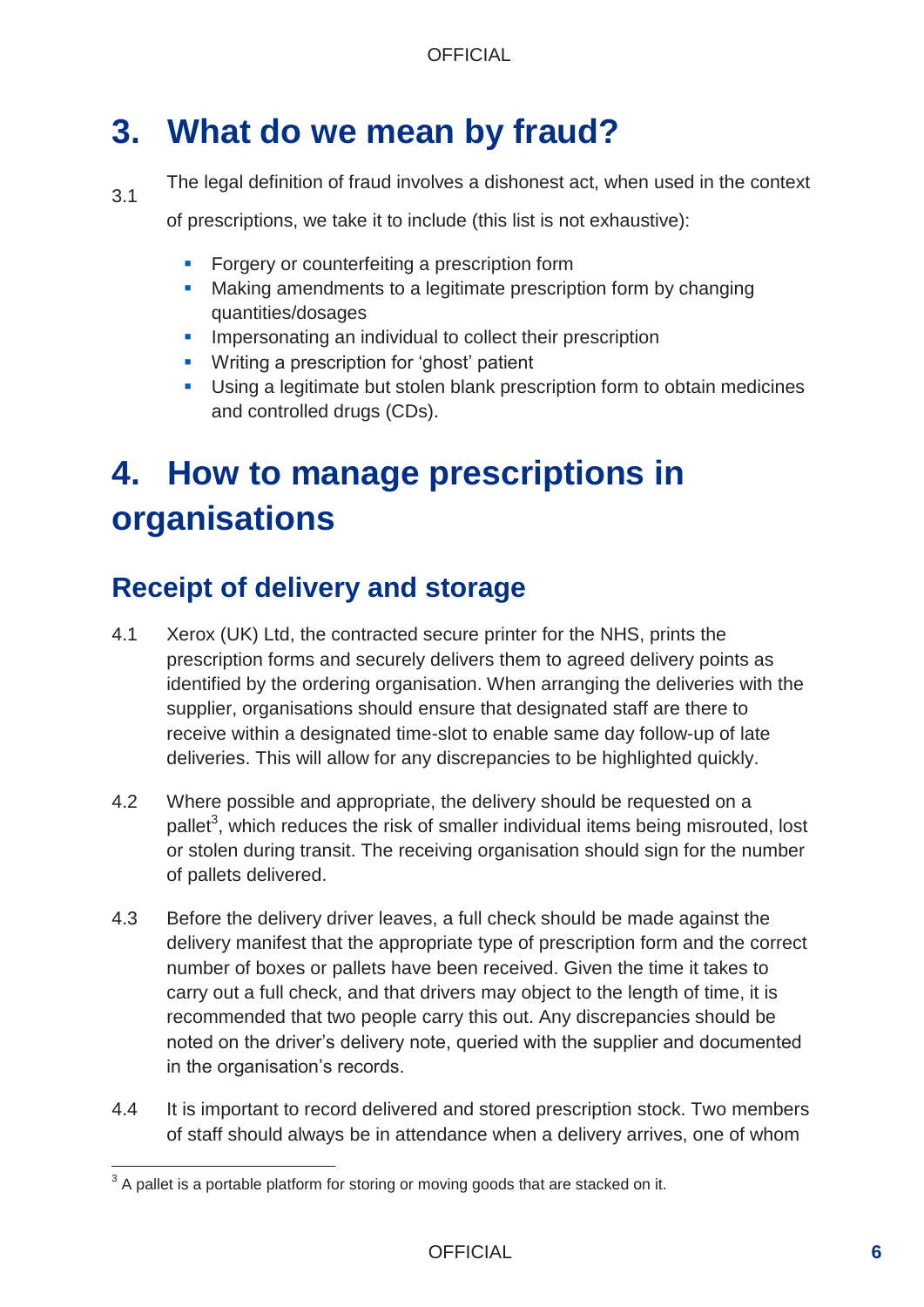should always remain with the delivery vehicle. The delivery should be thoroughly checked against the order and delivery note and only be signed for if the packaging is sealed and unbroken.

- 4.5 Once the delivery has been checked, the boxes should be examined and as soon as practicable the serial numbers checked against the delivery note. Bar coding is used on all FP10SS prescription boxes. The bar code includes: the product code, quantity, box number, first and last serial number in the range. Details of the delivery should be recorded electronically and/or using paper records. The bar coding data can be easily scanned using an appropriate device directly into a suitable application such as Excel. A 'Bar Code Split' template is available on the 'help' tag of the NHS forms ordering website for registered users. This template should be used in conjunction with the 'Bar Code Communication' also available on the 'help' tag. The blank template and communication document can be forwarded to the smaller sites to use for recording their prescriptions use.
- 4.6 If the forms do not arrive on the due date, within six working days from the date of the order being placed, the intended recipient should notify the suppliers of the missing prescription forms, so that enquiries can be made at an early stage. Further details on how to respond to suspected theft of prescription forms can be found in annexes B.
- 4.7 Deliveries of prescription form stock should be securely stored as soon as practicable and treated as controlled stationery. They should not be left unattended or unsupervised. As a minimum, prescription forms should be kept in a locked cabinet within a lockable room or area.

#### **How to order**

- 4.8 Prescription forms can only be ordered through the company contracted for this: Xerox (UK) Ltd. $4$  Each organisation wishing to order forms will need to nominate a non-prescribing, non-clinical individual to be registered with and verified by the NHS print contract management team. Any changes in nomination must be notified to the NHS print contract management team as soon as practicable.<sup>5</sup>
- 4.9 Primary Care Support England (PCSE) have the responsibility for ordering prescription forms for GPs and practice based non-medical prescribers, and for the onward secure delivery of the forms to the respective GP practices. The contact details for this service are [pcse.enquiries@nhs.net](mailto:pcse.enquiries@nhs.net) or **0333 014**

<sup>&</sup>lt;sup>4</sup> The registration process is described in annex I.

 $5$  The contact details of the team can be found in annex J.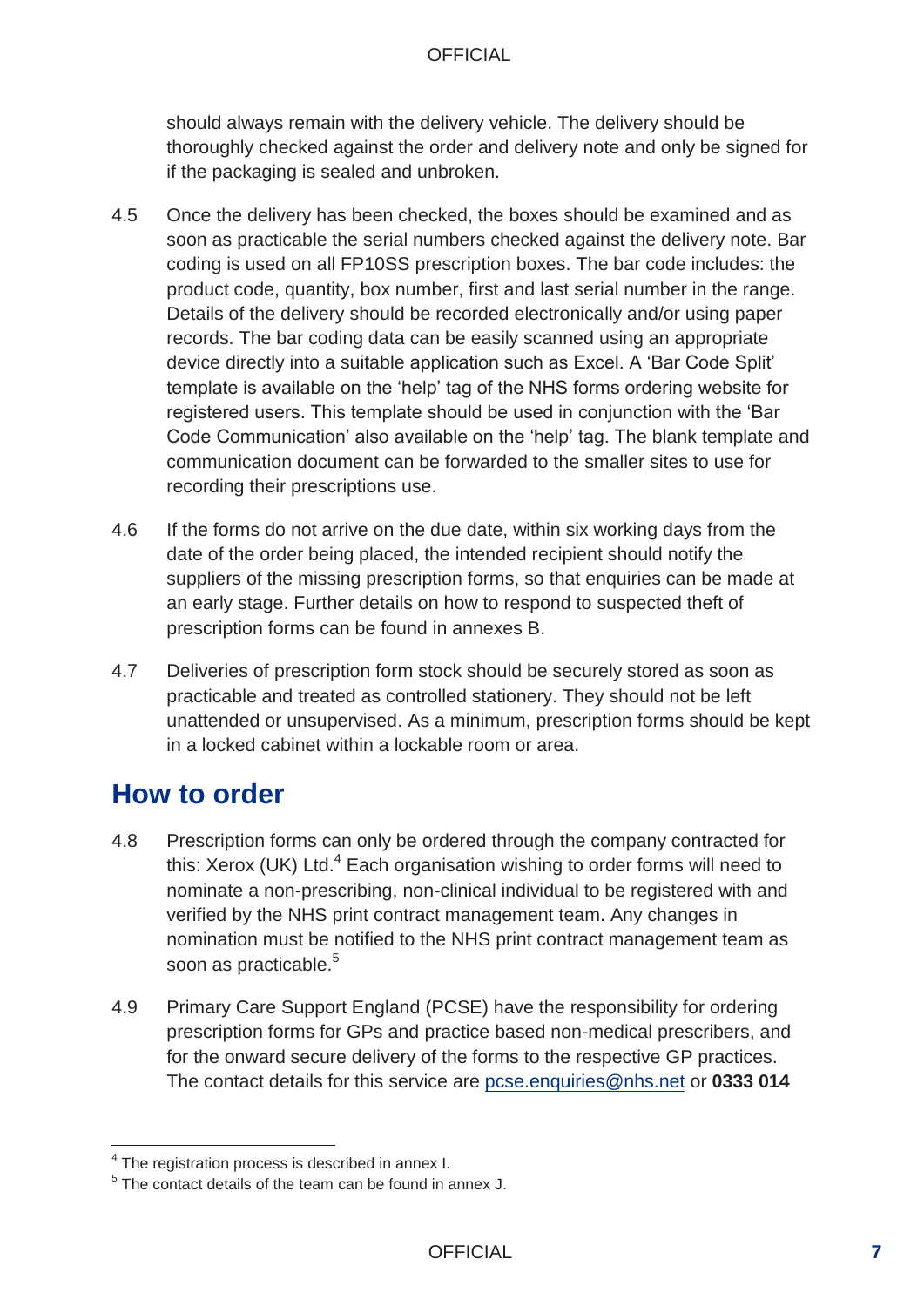**2884**. PCSE are also responsible for ordering FP10DT EPS Dispensing Tokens for Pharmacy Contractors.

- 4.10 A hospital trust, wishing to have prescriptions dispensed by community pharmacies, must ensure all users are registered with Xerox's (UK) Ltd ordering system prior to ordering any forms. This will require information like identity of user and delivery, invoicing and access rights details. With the commissioners' permission, non-hospital and non-GP sites can order the forms direct from Xerox (UK) Ltd and can have them delivered directly.
- 4.11 A commissioner of services will decide if they or the provider will order and pay for the forms. Both commissioning and provider organisations are responsible for ensuring prescription forms are held and managed according to guidance.

#### **Who can write prescriptions?**

- 4.12 The following people can write NHS prescriptions<sup>6</sup>:
	- **e** general practitioners/doctors/GP locums
	- **•** hospital prescribers can prescribe medication to be dispensed in community pharmacies but this is usually in situations where the hospital pharmacy department cannot supply the medicine or where the prescription is a private one. Prescribers working in hospital outpatient substance misuse clinics can also issue special instalment NHS prescriptions
	- dentists can prescribe for their NHS patients
	- **nurse practitioners who have qualified as independent prescribers.** There are two groups of independent nurse prescribers: community practitioner nurse prescribers who qualified under the original arrangements for nurse prescribing and nurse independent prescribers (formerly known as extended formulary nurse prescribers)
	- **•** pharmacist independent prescribers
	- physiotherapist independent prescribers
	- chiropodist/podiatrist independent prescribers
	- **•** optometrist independent prescribers
	- **•** therapeutic radiographer independent prescriber
	- **health visitors**
	- supplementary prescribers this is a term that can be applied to specific registered professionals: nurses, midwives, pharmacists, physiotherapists, radiographers, chiropodists/podiatrists, dieticians and optometrists who have completed an approved education programme

 $6$  It should be noted that only those who are providing services commissioned by NHS England, local authorities and CCGs are entitled to access the NHS prescriptions system.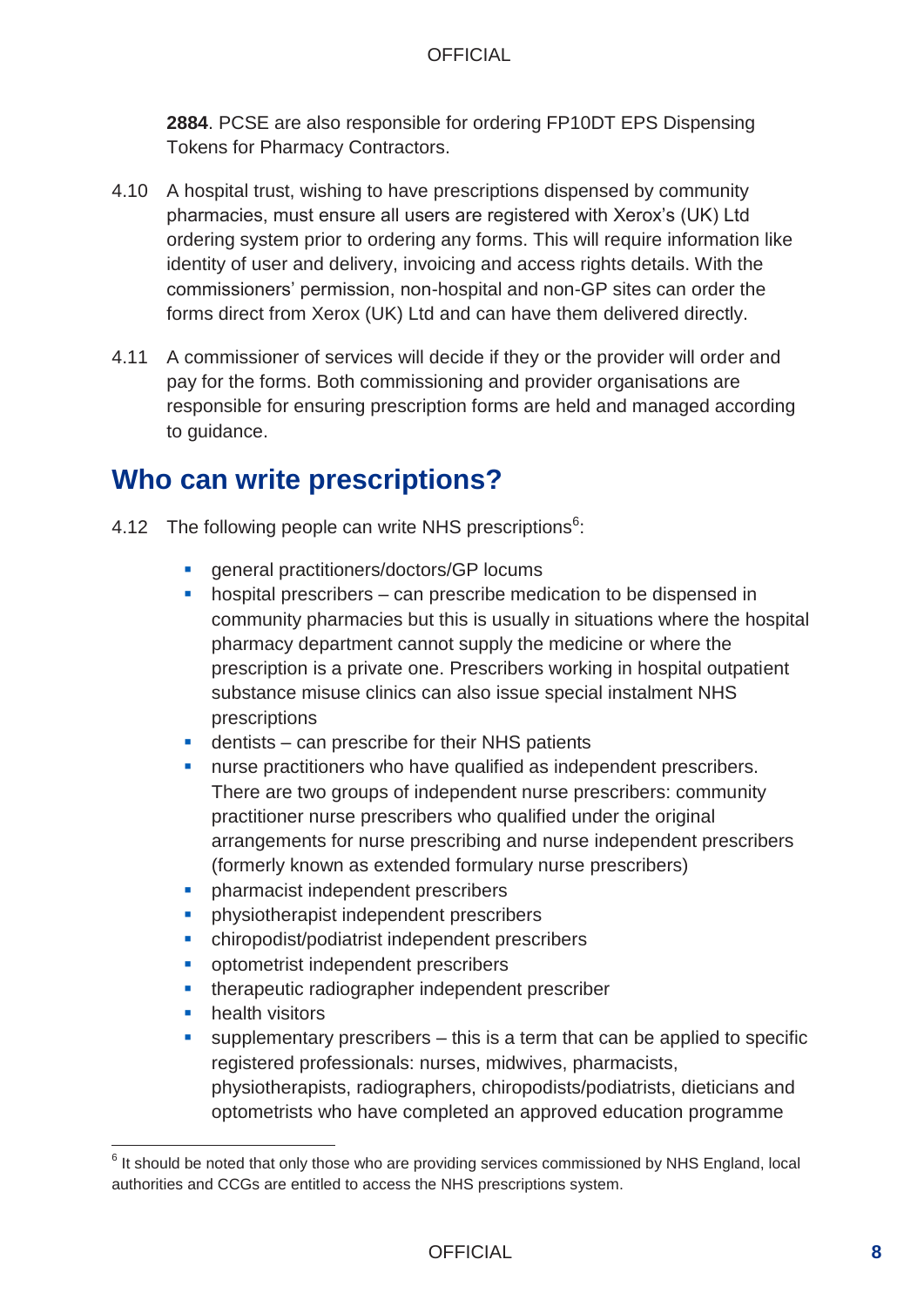and are annotated on the relevant register as a supplementary prescriber. Nurses, physiotherapists and podiatrists can hold more than one qualification – e.g. as a nurse independent prescriber and as a supplementary prescriber. Supplementary prescribing involves working to a Clinical Management Plan agreed with a doctor.

#### **Checks required before issuing prescriptions**

- 4.13 Initial prescription pads can only be issued to nurses after a copy of a Nursing and Midwifery Council statement of entry has been received, showing 'nurse prescribing' as a recorded entry on the professional register. A pharmacist independent prescriber must be a registered pharmacist whose name is held on the register of the General Pharmaceutical Council (GPhC) [\(www.pharmacyregulation.org\)](http://www.pharmacyregulation.org/) with an annotation signifying that they have successfully completed an education and training programme accredited by the GPhC and are qualified as a pharmacist independent prescriber.
- 4.14 Similarly, a pharmacist supplementary prescriber must be a registered pharmacist whose name is held on the register of the General Pharmaceutical Council [\(www.pharmacyregulation.org\)](http://www.pharmacyregulation.org/) with an annotation signifying that they have successfully completed an approved training programme for supplementary prescribing.
- 4.15 Physiotherapists, radiographers and chiropodists/podiatrists who are supplementary prescribers must be registered professionals with their name held on the relevant part of the Health and Care Professions Council (HCPC) membership register with an annotation signifying that they have successfully completed an approved programme of training for supplementary prescribing. An optometrist supplementary prescriber must be registered with the General Optical Council with an annotation recorded in the register signifying that they have successfully completed an approved training programme for supplementary prescribing. Details of the approved training and registration requirements for optometrist independent prescribers can be found online.<sup>7</sup>
- 4.16 Orders received by PSCE from GP practices should be checked against prescribers' current details and status and verified against the order. The same should be done for orders received by the chief pharmacist in acute trusts; forms should only be issued after the receipt of a requisition form signed by an authorised signatory. All organisations should keep a full list of all of the prescribers employed by them and the items they can prescribe.

<sup>&</sup>lt;sup>7</sup><https://www.college-optometrists.org/cpd-and-cet/training-and-qualifications.html>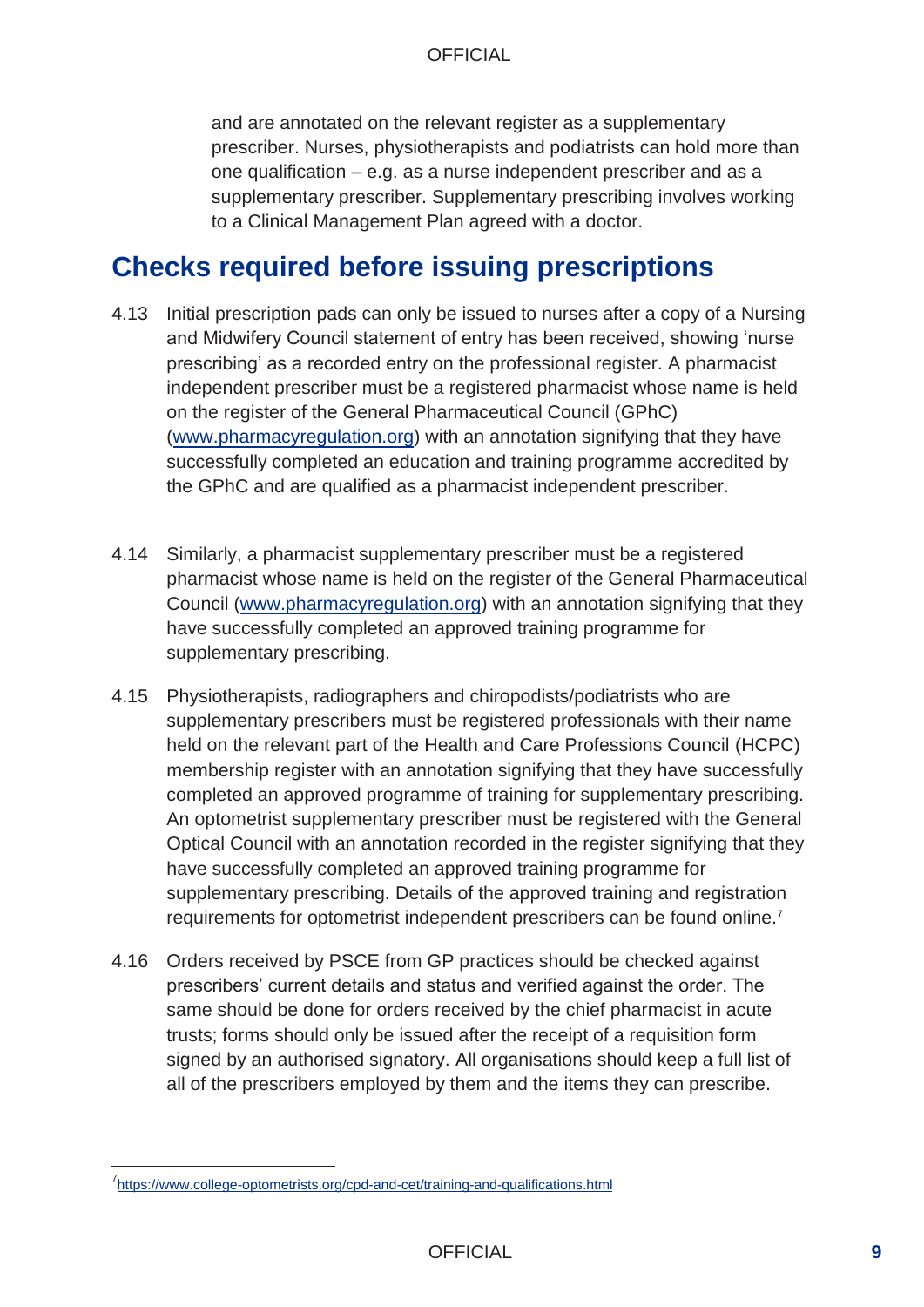4.17 Below is a summary of the independent prescribers and the information that the relevant professional body will need to confirm:

| <b>Role</b>                                                                                                                                                             | <b>Professional body</b>                                       | <b>Required annotations</b>                                                                                                                                     |
|-------------------------------------------------------------------------------------------------------------------------------------------------------------------------|----------------------------------------------------------------|-----------------------------------------------------------------------------------------------------------------------------------------------------------------|
| <b>Nurse practitioners</b><br>(who have qualified<br>as independent<br>prescribers)                                                                                     | Nursing and<br><b>Midwifery Council</b><br>(NMC)               | NMC statement of entry on<br>the professional register.                                                                                                         |
| <b>Pharmacist</b><br>independent<br>prescriber                                                                                                                          | General<br>Pharmaceutical<br>Council (GPhC)                    | Annotation in the GPhC<br>register confirming<br>qualification as pharmacist<br>independent prescriber.                                                         |
| <b>Pharmacy</b><br>supplementary<br>prescriber                                                                                                                          | General<br>Pharmaceutical<br>Council (GPhC)                    | Annotation in the GPhC<br>register, confirming<br>successful completion of<br>approved training<br>programme for<br>supplementary prescribing.                  |
| <b>Physiotherapist;</b><br>radiographers;<br>chiropodist and<br>podiatrist<br>supplementary<br>prescribers;<br>occupational<br>therapists (under<br>certain conditions) | <b>Health and Care</b><br><b>Professions Council</b><br>(HCPC) | Annotation in the relevant<br>part of HCPC register,<br>confirming successful<br>completion of approved<br>training programme for<br>supplementary prescribing. |
| <b>Optometrist</b><br>supplementary<br>prescriber                                                                                                                       | <b>General Optical</b><br>Council                              | Annotation in the register,<br>confirming successful<br>completion of approved<br>training programme for<br>supplementary prescribing.                          |

## **Prescription form stock control**

4.18 Organisations should maintain clear and unambiguous records on prescription stationery stock received and distributed. It would be preferable to use a computer system to aid reconciliation and audit. The following information should be recorded on a stock control system in organisations: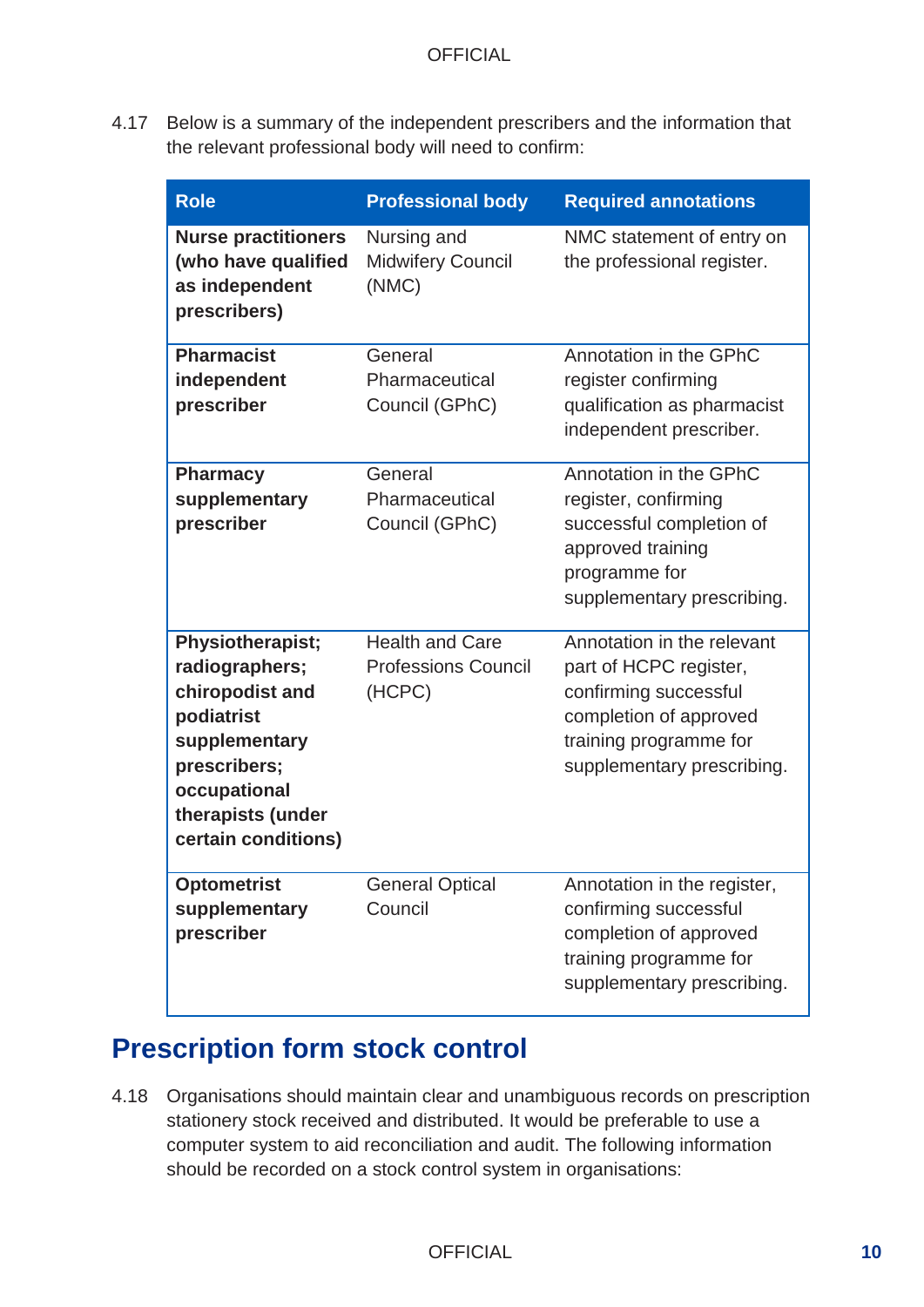- what has been received, along with serial number data (the latter is now in bar code format and features on each box of FP10SS forms)
- **Where items are being stored**
- **•** when prescription forms are issued to the authorised prescriber
- **details of who issued the forms**
- to whom prescription forms were issued, along with the serial numbers of these forms
- the serial numbers of any unused prescription forms that have been returned
- details of prescription forms that have been destroyed (these records should be retained in accordance with local document and retention policies).

## **Distribution and onward delivery**

- 4.19 The container and vehicle in which prescription forms are transported by the receiving organisation to the smaller sites/hubs should be sealed to prevent access to the forms whilst in transit. A secure and lockable trolley should be used to transport prescription forms from the store to the prescriber.
- 4.20 Items waiting to be collected should be stored securely and not left in a public place or in areas where there is unsupervised access. When distributing prescription forms to the ordering organisation, the driver or porter should sign for the consignment. The practice manager or equivalent, or delegated staff, should sign and use the practice stamp for forms received from porters and other delivery staff, which should either indicate the serial numbers or allow for these to be included by the prescriber. The key point is to ensure that there is a **record** of the internal distribution of prescription pads. In the primary care setting, if the delivery has not been scheduled, consideration should be given to notifying the recipient when to expect delivery.
- 4.21 The distribution of prescription forms to prescribers is the responsibility of the organisation. A record should be kept of the serial numbers of the prescription forms, including where, when (date/time) and to whom the prescriptions have been distributed. The serial number on the prescription forms is positioned at the bottom of the form (see Figure 1 below). The first 10 numbers are the serial number (these numbers run in sequence); the last (the 11th) character is a check digit and does not run in sequence.
- 4.22 Stationery supplies for NHS prescribers are normally distributed in bulk. In some hospitals, prescriptions are issued to clinics in bulk rather than to the individual prescribers working there. In this scenario, the individuals responsible for prescription forms at this level should ensure that only authorised prescribers are given access to the forms. Before each distribution, a review of current prescribers should be conducted by the organisation to

#### OFFICIAL **11**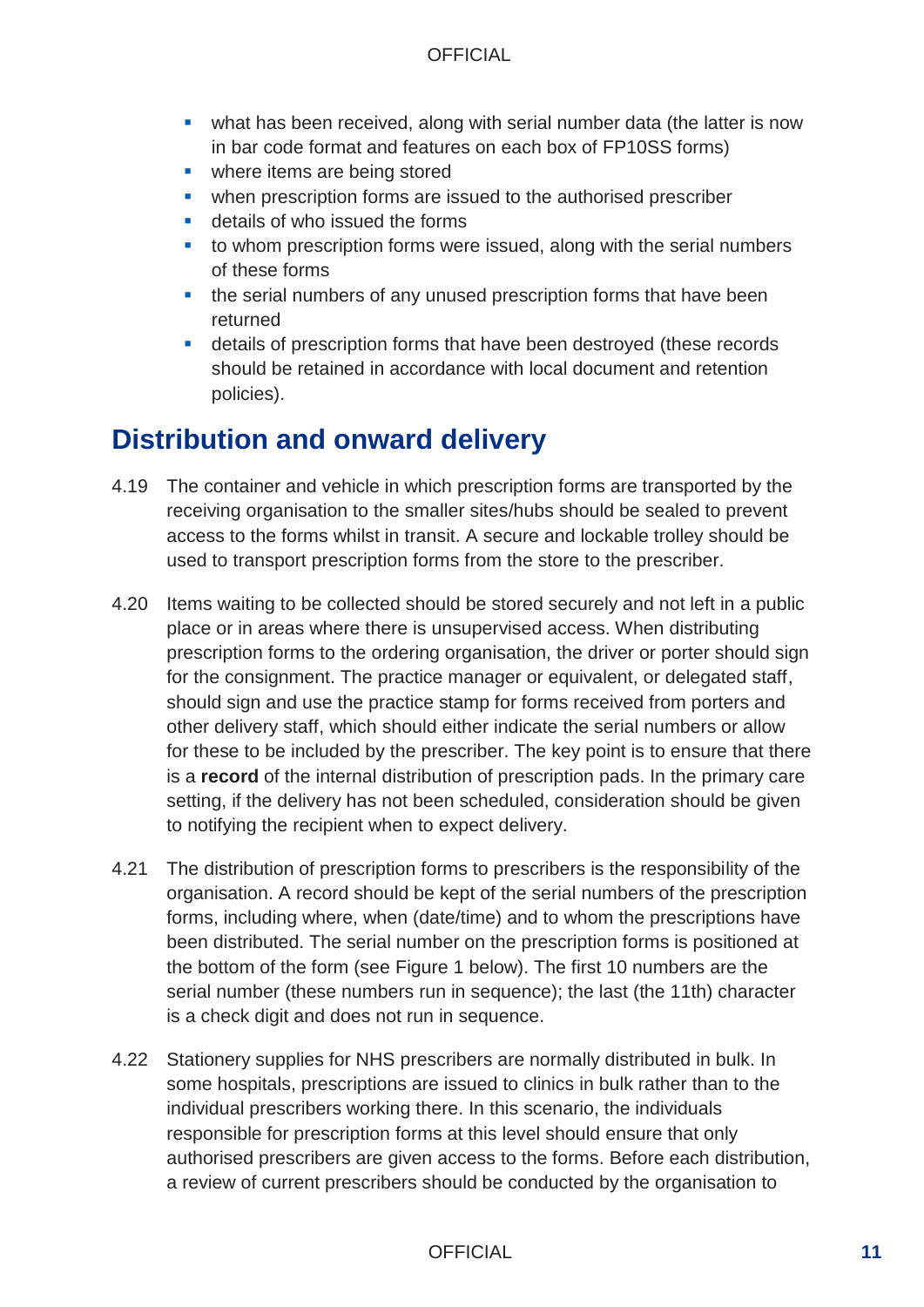avoid errors and to ensure that the master list detailing the names of prescribers and the number of prescriptions required is accurate.



**Figure 1: Prescription form with serial number and check digit highlighted** 

## **Destruction and disposal**

4.23 New prescription forms should not be issued to prescribers who have left or moved employment or who have been suspended from prescribing duties, and all unused prescription forms relating to that prescriber should be recovered and securely destroyed. The person responsible for the recovery and destruction of forms should be in a position of suitable seniority. This will require liaison within NHS England and subsequently NHS Business Services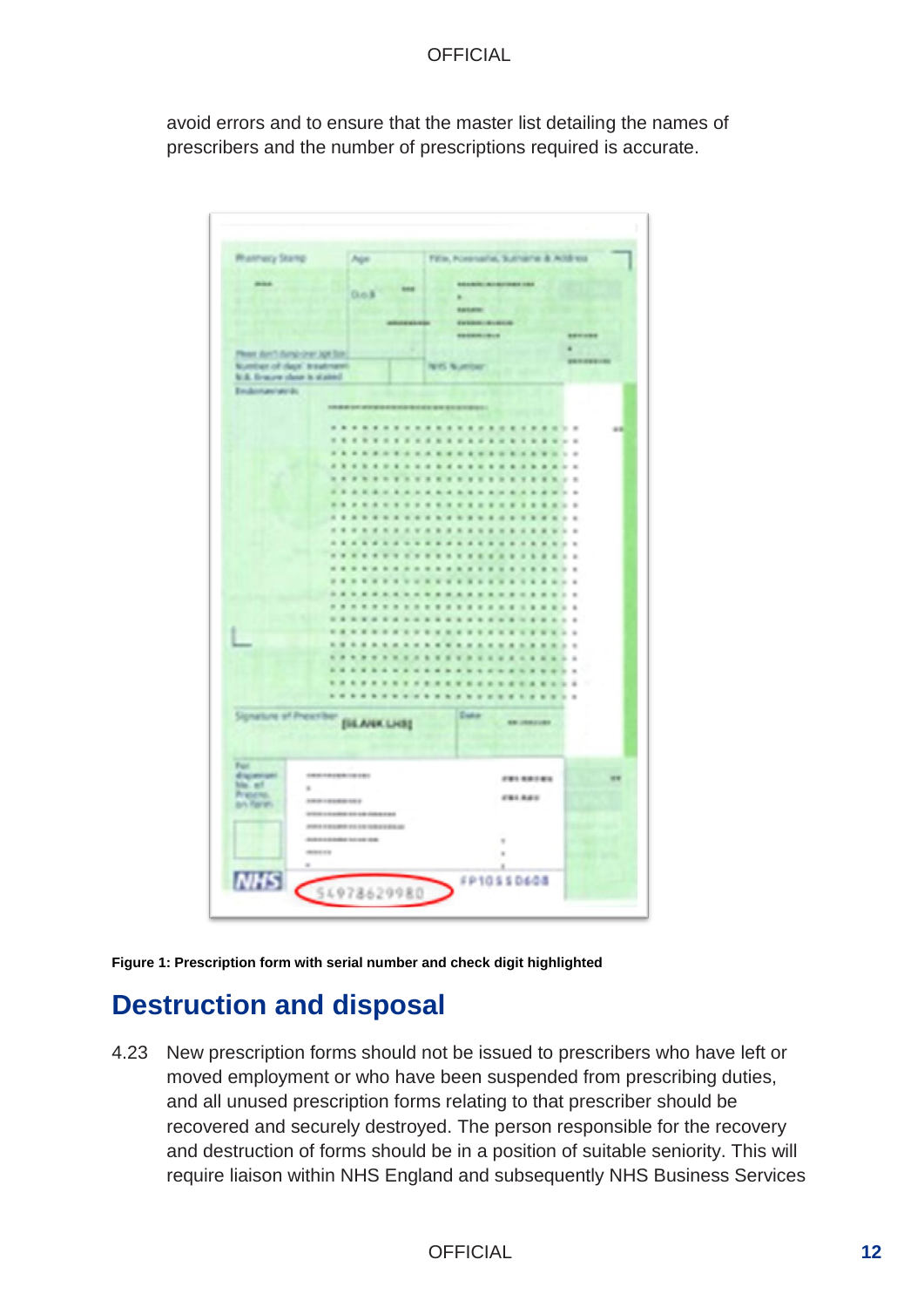Authority Prescription Services (NHSBSA PS) to ensure the suppliers of the forms are aware of prescriber changes. In the case of personalised forms, suppliers will reject order details that do not match the data supplied by the NHSBSA PS - for instance, if a GP has moved to another CCG area. In the case of hospitals, including community and off site-clinics, the person responsible for distributing prescription forms should regularly check the list of authorised prescribers with the chief pharmacist, pharmacy department, human resources or ward/departmental managers to ensure that records are up to date.

4.24 Personalised forms which are no longer in use should be securely destroyed (e.g. by shredding) before being put into confidential waste, with appropriate records kept. The person who destroys the forms should make a record of the serial number of the forms destroyed. Best practice would be to retain these prescription forms for local auditing purposes for a short period prior to destruction. The destruction of the forms should be witnessed by another member of staff. Records of forms destroyed should be kept in accordance with local record and retention policies.

# **5. How to manage prescriptions for individual prescribers**

# **Using prescription forms<sup>8</sup>**

- 5.1 As a matter of best practice, prescribers should keep a record of the serial numbers of prescription forms issued to them. The first and last serial numbers of pads should be recorded. It is also good practice to record the number of the first remaining prescription form in an in-use pad at the end of the working day. This will help to identify any prescriptions lost or stolen overnight.
- 5.2 To reduce the risk of misuse, blank prescriptions should never be pre-signed. Where possible, all unused forms should be returned to stock at the end of the session or day; they should not, for example, be left in patients' notes. Prescription forms are less likely to be stolen from (locked) secure cupboards.
- 5.3 Any completed prescriptions should be stored in a locked drawer/cupboard. Patients, temporary staff and visitors should never be left alone with prescription forms or allowed into secure areas where forms are stored.
- $\Omega$

An indispensable tool for prescribers is the British National Formulary, which provides prescribers, pharmacists and other healthcare professionals with sound up-to-date information about the use of medicines. This can be found at <http://www.bnf.org/bnf/index.htm>.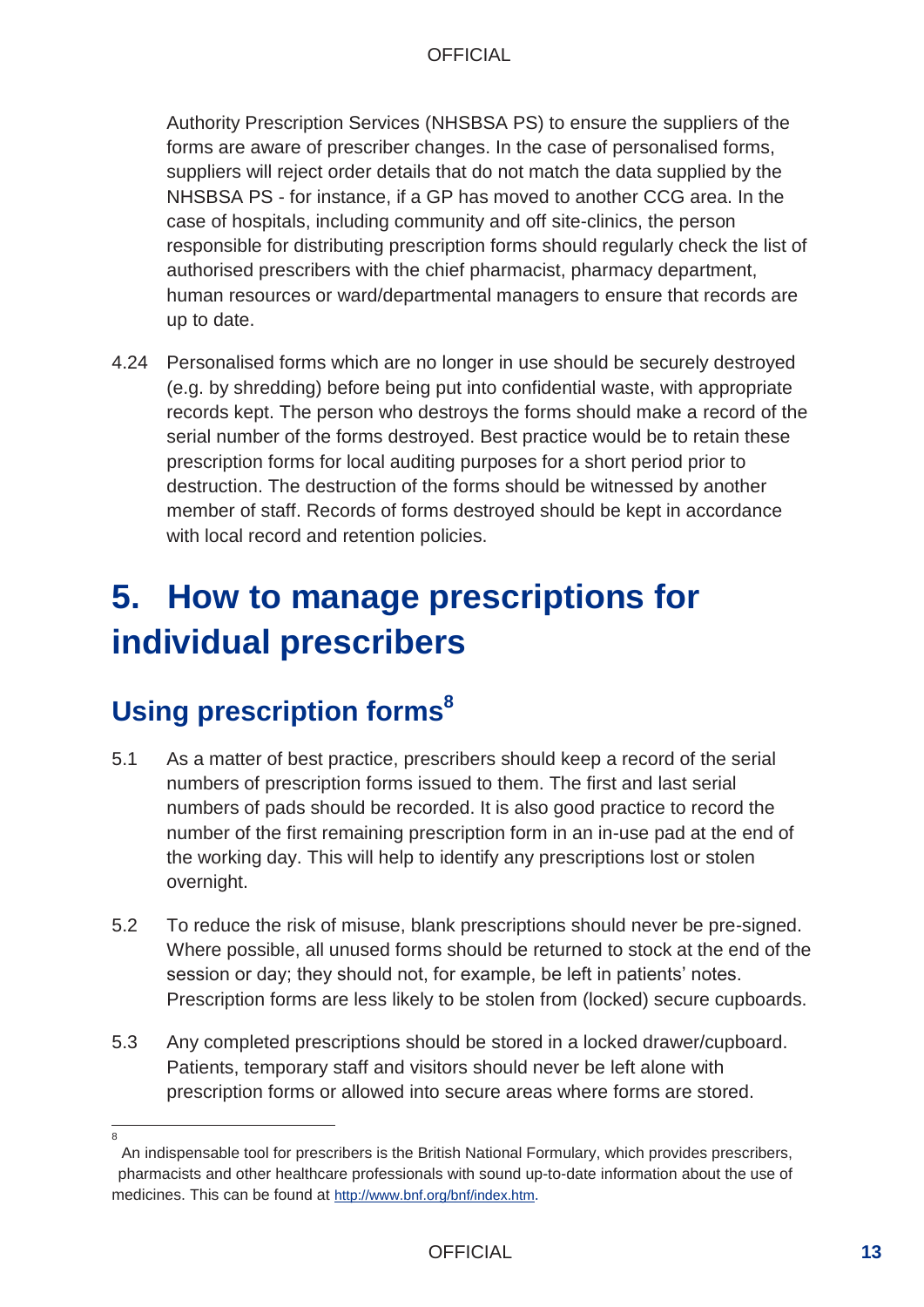Completed prescription forms may be left at the GP practice if a repeat prescription is requested by the patient and should not be accessible to anyone other than authorised members of staff.

- 5.4 Doctors', dentists' and surgery stamps should be kept in a secure location separate from prescription forms as it is more difficult to detect a stolen or fraudulent prescription form that has been stamped with a genuine stamp. The stamp pads should be secured to the same standard as prescription forms. GP practices can obtain pre-personalised prescriptions from the printing manufacturer and these should be used in preference over hand-stamped FP10SS prescription forms wherever possible.
- 5.5 Prescriptions should be stamped at the time of dispensing with the pharmacy stamp to reduce the risk of the prescription being presented at and redispensed by a second pharmacy. A pharmacy stamp sometimes indicates the date the prescription was dispensed as well as the name of the pharmacy. This may help to identify by whom (i.e. by which pharmacy) and when (i.e. the date) a prescription was dispensed.
- 5.6 Prescriptions also need to be endorsed by the pharmacist/technician at the time of dispensing with what has been supplied – endorsing a prescription states what was supplied – e.g. 100ml of liquid paracetamol. A stamped and endorsed prescription is likely to raise more concerns at another pharmacy if presented there.

## **Prescriptions for controlled drugs**

- 5.7 Prescribers must comply with all the relevant legal requirements when writing prescriptions for controlled drugs (CDs). This also applies to FP10MDA prescription forms (single sheet and personalised padded forms), which are used to order schedule 2 CDs and buprenorphine and diazepam for supply by instalments for treatment of addiction. When the prescriber writes an FP10MDA, the amount of the instalment to be dispensed and the interval between each instalment must be specified.
- 5.8 Prescriptions requesting CDs must comply fully with the legal requirements before any item is dispensed. Pharmacists can amend a CD prescription (for schedule 2 or 3) where there are minor typographical errors, spelling mistakes or where the total quantity of the CD or the number of dosage units is specified in either words or figures but not both. Pharmacists will have to exercise all due diligence and be satisfied on reasonable grounds that the prescription is genuine and that they are supplying in accordance with the instructions of the prescriber. The pharmacist will need to amend the prescription in indelible ink and mark the prescription so that the amendment is attributable to them. In all other cases where a CD prescription does not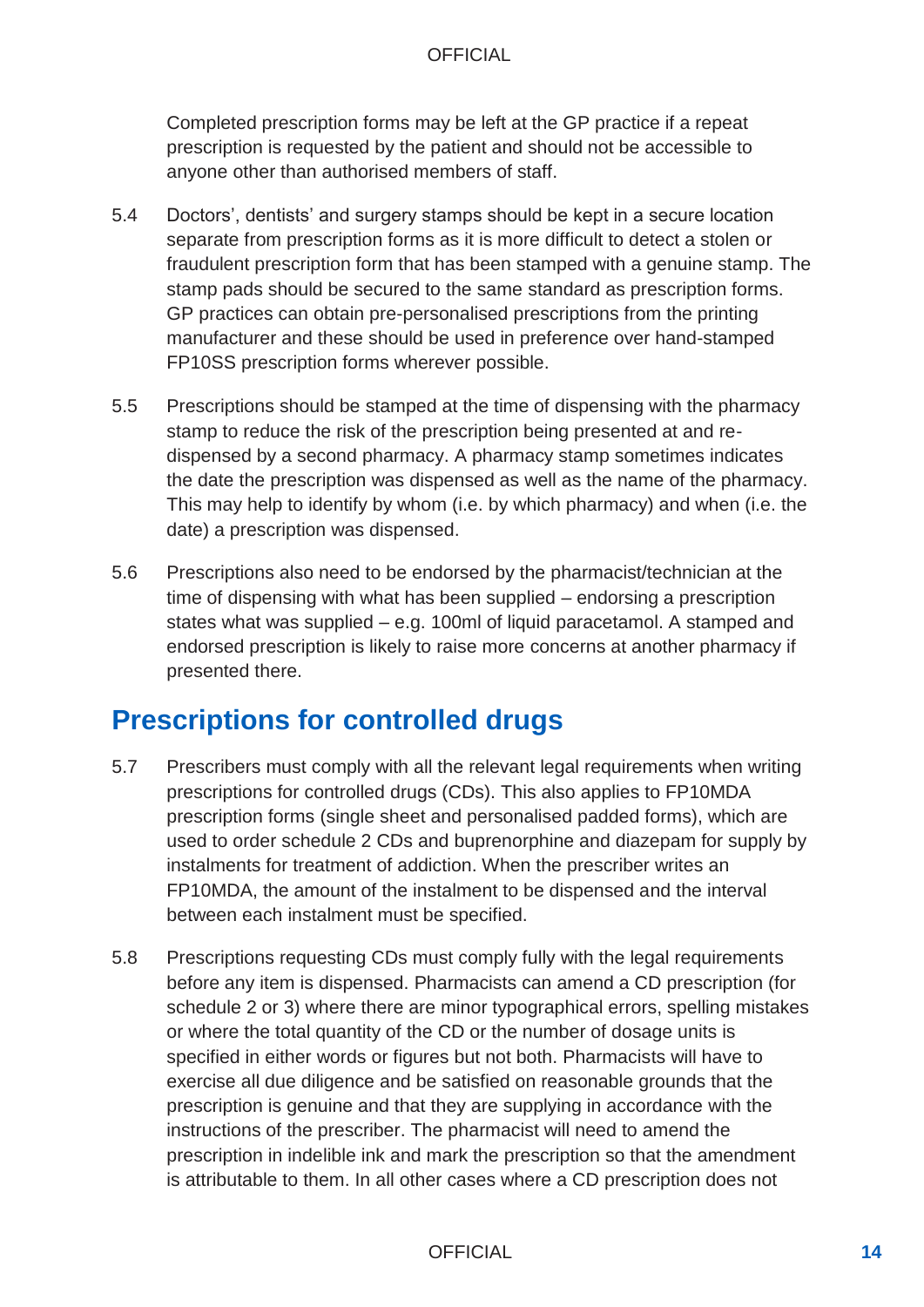fully comply with the legal requirements, it should be returned to the prescriber for amendment as appropriate. Pharmacists and dispensing staff should question any discrepancies identified in the forms if they feel it is safe and appropriate to challenge the presenting individuals. All staff and prescribers should be aware of these requirements.

#### **Private prescriptions for controlled drugs**

- 5.9 The Misuse of Drugs (Amendment No. 3) Regulations 2006 introduced the requirement for all private prescriptions containing schedule 2 and 3 CDs to be issued on a standard form which includes the prescriber identification number of the person issuing it, and for all such prescriptions (or copies of them) to be submitted to the relevant NHS agency after the drug has been supplied. However, the Misuse of Drugs and Misuse of Drugs (Safe Custody) (Amendment) Regulations 2007 amended these regulations to require the original private prescriptions for schedule 2 and 3 CDs to be submitted to the relevant NHS agency from 1 September 2007.
- 5.10 Amendments to the Misuse of Drugs Regulations were laid before Parliament on 30 March 2012 and came into force on 23 April 2012. The amendments relate to nurse and pharmacist independent prescribing, and mixing of CDs. These amendments were codified as The Misuse of Drugs (Amendment No.2) (England, Wales and Scotland) Regulations 2012.
- 5.11 The private prescription form FP10PCD (single sheet and personalised padded form) in England has been introduced for schedule 2 and 3 CDs and is available to all private prescribers of CDs for prescriptions which are to be dispensed by a community pharmacy only. The private CD prescription form can be dispensed by a registered community pharmacy and must contain the prescriber's identification number. The regulations came into force in 2006, and no other prescription forms are valid for a schedule 2 or 3 CD ordered privately and issued by a prescriber in England on or after this date. Private prescribers of CDs, Schedule 2, and 3 will order their prescription forms from PCSE. PCSE will be responsible for the onward secure delivery or collection of the forms. Therefore each private prescriber or their employing/hosting organisation will need to ensure PCSE is aware that they issue private prescriptions for schedule 2 and 3 CDs.
- 5.12 Prescribers who issue private prescriptions have been allocated a unique sixdigit prescriber code which is different from their NHS prescriber code. Therefore, prescribers who operate in the NHS as well as privately have at least two separate codes (one for private prescribing and one or more for NHS). Some services, such as hospices, where prescribers share a prescription pad, each prescriber must have their own individual private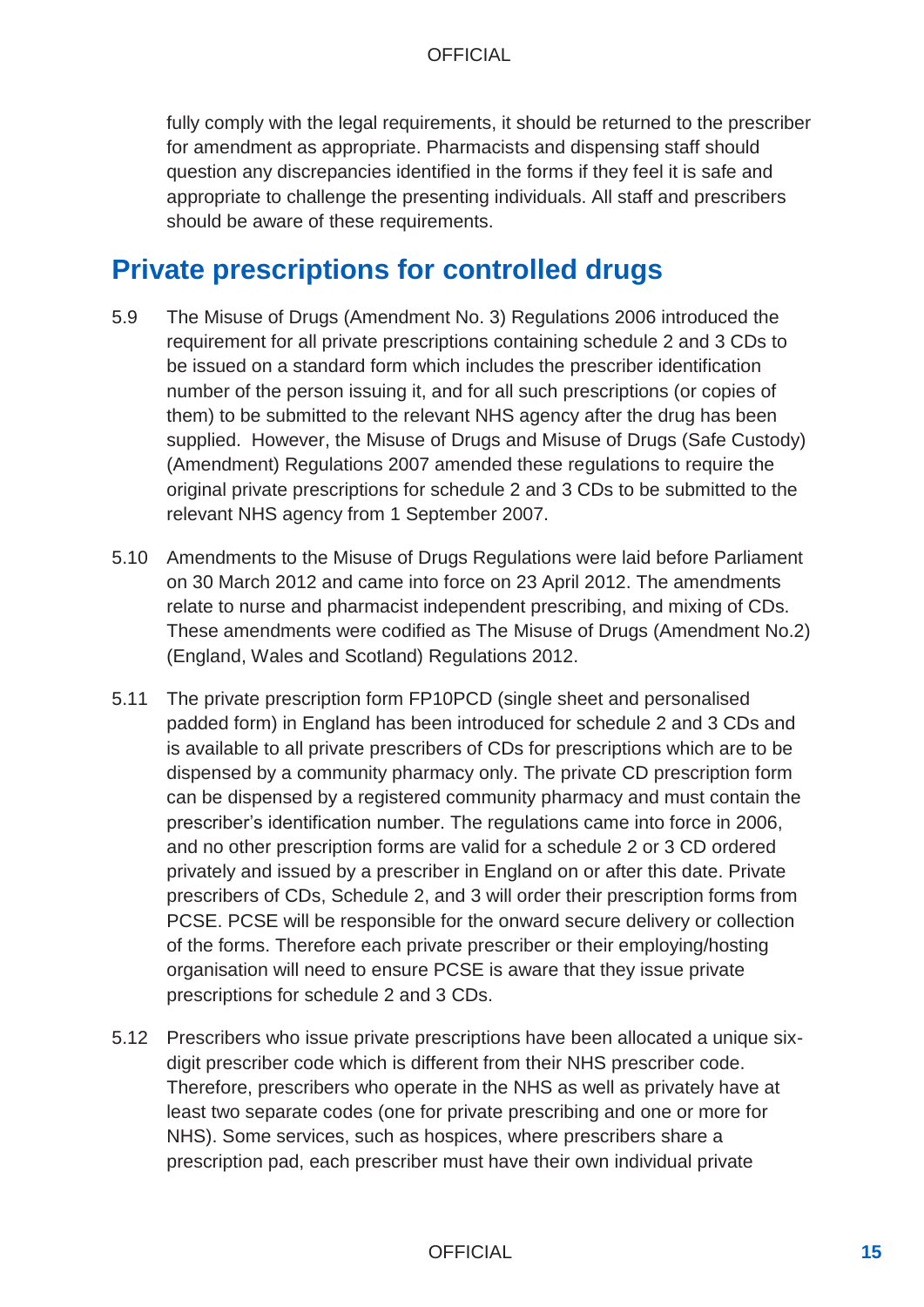prescribers' code which they can obtain from their local NHS England Area Team. This code or pin must be used on the FP10PCD by the prescriber completing the prescription form. There will be a slightly different requirement for dentists as they will not be issued with individual codes as other prescribers are. There will be one code for dentists within a practice/prescribing area.

- 5.13 Pharmacists are required to submit their private prescriptions for schedule 2 and 3 CDs to the NHSBSA each month. This is so that the NHS can monitor the prescribing and supply of CDs, whether within the NHS or privately. CDAOs in area teams monitors private prescribers' use of schedule 2 and 3 CDs, using information from the NHSBSA and other information as appropriate. This information should be forwarded to the appropriate NHS England area team.
- 5.14 While an NHS prescription must be written or printed on an FP10 form, there is no mandatory form for a private prescription. In the case of CDs however the FP10PCD form should be used. Private prescriptions should be written on a sheet of the doctor's headed notepaper. However, a pharmacist can dispense medicines (not including schedule 2 or 3 CDs) on a private prescription written on any paper, provided that s/he is satisfied that the document is genuine, the signatory is entitled to prescribe and the technical requirements are satisfied. These written prescriptions should be treated with the same security measures as NHS forms, as the same risks apply.
- 5.15 With regard to CDs, the NHS prescription form (FP10) now includes an additional declaration for use when the patient or a person other than the patient collects a schedule 2 or 3 CD from the community pharmacy. Any person collecting CDs against a schedule 2 prescription (both NHS and private) should be asked to provide evidence of their identity and to sign the back of the prescription form. Any person collecting CDs against a schedule 3 prescription (both NHS and private) should be asked to sign the back of the prescription form. Acceptable forms of identity are any photographic ID (e.g. passport, photographic driver's licence, national ID card) or, in the absence of this, a debit/credit card and a utility bill or bank statement. All staff and prescribers should be made aware of these requirements, to ensure that the relevant checks are conducted.

## **Home visits**

5.16 When making home visits, prescribers working in the community should take suitable precautions to prevent the loss or theft of forms, such as ensuring prescription pads are carried in a lockable carrying case and kept out of site during home visits until they are needed. Prescribers on home visits should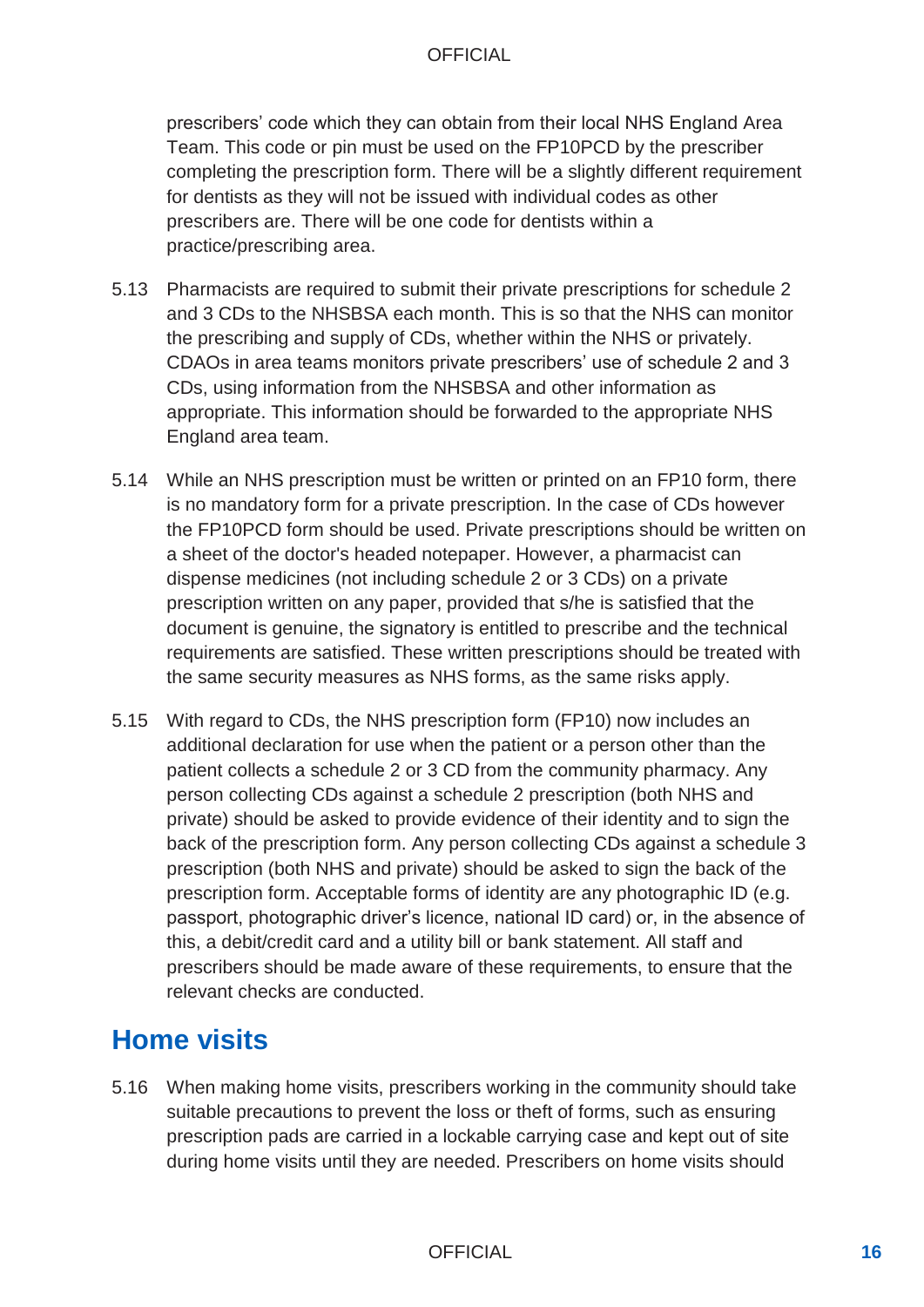also, before leaving the practice premises, record the serial numbers of any prescription forms/pads they are carrying. Only a small number of prescription forms should be taken on home visits – ideally between 6 and 10 – to minimise the potential loss.

5.17 Prescribers of private CDs using the FP10PCD forms should exercise extra caution as there is greater potential for misuse of these forms.

#### **Storing prescription forms in vehicles**

- 5.18 Storing prescription forms in vehicles whilst working in the community is not without risk, as there have been reported incidents of community staff having their vehicles broken into and prescription pads being stolen. In many of these cases, staff were unable to advise how many prescriptions were lost, as they had not made a note of serial numbers nor followed recommended advice to limit the number of prescription forms being carried.
- 5.19 As previously advised, during home visits, community staff should take precautions to keep their prescription forms out of sight when not in use. This includes not leaving prescription forms on view in a vehicle. If they have to be left in a vehicle, they should be stored in a locked compartment such as a car boot and the vehicle should be fitted with an alarm. Prescriptions should never be left in a vehicle overnight.

#### **GP visits to care homes**

5.20 Blank or signed prescription forms should never be left at care homes for GP or locum visits as this provides opportunity for theft and means that the NHS has failed in the role of protecting this asset. Neither should the care home's CD cupboard be used for storing prescription pads. Only the appropriate care home staff should have access to the CD cupboard as part of their duties; GPs have no automatic right of access to the CD cupboard and non-CD items should not be stored in the CD cupboard. Each GP should carry his/her own supply of prescription forms as a matter of course when making care home visits. This also applies to locum GP visits to care homes.

#### **Locums**

5.21 It is the locum GP's responsibility to use prescriptions on behalf of the senior partner of each practice that they work for. Alternatively, they can take blank FP10SS forms with them to write the medicine data and the relevant senior partner's code on the form. However, the locum GP's details (at least name) should be listed on the prescription, so that the name of the doctor matches the signature.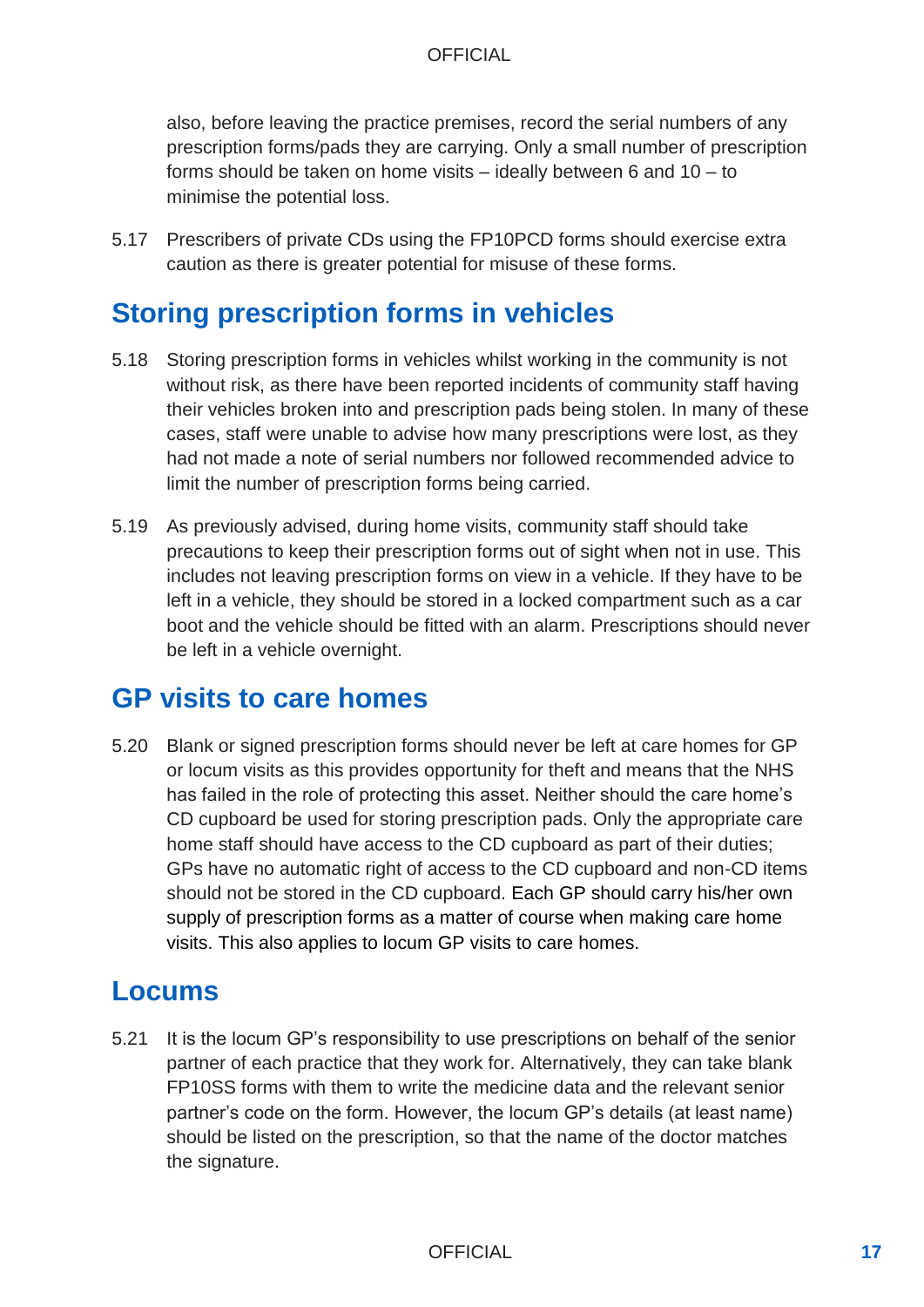5.22 Surgeries should keep a record of prescription forms/pads issued to locums and a record of the care homes where they will issue prescriptions. Locum GPs should also keep a record of the prescription pads used and separate records should be kept for each surgery using the format of the prescription log sheet for handwritten prescriptions completed by locums.<sup>9</sup>

#### **A&E and other multi-prescriber settings**

- 5.23 In addition to the above section, which applies to a GP setting, extra precautions need to be undertaken in areas where several prescribers might be working and sharing a prescription pad, such as in A&E. These include, but are not limited to:
	- **named individual/manager/responsible person with oversight of** prescription forms within the department/area
	- standard operating procedure (SOP) in place for management and use of prescription forms specific to the area/department
	- **EXECTE:** keeping a record of prescription pad/s currently in use
	- up to date record of permitted prescribers which holds their contact information and details of where and when they work
	- not leaving the prescription pads unsupervised in public/patient areas
	- not leaving the prescription pads in patients' notes
	- **EXECTE FIELD EXECT** ensuring that prescription pads are secure when not in use

## **Hospitals and hospices**

- 5.24 In hospitals and hospices, prescribers commonly use a shared pad and usually the prescriber code is specific to the site where several prescribers are working rather than an individual. There is also the added potential for difficulty in tracing the prescriber if the doctor is a locum and/or only works intermittently – for example, at weekends. Hospitals should keep a record of permitted prescribers which holds their contact information and details of where and when they work.
- 5.25 In these settings other forms such as hospital discharge /in-patient forms which are also used to prescribe medicines dispensed within hospital pharmacies should also be closely monitored and controlled. These may differ markedly from FP10s and could consist of a simple sheet of A4, so vigilance is needed.

 $9^9$  A template prescription log sheet can be found in annex H.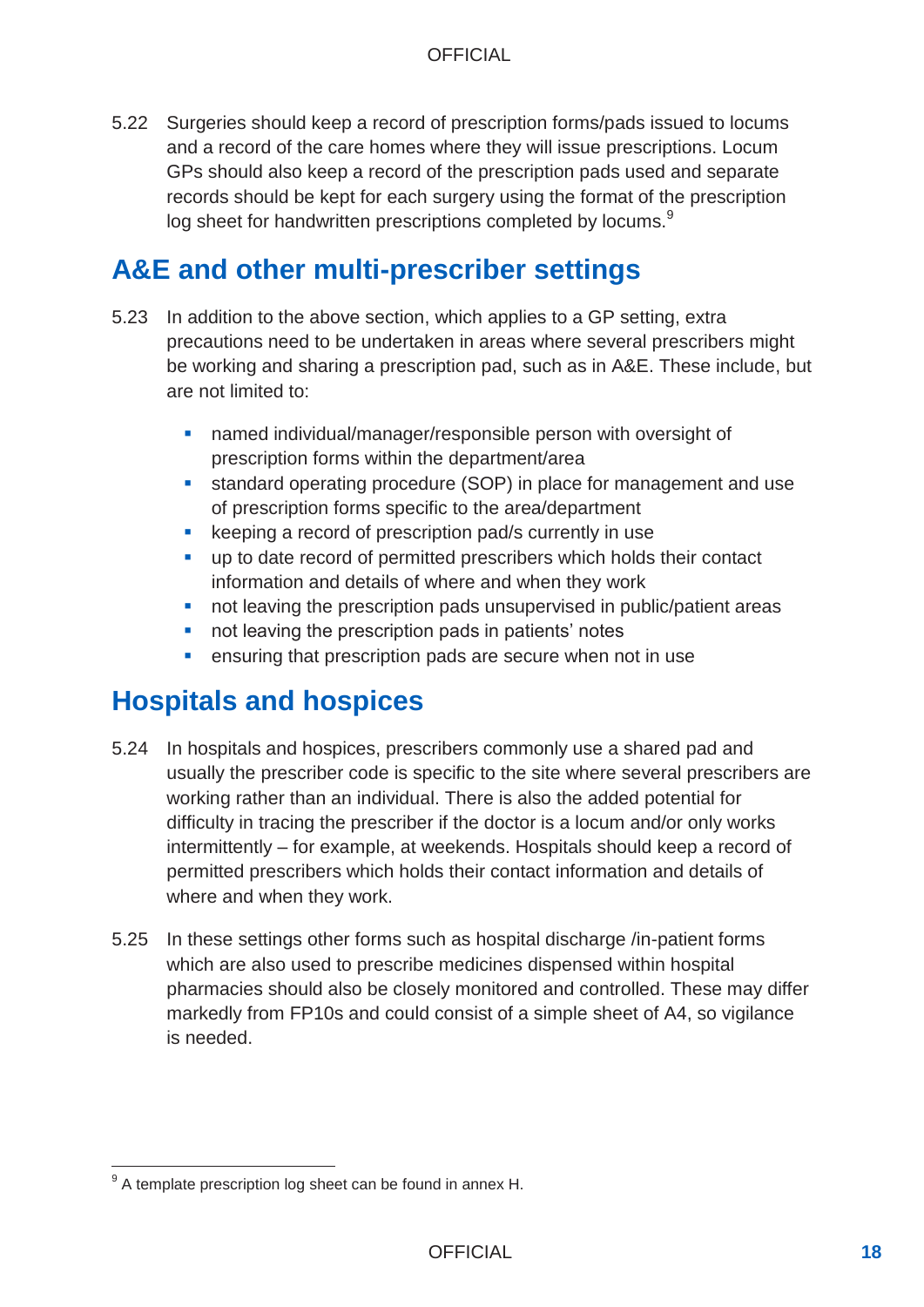## **Out-of-hours service**

5.26 Out-of-hours (OOH) centres follow a similar model to hospitals in as much as the code that appears on the prescription isn't specific to an individual, but rather to a 'site' where several prescribers might be working.

## **Managing prescription form stock**

- 5.27 Prescribers are responsible for the security of prescription forms once issued to them, and should ensure they are securely locked away when not in use. Where smaller amounts of prescription form stock is being centrally managed for example by a manager for a small team of prescribers, managers should ensure a process is in place to record relevant details in a stock control system, preferably using a computer system to aid reconciliation and audit trailing. The following information should be recorded on a stock control system:
	- **date of delivery**
	- name of the person accepting delivery
	- what has been received (quantity and serial numbers)
	- **where it is being stored**
	- **when it was issued**
	- **•** who issued the prescription forms
	- **to whom they were issued**
	- the number of prescriptions issued
	- **EXECTE:** serial numbers of the prescriptions issued
	- **details of the prescriber**
- 5.28 Records of serial numbers received and issued should be retained in accordance with local retention policies. It is advisable to hold minimal stocks of prescription stationery. This reduces the number of forms vulnerable to theft, and helps to keep stocks up-to-date.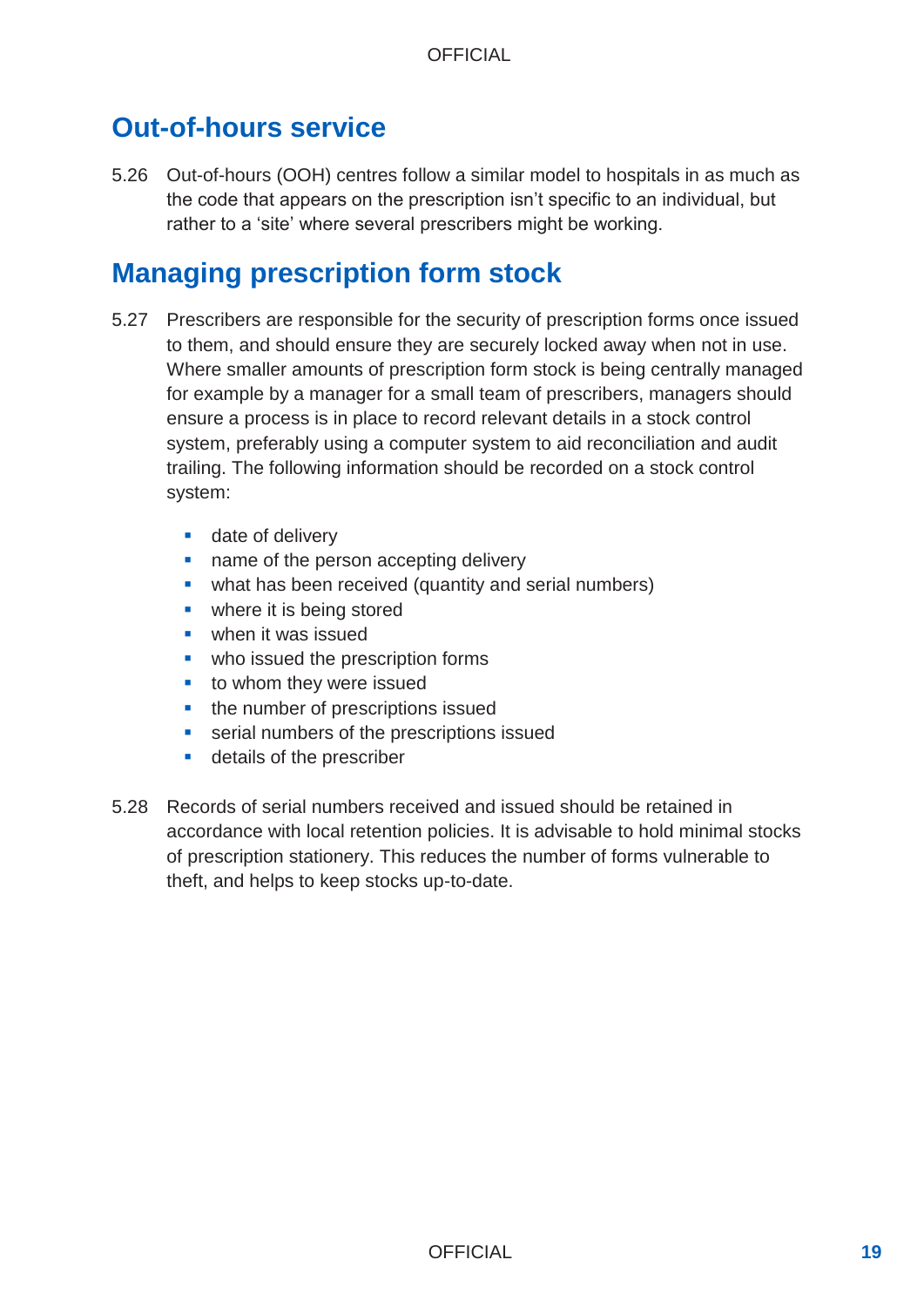# **6. Preventative security measures and mitigation of risk**

## **What organisations can do to prevent fraud, theft and loss**

- 6.1 Organisations should designate a member of staff to have overall responsibility for overseeing the process as a whole – from ordering, receipt, storage and transfer to access and overall security of prescription stationery. This person needs to be of an appropriate grade/level of responsibility and should be able to ensure appropriate security measures are implemented and maintained. Arrangements should be made to have a 'deputy' or second point of contact in place who can act on behalf of the designated person in their absence.
- 6.2 In hospital trusts, the designated person may be the chief pharmacist. If this responsibility is delegated, the designated person should work closely with the chief pharmacist or head of medicines management as appropriate to ensure the overall security of prescription forms. The general duties will remain the same for all types of organisation. However, there are some duties that will vary. For instance, within hospital trusts, the designated person should keep an account of the prescriptions used by the hospital's authorised prescribers (doctors, pharmacists, midwives and nurses). All independent and supplementary prescribers (including non-medical prescribers) should be made known to the designated person. In addition, stock checks should be undertaken on a regular basis – at least quarterly but more regularly if possible. Wherever possible, there should be a separation of duties between the ordering, receipt and checking of prescription forms.

## **Access and physical security**

6.3 While security risks will vary depending on the building, environment and other external factors, there are a number of general security considerations which, if incorporated, can mitigate some threats. Organisations should undertake a risk assessment to identify potential location specific threats. Suitable physical security measures that address identified risks and are supported by a strong pro-security culture among staff provide further protection for prescription forms. Those responsible for security should be consulted.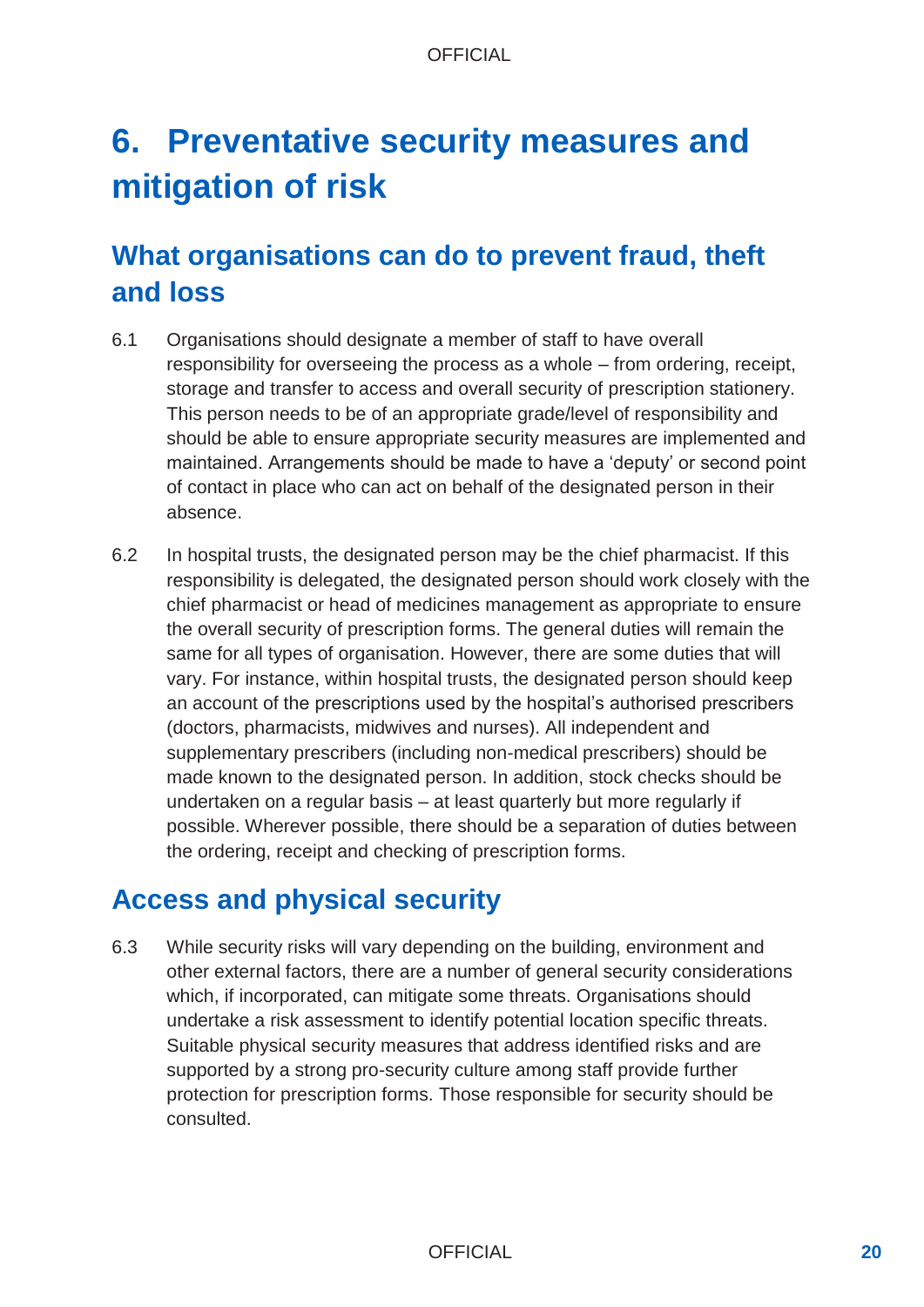- 6.4 There are a range of physical security measures that add further protection alongside consistent and thorough policies and procedures, such as:
	- **CCTV**
	- alarms

-

- access control systems
- design features in the environment that adhere to Secured by Design principles $10$
- 6.5 Other physical security measures that should be considered include (where applicable) windows barred with metal security grilles and doors equipped with appropriate security locks.
- 6.6 Access to the lockable room or area where prescription form stocks are kept should be restricted to authorised individuals. Keys or access rights for any secure area should be strictly controlled and a record made of keys issued or an authorisation procedure implemented regarding access to a controlled area, including details of those allowed access. This should allow a full audit trail in the event of any incident.

## **Security of computer systems**

- 6.7 Adequate storage and filing methods for prescription forms should be in place. We advise that prescriptions are managed in an electronic system. Security should be an integrated part of storage for single sheet prescription forms (FP10SS/FP10MDASS) and prescription pads for hand written prescriptions, and electronic alternatives have the potential to reduce the number of lost or stolen forms.
- 6.8 It must be recognised that the single sheet forms are acceptable in handwritten form, so it is not advisable to leave the forms in printer trays when not in use or overnight.
- 6.9 There have been known cases of theft of blank prescription forms from printer trays. Risk assessments should be undertaken regarding the placement of printers for computerised prescribing. Where the printer is located, who has access to the area, whether the area is shared with another service and levels of surveillance should all be considered. If new printers are being installed for computerised prescribing, or there is concern over existing printer security, consideration should be given to fitting a security device to the printer to prevent theft of forms from the printer tray, or placing the printer in a secure

 $10$  Secured by Design is a police initiative to encourage the adoption of crime prevention measures at the design stage. It aims to assist in reducing the opportunity for crime and the fear of crime and creating a secure environment.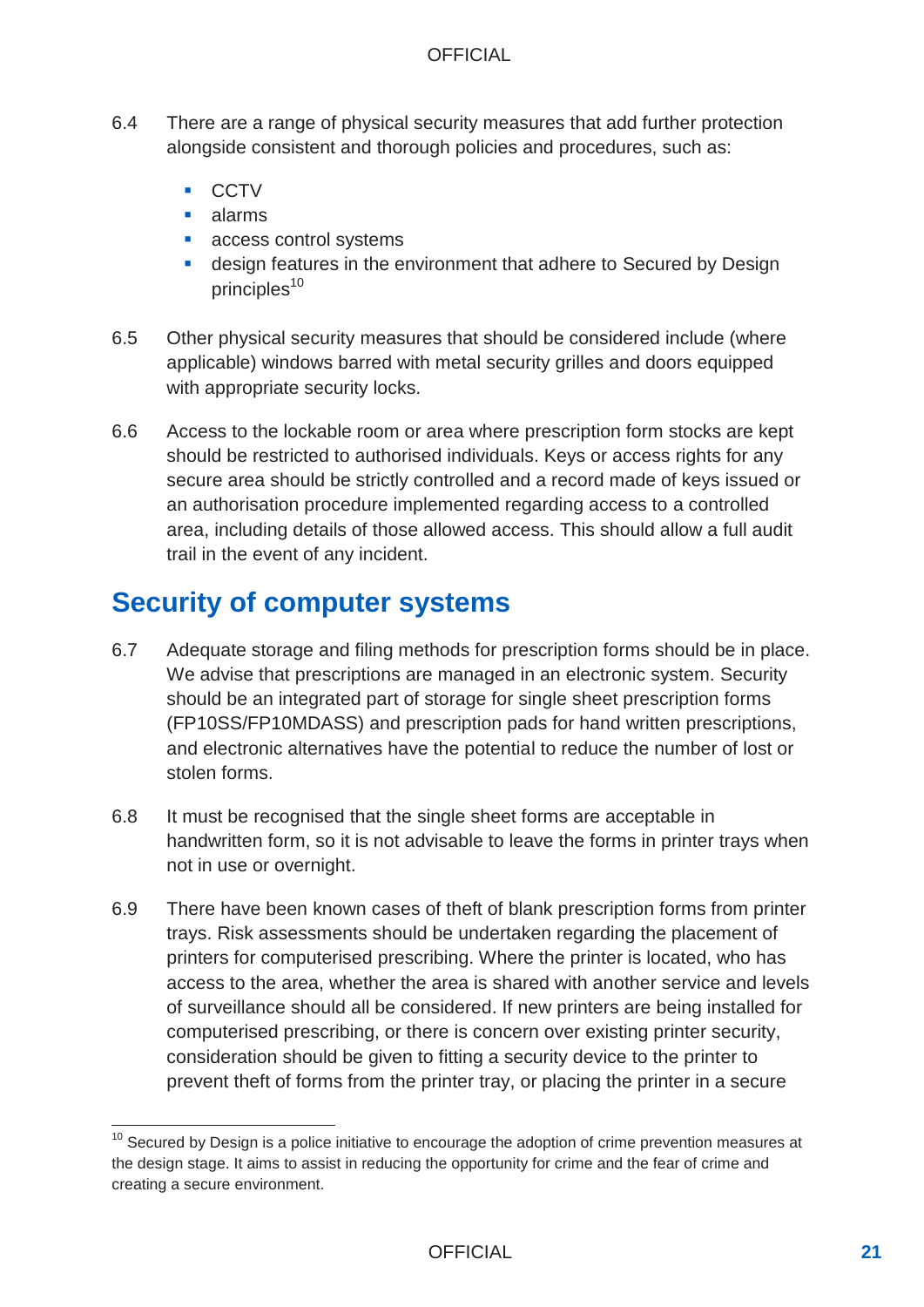part of the building, away from areas to which patients and the public have access.<sup>11</sup>

- 6.10 Practices or prescribing clinics should clearly define which staff have access to the system. Protocols should also define which individuals have access to the functions that generate prescriptions. This should include the precautions taken when these areas are shared with other services who do not have legitimate access to prescription forms. All prescriptions should be removed from printer trays and locked away when not in use or out of hours.
- 6.11 All staff with access to the computer system should have an individual password. Passwords should only be known to the individuals concerned and systems should prompt users to change them on a regular basis. Staff should not share their passwords with their colleagues as prescribing information will be attributed to the individual whose details are printed at the bottom of the FP10 form. Each member of staff is liable for all medicines ordered in their name.
- 6.12 Computer systems should have a screensaver facility so that access can be denied or details prevented from being read from the screen when the user is going to be away from the desk or workstation for a specified period. The screensaver should be controlled by a password that is known only to the user and the computer may only be unlocked when the password is re-entered.<sup>12</sup>

## **Prescriptions posted in the mail**

- 6.13 The preferred and safest options for patients to obtain a signed prescription form from their prescriber are either face to face during the consultation or collected on their behalf by a named representative at their nominated pharmacy. Using any of these options reduces the opportunity for fraudulent activity to occur involving a genuine prescription form. However, sometimes none of these options are suitable to patients and some practices posts signed prescription forms to patients at their home address.
- 6.14 Using the analogy that a blank prescription form is a cheque, this immediately brings to mind the potential risks in the event that a posted signed prescription form does not reach the legitimate recipient. A signed prescription form from a legitimate prescriber with all the relevant practice information carries even greater risks for fraudulent activity in the wrong hands. The risks are greater if the prescription from is for CDs, therefore it is recommended that these types

 $11$  There are a number of secure, lockable printers available on the market.

<sup>&</sup>lt;sup>12</sup> Users of Window based computers will find that they can lock their screens in one of two simple ways: holding down the CTRL, ALT and DELETE keys and then press ENTER; or while holding the Windows key (second from left, bottom row of keyboard) press L on keyboard.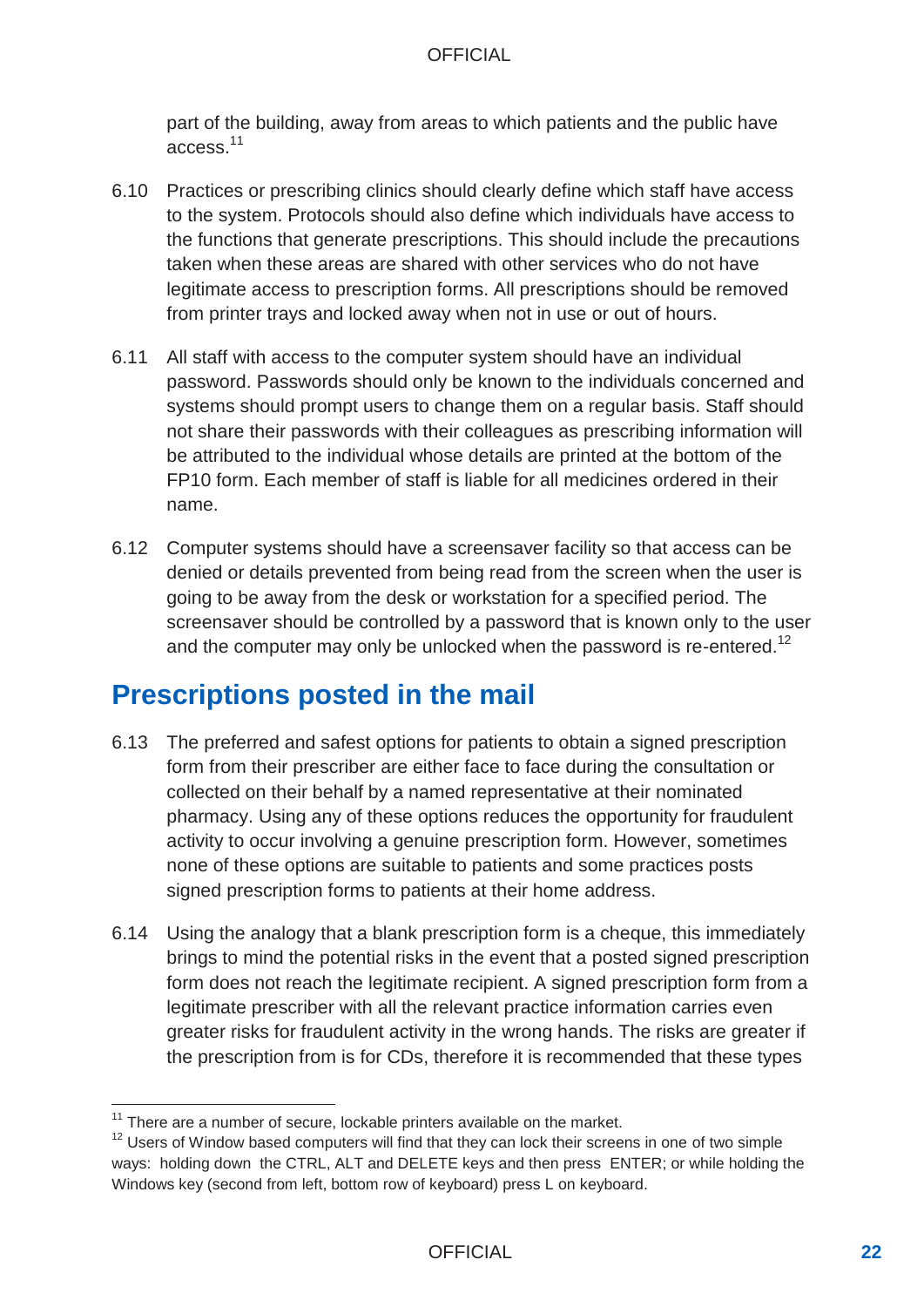of prescription forms are not posted and alternative arrangements are made to ensure the patient receives the medication. This can include arrangements with the patient's local pharmacy service.

- 6.15 When a practice posts prescriptions to patients using the mail service, it's vital that this option is used only in exceptional circumstances following a risk assessment. This should include a process with established checks, to ensure as far as possible that the prescriptions actually reach the intended recipients. Therefore if signed prescription forms are sent in the post to patients, a number of precautions should be taken to ensure it is delivered and dispensed to the legitimate patient. These may include, but are not limited to:
	- checking that the patient address is up to date
	- **EXECT** considering if there are known individuals at the patient address with substance misuse issues
- 6.16 Keeping records of the date the prescription form was posted, name and address of recipient, expected delivery date and items prescribed/dosages/amounts. This may include, but is not limited to:
	- discreet information on external envelope/packing so that the item is not easily identified
	- **F** return address if the item cannot be delivered
	- **using a postal service with tracking information**
	- **EXECT** getting the item signed for at point of delivery to ensure it can be traced in the event it has not been received by the intended recipient.
	- **F** reconciliation checks to ensure that the patient did receive the prescription form
	- escalation and reporting actions for staff in the event the patient reports non receipt of the prescription form
- 6.17 These precautions should be included in any relevant SOP or policy and audits undertaken to ensure it is adhered to.

## **Duplicate and spoiled prescriptions**

- 6.18 If a duplicate prescription is accidentally sent to or collected by the pharmacy, practice, or hospital, it should be securely destroyed or returned to the prescriber as soon as possible. If an error is made in a prescription, best practice is for the prescriber to do one of the following:
	- **•** put a line through the script and write 'spoiled' on the form
	- cross out the error, initial and date the error, then write the correct information
	- **destroy the form and start writing a new prescription**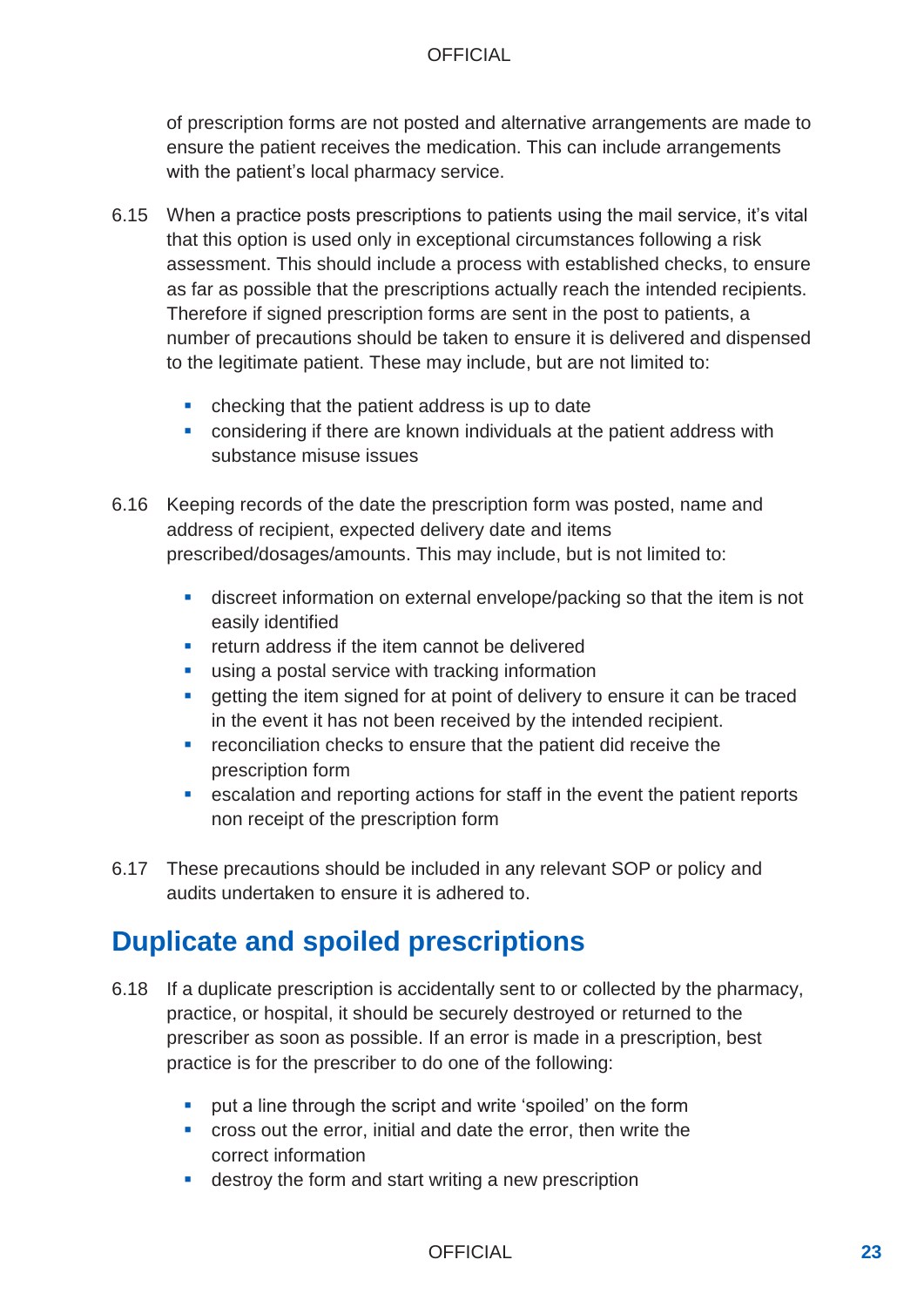- 6.19 There may be reasons for a prescription to be deemed spoilt other than error. Rather than just destroying or returning these forms, best practice is to retain them securely for local auditing purposes for a short period before destruction.
- 6.20 Annexes D and E include suggested instructions for completing prescription form registers based on best practice.

## **Audit trails**

- 6.21 Monitoring and tracking of forms has been made easier through the introduction of bar codes with serial number data on the boxes containing the FP10SS prescription forms. There should be an audit trail for prescription forms so that organisations know which serial numbered forms they have received and which have been issued to each prescriber. If a prescriber leaves the organisation, systems should be in place to recover all unused prescription forms on the last day of their employment or on the notification of their death. All unused or obsolete prescription forms should be returned to the responsible organisation to be destroyed in a secure manner and the organisation's computer software amended so that no further prescriptions can be issued bearing the details of the prescriber in question. The NHSBSA PS must also be advised of the changes using the appropriate forms avail[able from www.nhsbsa.nhs.uk/PrescriptionServices/38](http://www.nhsbsa.nhs.uk/PrescriptionServices/3879.aspx)79.aspx.
- 6.22 All systems should be auditable and allow the 'history' of a prescription to be traced from receipt of the blank form to when it is prescribed. All organisations should establish procedures for those who may view the audit trail on behalf of prescribers.

## **Missing or lost prescription forms**

6.23 If there are any irregularities at delivery stage, the delivery driver should be asked to remain on site if possible whilst the supplier is contacted to check the details of the delivery. It is recommended that at least two members of staff are available to check deliveries. If missing forms cannot be accounted for then the matter should be escalated and reported. Any irregularities identified with prescription form stock during regular work activity or stock checks should also be escalated in the event that it cannot be resolved by other means.

## **Prescriptions lost by patient**

6.24 Organisations should have in place an SOP or policy in the event that a patient reports a lost prescription form. These incidents should be recorded in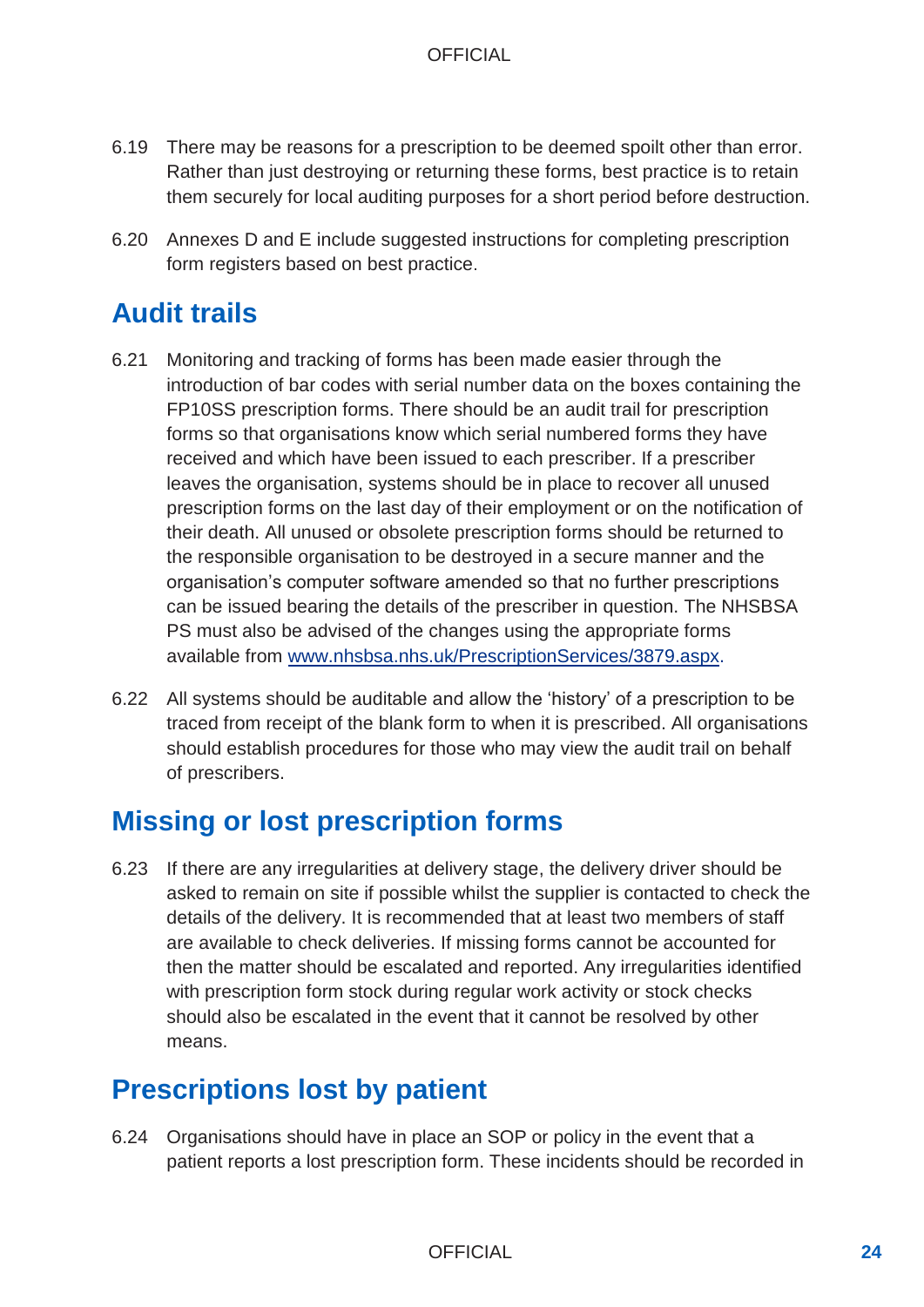the organisation's incident reporting system. Before a replacement prescription is provided, a risk assessment should be undertaken to ensure, that the reported loss is genuine and not an attempt to commit prescription fraud. If the lost prescription form was for CDs, the CDAO should be informed and extra precautions taken to ensure the medication is dispensed to the intended recipient without incident.

6.25 As this prescription is likely to be signed by an authorised signatory with all the relevant practice data, the loss should be treated like all other prescription losses and local escalation and reporting procedures followed.

## **Verifying prescriptions**

- 6.26 Pharmacists in particular should be alert to the possibility of forged and stolen prescriptions being presented in order to obtain medicines. Pharmacists should try to verify all prescriptions for medicines liable to misuse, not only for CDs. Unusual or expensive items and large doses or quantities should always be checked with the prescriber to ensure that the prescription is genuine. This includes making call-backs on all phoned-in emergency prescriptions and checking doctors' names and phone numbers. Pharmacists should also keep a file of doctors in their local area, with contact information and sample signatures. If a prescription form is suspected of having been stolen, he matter should be reported immediately (see annex B). However, under no circumstances should staff compromise their safety.  $^{13}$
- 6.27 It is best practice for organisations to keep a list of all of the authorised prescribers employed by them and the items they can prescribe. It is good practice for the employing or contracting authority to keep a copy of the prescriber's signature and for independent GPs to be prepared to provide specimen signatures to pharmacists, so that if there is any doubt about the authenticity of a prescription which cannot be checked at the time with the prescriber, then at least the signature can be checked. Community pharmacies should also have a file of non-medical prescribers working in the community.

## **Forged prescriptions**

6.28 Pharmacists and dispensing doctors should be vigilant in scrutinising prescriptions for any signs of alteration not authorised (i.e. initialled and dated)

 $13$  An additional resource is the pharmaceutical penalty charge, which places an obligation on pharmacists to request evidence of entitlement from those claiming exemption from prescription charges. If the patient is unable to supply such evidence, pharmacists are asked to mark the relevant forms as 'evidence not seen' so that the forms can be targeted in post dispensing checks. Details can be found at <https://www.nhsbsa.nhs.uk/nhs-penalty-charges> .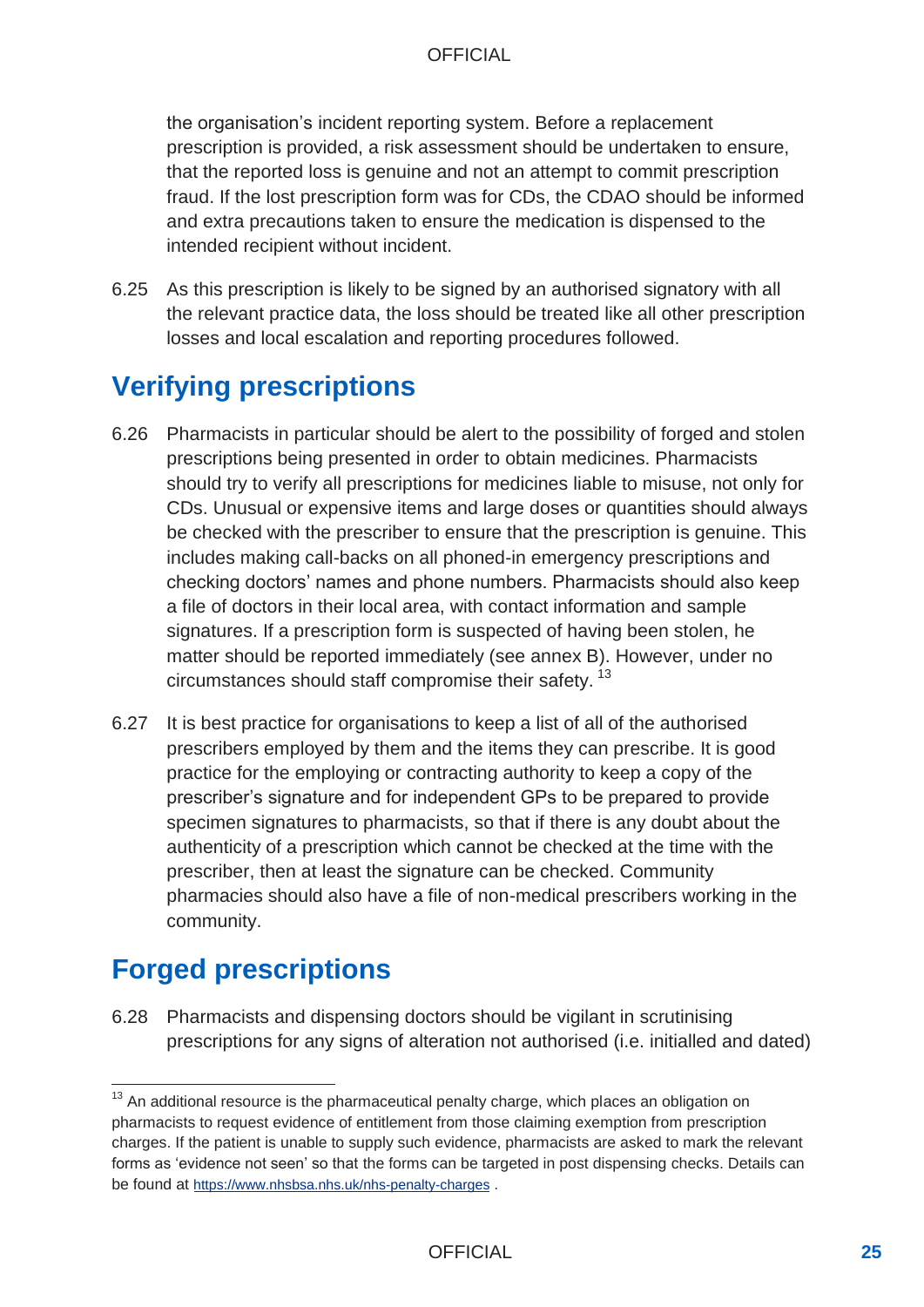by the prescriber. If corrections on a prescription form have not been initialled and dated, pharmacists should try to contact the prescriber to verify the changes. If they are unable to do this, the concern should be reported to the organisation's LCFS or nominated anti-fraud specialist, or on the NHS Fraud and Corruption Reporting Line **0800 028 4060** or online at <https://cfa.nhs.uk/reportfraud>

6.29 Further guidance on forged prescriptions is available from the GPhC at [www.pharmacyregulation.org.](http://www.pharmacyregulation.org/)

## **Reporting NHS prescription forms incidents**

- 6.30 It is important that there are effective processes in place for staff to report incidents involving prescription forms and these processes are documented within a SOP or policy and widely communicated to staff. Incidents involving fraud, theft and loss of prescription forms should all be reported using the organisation's incident reporting system, which would include reporting to PCSE as required. Staff should be supported and encouraged to report and be assured that the incident will be investigated and appropriate action taken.
- 6.31 In reporting NHS prescription form incidents to the NHSCFA, it is important to include as much essential information as possible, including: where you work, your contact details (if you're reporting), date/time of incident, as much detail as possible regarding place where incident occurred, type of prescription stationery, serial numbers, quantity and details of the nominated counter fraud specialist to whom the incident has been reported, details of prescriber (doctor, nurse etc) from whom prescription forms have been stolen/lost. Has the police been notified? Has an alert been issued to other local pharmacies or GP surgeries?
- 6.32 The two easy ways to report fraud to the NHSCFA is through the NHS Fraud and Corruption Reporting Line **0800 028 4060** or online at: [https://cfa.nhs.uk/reportfraud.](https://cfa.nhs.uk/reportfraud) Information on how to do this is set out below.
- 6.33 To start an online fraud referral click the blue button at the bottom of the screen once you have read the webpage.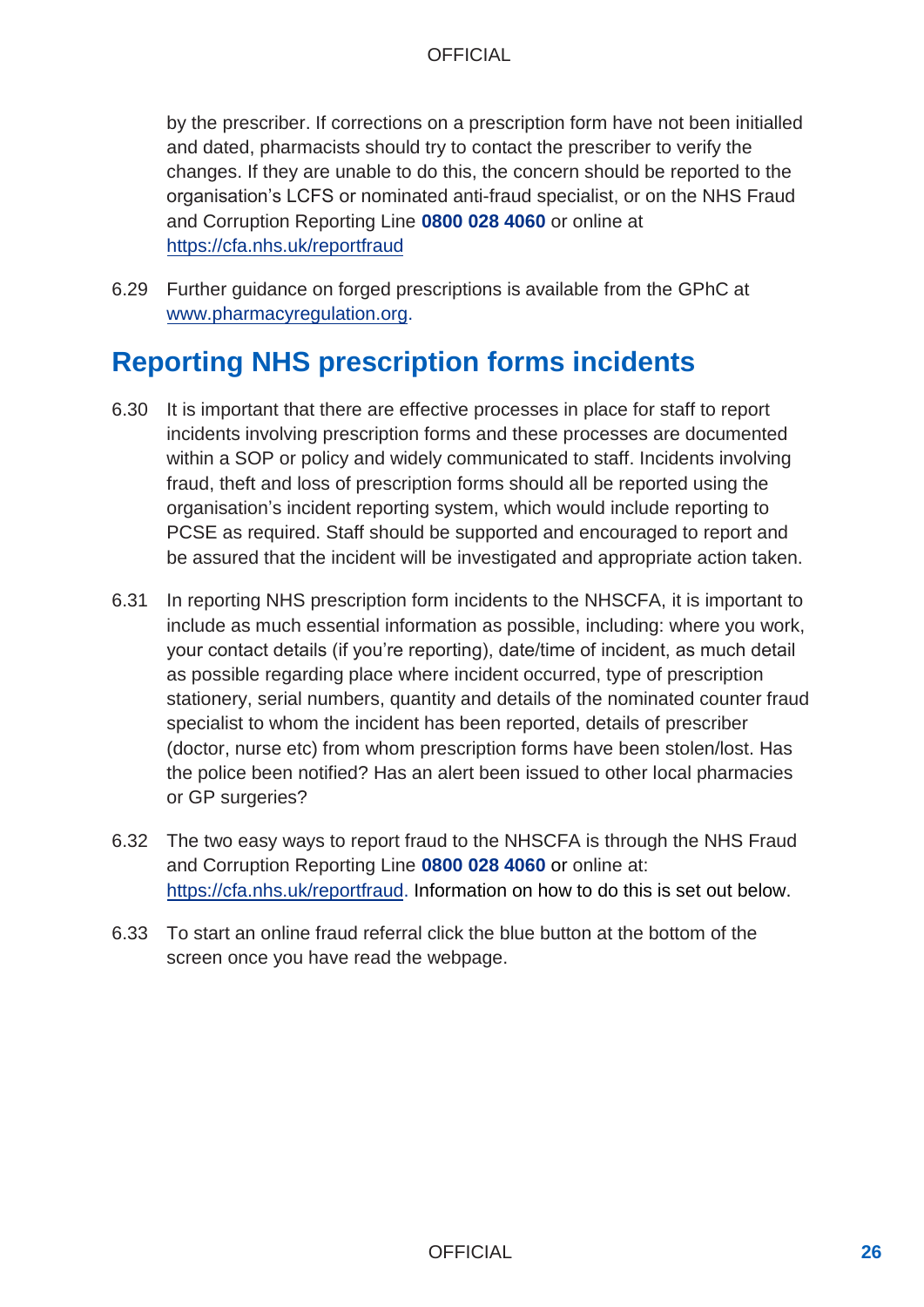

6.34 Follow the instructions on the screen. As you progress through the report you will be asked 'how you would like to report' the fraud. This will control how your information will be recorded when you make a referral. You can hover over each of the buttons for a description of what the buttons mean. If you chose anonymous and do not provide the information that the NHSCFA requires to progress the report we will be unable to take further action.

| Please choose how you would like to report:                                                                                                                                                                                                             |  |  |  |  |  |  |
|---------------------------------------------------------------------------------------------------------------------------------------------------------------------------------------------------------------------------------------------------------|--|--|--|--|--|--|
| All information you provide is held in confidence. You do not have to provide your name and contact details but it is helpful if<br>you do because it may be harder to investigate your concerns if we cannot check details or ask follow up questions. |  |  |  |  |  |  |
| Your personal information will always be held confidentially. Please consider the following options to tell us how you would<br>like us to deal with your personal details.                                                                             |  |  |  |  |  |  |
| Hover over each of the options below for a full description of the reporting type.                                                                                                                                                                      |  |  |  |  |  |  |
| Information & contact details - LINKED                                                                                                                                                                                                                  |  |  |  |  |  |  |
| Information & contact details - SEPARATED                                                                                                                                                                                                               |  |  |  |  |  |  |
| No contact details provided - ANONYMOUS                                                                                                                                                                                                                 |  |  |  |  |  |  |
|                                                                                                                                                                                                                                                         |  |  |  |  |  |  |

6.35 The next screen will walk you through the different types of NHS fraud and enable you to choose which type your report falls under. Prescriptions are

#### OFFICIAL **27**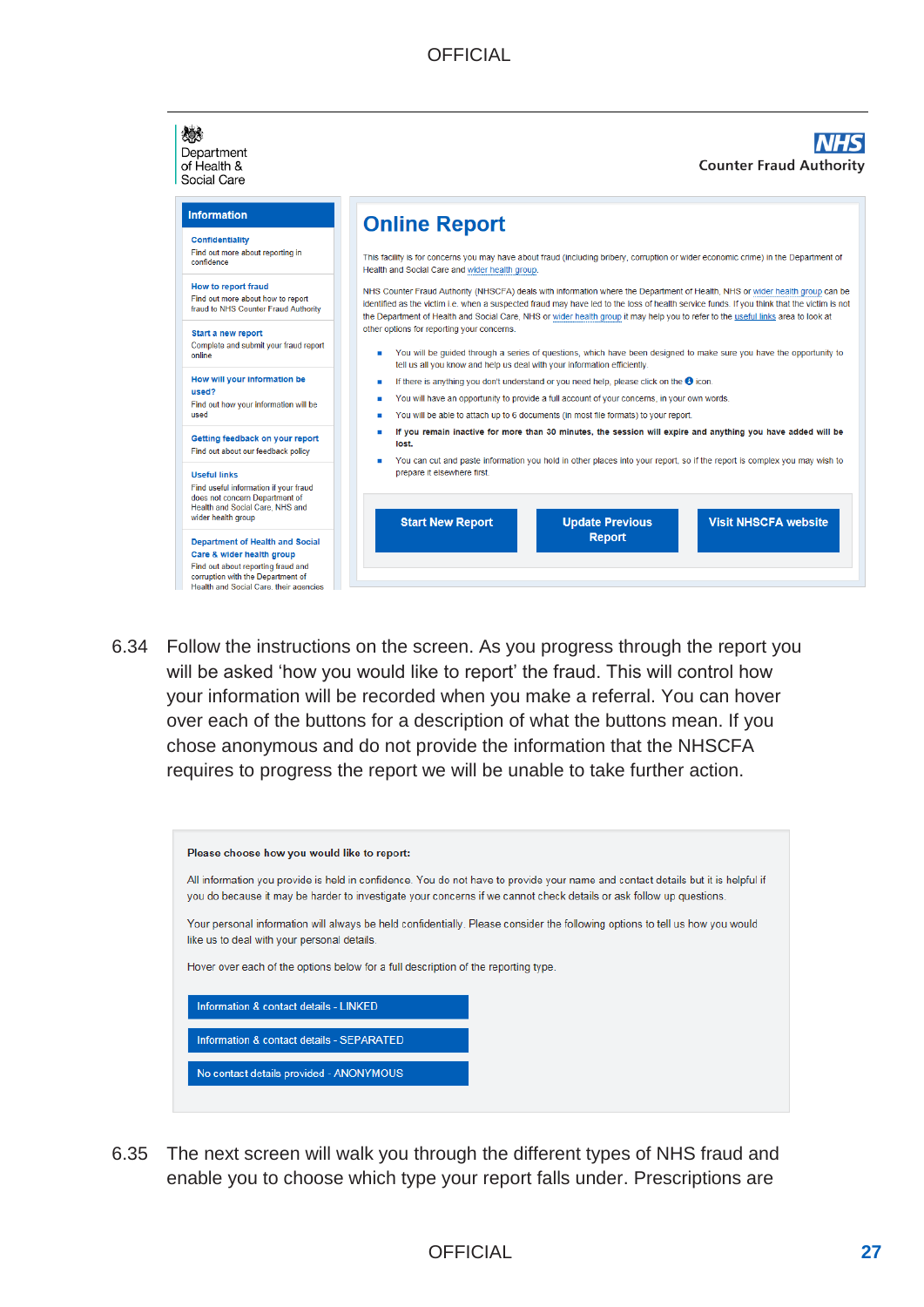categorised under NHS Patient. Patient frauds linked to pharmacies can be found near the top of the list.



- 6.36 Continue following through the questions. You will be asked to provide information concerning the patient, if applicable. It is particularly helpful to add a date of birth, NHS Number or an address. This helps us to uniquely identify the patient for checking if intelligence already exists on the patient.
- 6.37 The final part of this process is to actually write down what has happened. It is particularly important to let us know if you have reported it to the police and if you were provided with a crime reference number.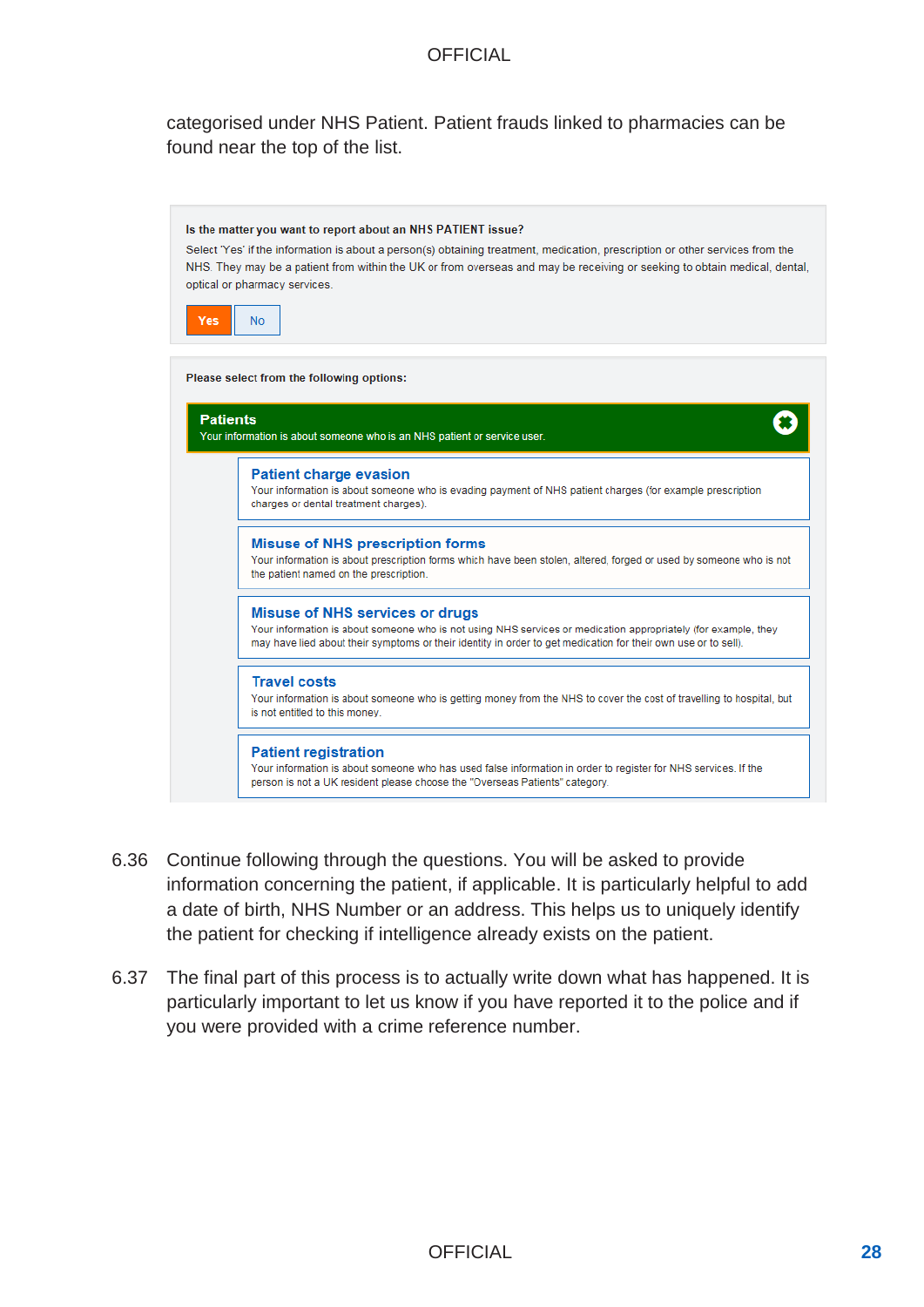#### \* What are you reporting?

e.g. What sort of fraud is taking place? How are the people or organisations involved? Details of any specific incidents.

The patient attended the pharmacy with an altered prescription. I contacted the GP surgery and they reported that for prescription was for 28 tablets and not 56. The issue was reported to the police and I was provided with the crime reference number 123-456-789.

- 6.38 In the event of a fraud, loss or suspected theft of prescription form stock, the prescriber or staff member should notify the designated person with overall responsibility for prescription forms at the organisation, the CDAO if applicable and the police as required. The organisation's nominated LCFS should be notified if a fraud has occurred.
- 6.39 A forged or fraudulent prescription can be a genuine prescriptions form which:
	- **has been stolen**
	- has been altered by someone other than an authorised prescriber (for example to increase the quantity or dose, or to add additional items)
	- is not signed by an authorised prescriber (in error rather than as part of an attempt at fraud)
- 6.40 The Controlled Drugs (Supervision of Management and Use) Regulations 2013 (the 2013 Regulations) set out the requirements for health care providers assigned with 'designated body' status to appoint a CDAO, who is responsible for all aspects of the safe and secure management and use of CDs in their organisation. The NHS Commissioning Board (NHSCB)<sup>14</sup> CDAOs are responsible for establishing CD Local Intelligence Networks (CDLINs) in the commissioning board for information sharing with NHS and other agencies. Prescription form losses should be shared with the CDLIN. Therefore it is important for the LCFS or nominated equivalent to establish a good working relationship with the CDAO and to participate in the CDLIN meetings.
- 6.41 CCGs and LAs are not required to appoint a CDAO as they are commissioners of services, however under Regulation 6 of the 2013 Regulations they are obliged to co-operate with the lead NHSCB CDAO. Organisations that are not required to have a CDAO should report CD

<sup>&</sup>lt;sup>14</sup> When referring to Regulations, the name of the legal entity (NHSCB) should be used, not the brand name, NHS England.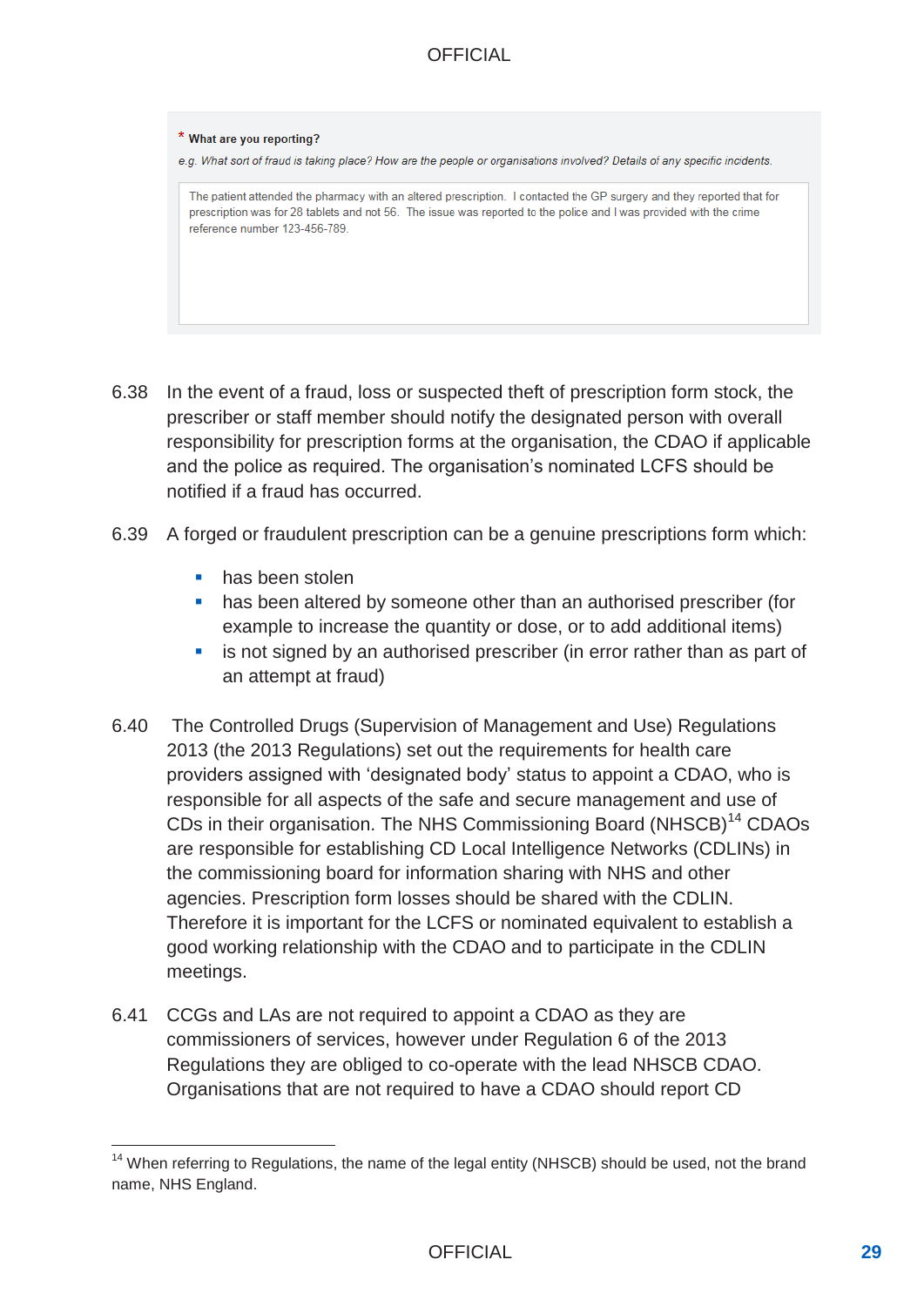concerns to the lead CDAO of their area team, whose contact details can be found on the CDAO register on CQC's website.<sup>15</sup>

- 6.42 The prescriber whose stock has gone missing should be instructed to write and sign all newly issued prescription forms in a particular colour for a period of two months. The organisation should inform all pharmacies in the area and adjacent CCGs of the name and address of the prescriber concerned, the approximate number of prescription forms missing or stolen, serial numbers (if known) and the period for which the prescriber will write in a specific colour.
- 6.43 It should also be noted if any of the missing prescription forms are the private CD prescription FP10PCD forms. Pharmacies should also have a strategy in place to ensure that all their pharmacists and locum staff are notified of the situation. The actions for organisations and their staff to take in the event of lost, stolen or missing forms are outlined further in Annex C.

## **Alerts**

- 6.44 Depending on the circumstances, the organisation may consider circulating a regional or local alert about the incident involving the security of prescription forms. Organisations should nominate one individual whose responsibility it is to receive and cascade alerts to all staff. Consideration should be given to how information will be shared between organisations and local pharmacies. It is the responsibility of the organisation to ensure alerts are circulated to all relevant staff, so appropriate and immediate action can be taken to reduce the organisation's exposure to the risk or threat.
- 6.45 It is also important that organisations inform all pharmacies in their area and adjacent NHS England area teams and PCSE as relevant, of the name and address of the prescriber concerned, the approximate number of prescription forms stolen and the period within which the prescriber will write in a specific colour. This will normally be put in writing within 24 hours with the exception of weekends.
- 6.46 In the hospital setting, the entire staff of the pharmacy department should be made aware of the alert. The LCFS should consider sharing with relevant parties in their locality. If an alert is sent out (where applicable) the organisation's LCFS must be included on the distribution list. The LCFS should be notified to ensure that necessary information is shared within the organisation and neighbouring ones to help detect the use of missing or stolen forms.

<sup>&</sup>lt;sup>15</sup> For more info on CDAOs and the process for notifying the CQC please see link: [http://www.cqc.org.uk/organisations-weulate/special-reviews-and-inspection-programmes/controlled](http://www.cqc.org.uk/organisations-weulate/special-reviews-and-inspection-programmes/controlled-drugs/controlled-drug)[drugs/controlled-drug](http://www.cqc.org.uk/organisations-weulate/special-reviews-and-inspection-programmes/controlled-drugs/controlled-drug)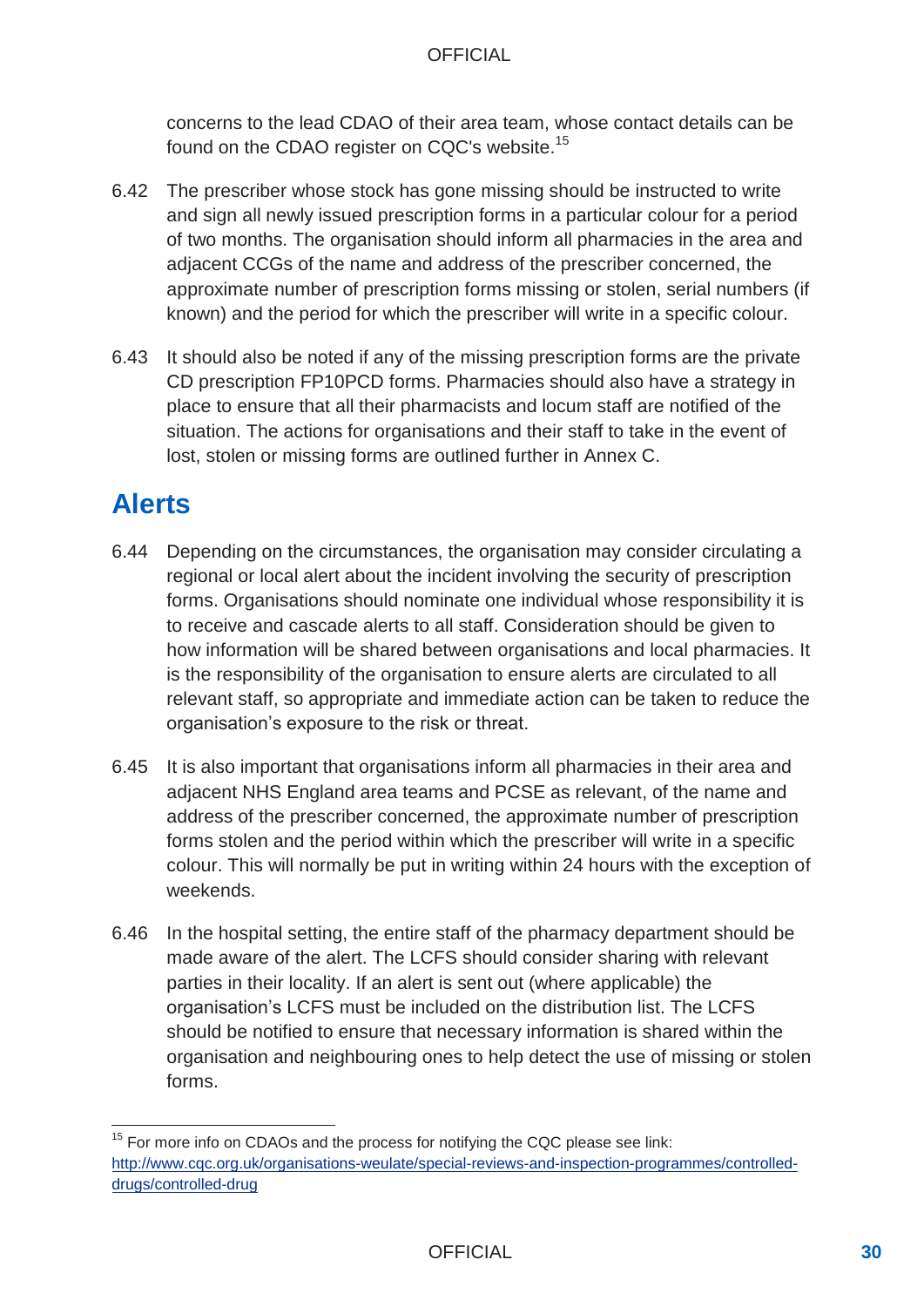6.47 Staff may also report any concerns about fraud to the confidential **NHS Fraud and Corruption Reporting Line** on **0800 028 4060** or online [at https://cfa.nhs.uk/reportfrau](https://cfa.nhs.uk/reportfraud)d.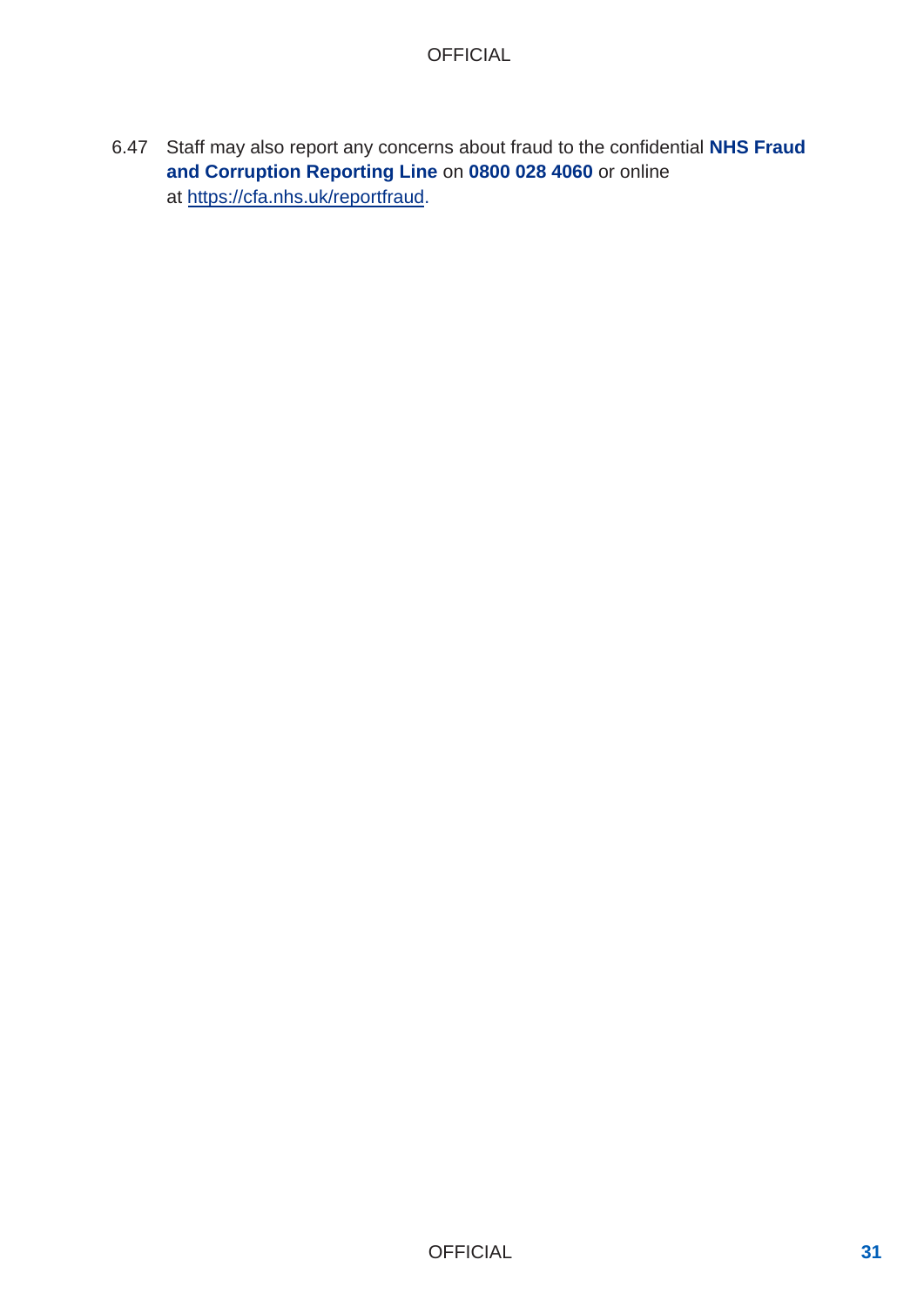# **7. Investigation and sanctions**

## **Investigations**

- 7.1 The level of investigation of fraudulent activity involving missing, lost or stolen prescription forms will depend on the nature of the incident. However, organisations must ensure that effective arrangements have been put in place to ensure that incidents and risks are reported and dealt with appropriately.
- 7.2 If there is a discrepancy in the prescription forms ordered and received, the supplier should be contacted in order to establish whether this is due to an error in the supply chain.
- 7.3 If the discrepancy is not due to a supply chain error and it is established that forms are missing/lost and/or there is suspected or actual fraud or theft, immediate contact should be made with the designated individual, CDAO, LCFS and police. Annex C gives a more detailed breakdown of the types of incident involving prescription forms and the actions staff should take in response.
- 7.4 Under the Controlled Drugs (Supervision of Management and Use) Regulations 2013, the CDAO has responsibility for investigating concerns and incidents relating to CDs. Additionally, NHS England CDAOs must ensure that their contractors, such as GP practices and pharmacies, have appropriate arrangements in place for such investigations.
- 7.5 Under the regulations, the CDAO can conduct an investigation into an incident themselves or submit a request for another officer, team or responsible body to undertake the investigation. If it is determined (where applicable) that the LCFS should take forward the investigation, they should take charge of the investigation, seeking advice from the CDAO, and chief pharmacist/head of medicines management as appropriate. The LCFS should also maintain contact with the police on the progress of their investigation. Annex C provides further information on the key responsibilities of staff, organisation management, and LCFS in an investigation.
- 7.6 The LCFS is trained and accredited to undertake investigations involving theft and fraud respectively, to a level whereby they can prepare statements and present evidence in court. The police are primarily responsible for investigating the criminal aspects of theft. Fraud is investigated by LCFSs with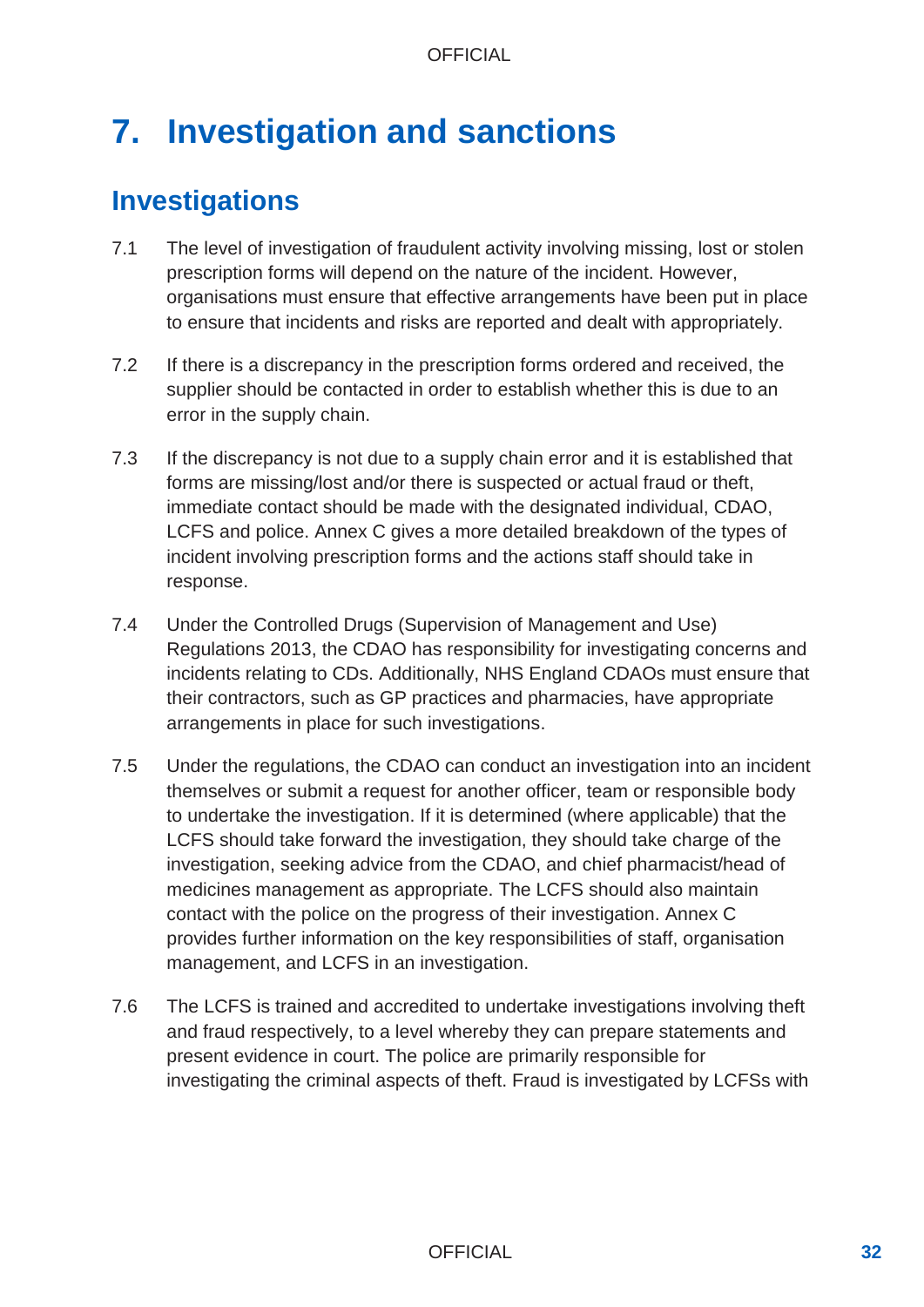recourse to police powers where necessary. However LCFSs must carry out investigations according to guidance given in the relevant manual<sup>16</sup>.

- 7.7 All incidents involving lost/missing/stolen prescription forms, irrespective of whether the police are pursing sanctions against the offender, should be reported to those in charge of security or nominated equivalent (where applicable) as appropriate.
- 7.8 Theft of prescription forms should always be investigated, so that necessary information and evidence can be identified and provided to police where appropriate in an attempt to recover that loss, whether through criminal courts, by way of compensation, or by seeking redress through the civil courts.

## **Post incident review**

- 7.9 The key to effective preventative action is an honest objective appraisal and understanding of how and why incidents occur and the ability to learn from that understanding. Where applicable, the designated person, the CDAO, and, depending on the circumstances, the LCFS should be involved in this review. This in-depth review requires an analysis of the incident, and the following various processes/issues should be considered:
	- **A review of the incident**: This could be a fraud, theft, forgery, misuse, loss or misplacement of prescription forms. Weaknesses or failures that have allowed the incident to occur should be examined – e.g. the policy for locking the forms away securely was not adhered to by staff or the alarm was not functioning. This process should identify lessons learnt and appropriate action to be taken by the organisation to avert or better manage similar situations.
	- **The severity of the incident**: This refers to the impact the incident has on individuals involved, the organisation and the local health economy. Theft and misuse of prescriptions, as well as depriving the NHS of resources that would otherwise be used for patient care, can also have an impact on the delivery of healthcare. The local health economy may be affected if individuals who have obtained non prescribed medicines, such as CDs, using stolen prescriptions require medical attention.
	- **The loss to the organisation**: In terms of human and financial cost, this can vary greatly. An incident involving a burglary could have an impact on business continuity if security is compromised following a break-in. If staff are directly affected by such an incident (e.g. they were present at

<sup>&</sup>lt;sup>16</sup> The NHS counter fraud manual (which is available on the NHSCFA extranet) provides guidance to LCFSs on conducting investigations into fraud.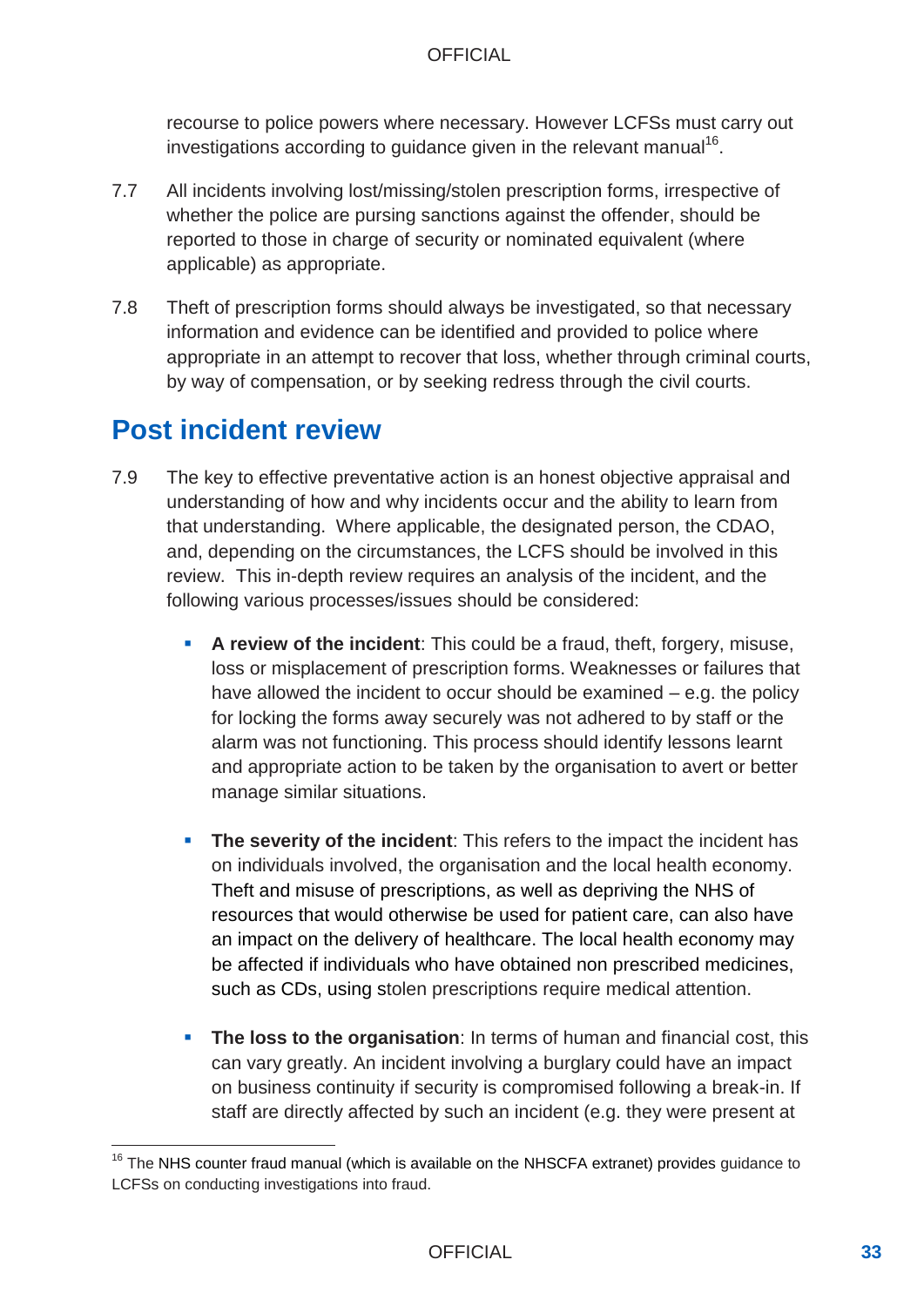the time and violence was used), they may feel unable to continue to work in the short or long term, resulting in direct retention and recruitment costs to the organisation.

- **The scale of the impact on the NHS:** This involves assessing how farreaching the repercussions of the incident are as well as assessing the severity of the incident. If the incident involved a large-scale fraud, theft or loss of prescriptions, this could amount to a loss of millions of pounds for the NHS and affect the timely distribution of the forms to many practices.
- **The clinical impact:** There may be a clinical incident as a result of an individual ingesting medicines that were illegitimately obtained using stolen prescriptions.
- **The actions of staff**: Individuals and/or staff groups involved and their actions may have had impact on or contributed to the incident. It is important to assess whether staff were aware of procedures and systems in place to protect against the theft or loss of prescription forms, and whether they knew if these policies were adequate. A lack of knowledge may indicate training needs – for instance, all staff to be made aware of the security of prescription forms during their induction programme. Some staff may be more at risk due to the nature of their work – e.g. mobile staff working in the community. Staff involvement will also provide first-hand information about the incident, thus staff input will help develop appropriate preventative measures.
- **A review of all measures in place to secure prescription forms**: this may, include physical and procedural measures. Policies, procedures, systems and technology used for security should be reviewed for any weaknesses or failures that have allowed an incident to occur.
- **A risk measurement exercise**: This should identify areas of potential risk or trends so that preventative measures can be developed and implemented in advance.
- 7.10 It is good practice to undertake a review of security measures in place following an incident where a security breach or weakness has been identified. It is also important that regular reviews of prescription administration and use by staff are undertaken.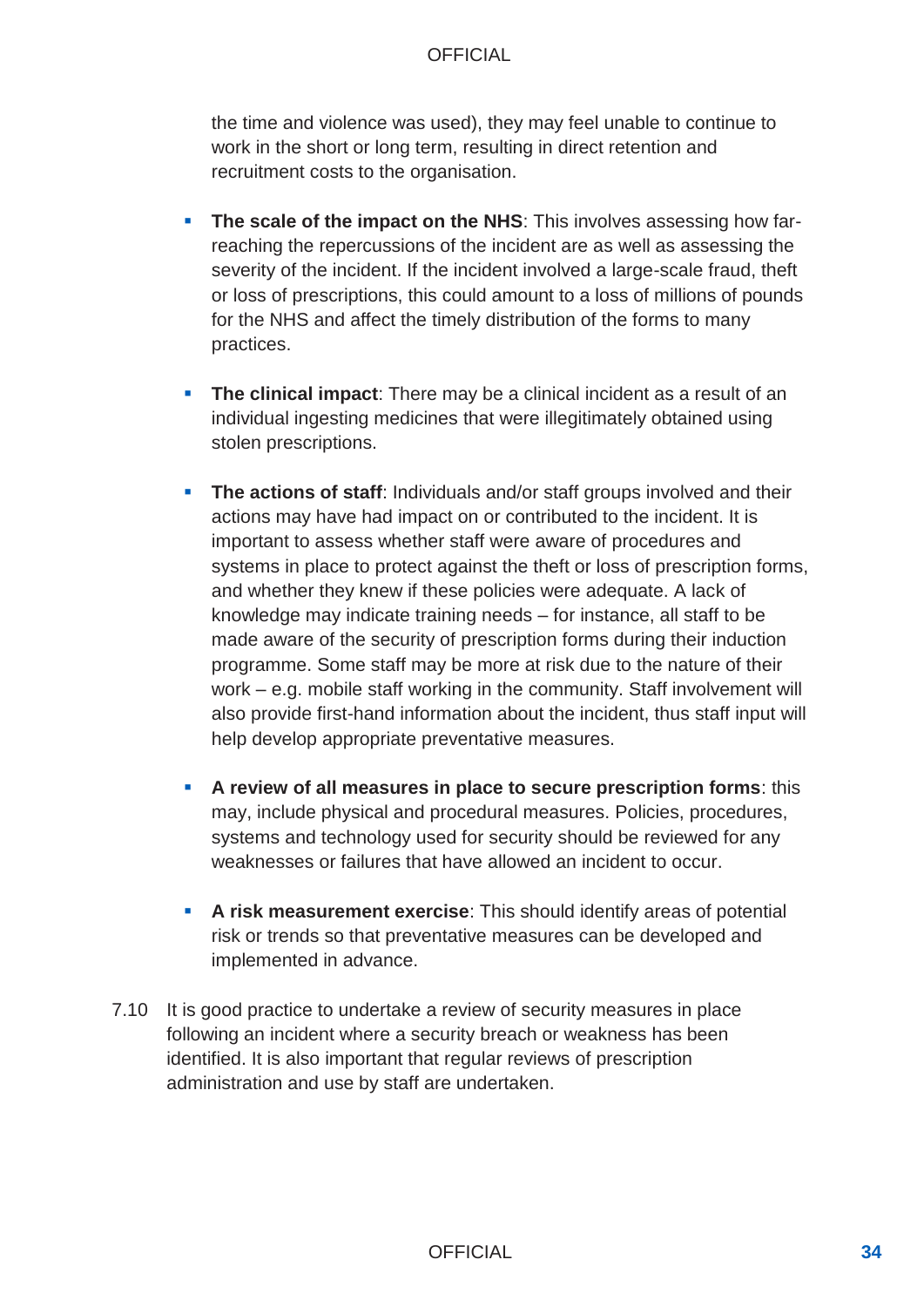# **Annex A – Glossary of acronyms**

| <b>CCG</b>       | <b>Clinical Commissioning Group</b>         |  |  |
|------------------|---------------------------------------------|--|--|
| CD               | <b>Controlled Drugs</b>                     |  |  |
| <b>CDAO</b>      | <b>Controlled Drugs Accountable Officer</b> |  |  |
| <b>CN</b>        | <b>Community Nurse</b>                      |  |  |
| <b>CPS</b>       | <b>Crown Prosecution Service</b>            |  |  |
| <b>DH</b>        | Department of Health                        |  |  |
| <b>EPS</b>       | <b>Electronic Prescription Service</b>      |  |  |
| <b>GP</b>        | <b>General Practitioner</b>                 |  |  |
| <b>GPhC</b>      | <b>General Pharmaceutical Council</b>       |  |  |
| LA               | <b>Local Authority</b>                      |  |  |
| <b>LCFS</b>      | <b>Local Counter Fraud Specialist</b>       |  |  |
| <b>NHSBSA</b>    | <b>NHS Business Services Authority</b>      |  |  |
| <b>NHSBSA PS</b> | <b>NHS Business Services Authority</b>      |  |  |
|                  | <b>Prescription Services</b>                |  |  |
| <b>NHSCFA</b>    | <b>NHS Counter Fraud Authority</b>          |  |  |
| <b>OOH</b>       | <b>Out-of-Hours service</b>                 |  |  |
| <b>PCT</b>       | <b>Primary Care Trust</b>                   |  |  |
| <b>PCSE</b>      | <b>Primary Care Support England</b>         |  |  |
| <b>SOP</b>       | <b>Standard Operating Procedure</b>         |  |  |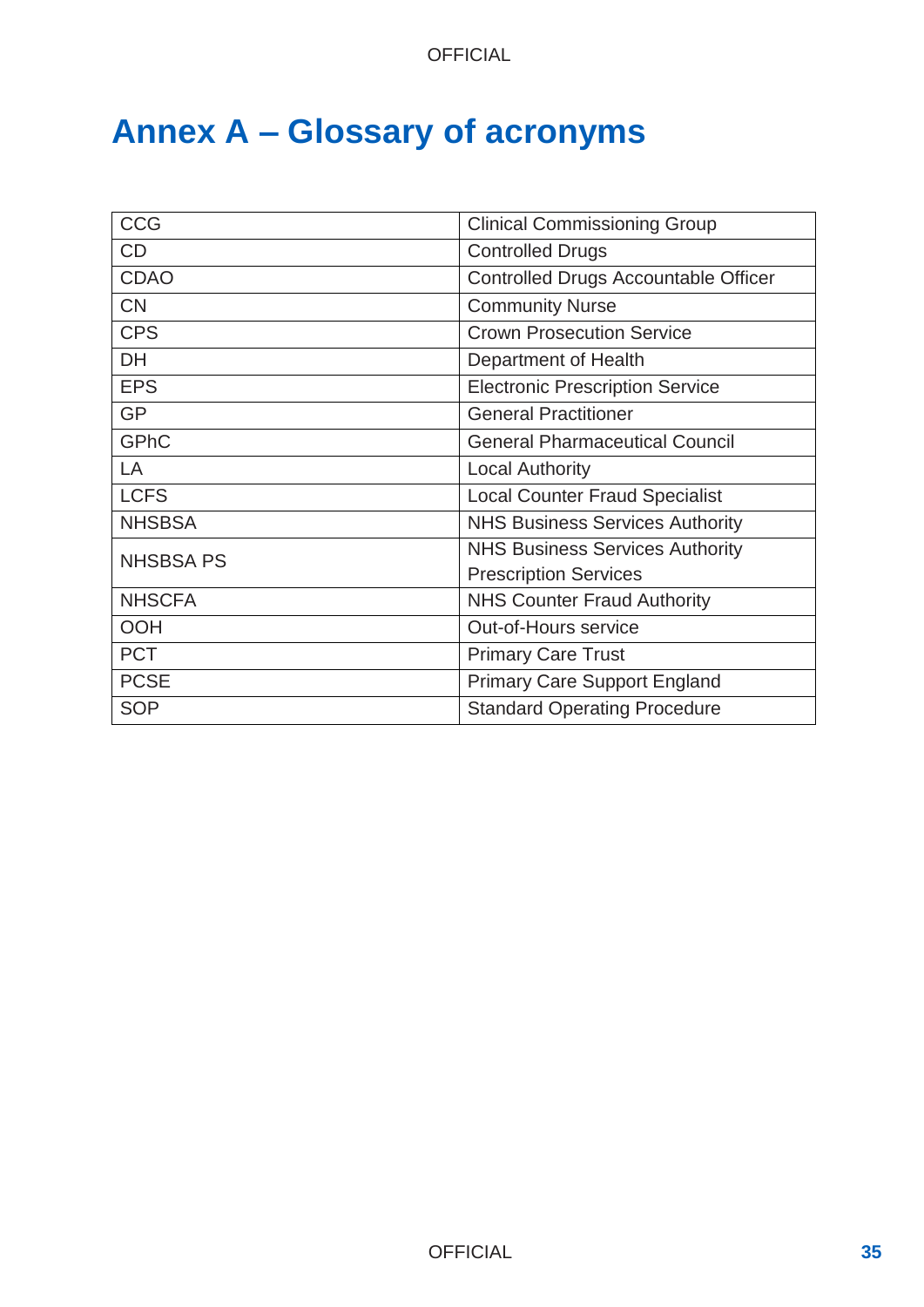# **Annex B – Incident response table**

| <b>Nature of incident</b>                                                                                                                                                             | Who should be contacted?                                                                                                                                                                                                            |
|---------------------------------------------------------------------------------------------------------------------------------------------------------------------------------------|-------------------------------------------------------------------------------------------------------------------------------------------------------------------------------------------------------------------------------------|
| There is a discrepancy in prescription<br>forms ordered and received. $\rightarrow$                                                                                                   | <b>Contact supplier</b><br>Ask the driver to remain on site while<br>the supplier is contacted.                                                                                                                                     |
| If, following enquiries with the supplier,<br>the discrepancy in prescription forms<br>ordered and received cannot be<br>accounted for, and forms are still missing.<br>$\rightarrow$ | Notify the designated person with<br>overall responsibility for<br>prescription forms at the<br>organisation, the CDAO, LCFS and<br>police as required. Report the matter<br>using the organisation's incident<br>reporting system. |
|                                                                                                                                                                                       | An alert/warning may be circulated<br>locally and/or regionally. If fraud is<br>suspected, details of the incident must<br>be reported to the NHSCFA.                                                                               |
| If prescription forms are lost through<br>negligence or by accident. $\rightarrow$                                                                                                    | Notify the designated person with<br>overall responsibility for<br>prescription forms at the<br>organisation, the CDAO, LCFS and<br>police as required. Report the matter<br>using the organisation's incident<br>reporting system  |
|                                                                                                                                                                                       | An alert/warning may be circulated<br>locally and/or regionally. If fraud is<br>suspected, details of the incident must<br>be reported to the NHSCFA.                                                                               |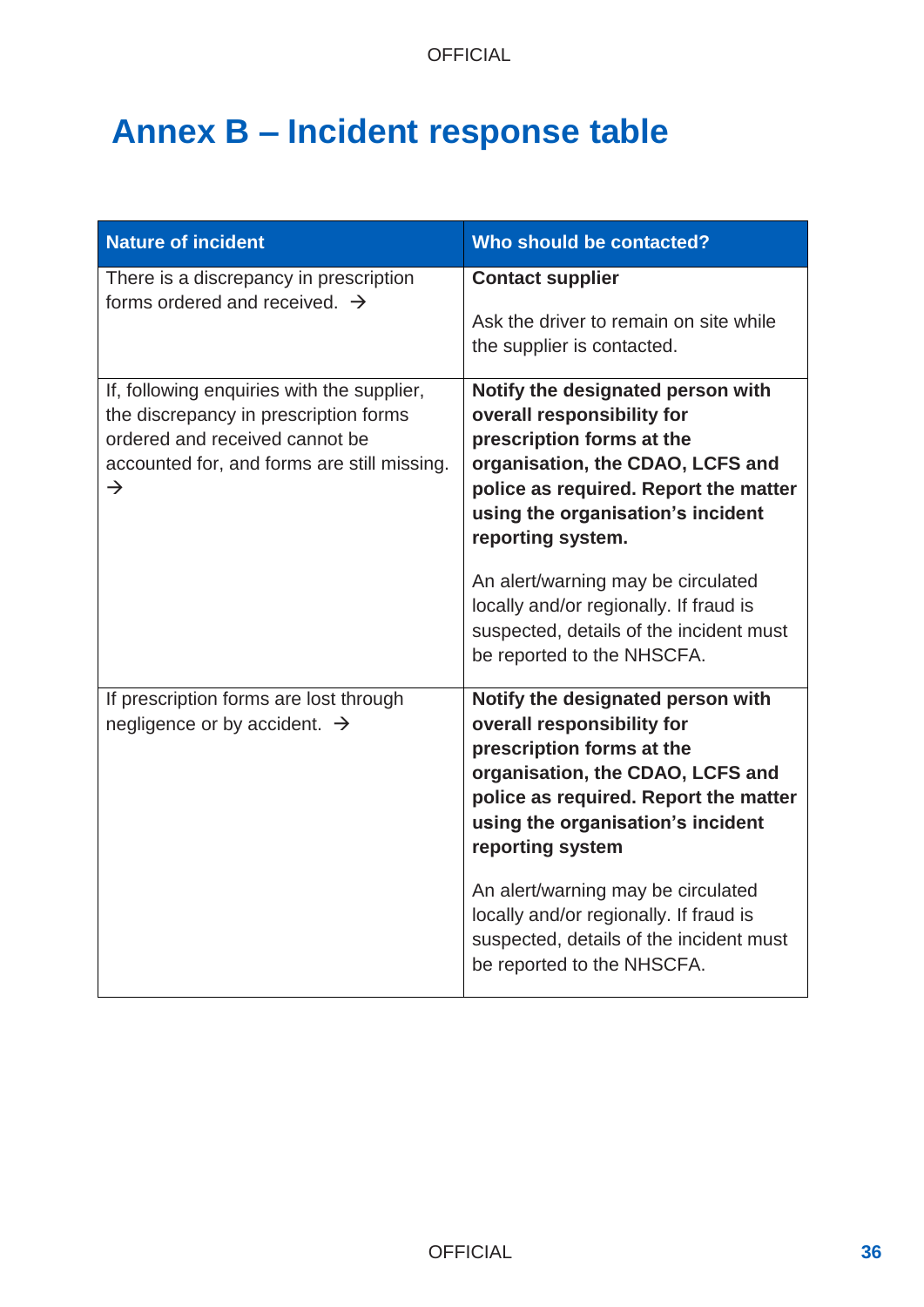| If prescription forms are stolen. $\rightarrow$                                                     | Contact the police and report the<br>matter using the organisation's<br>incident reporting system. Notify the<br><b>CDAO, LCFS and those responsible</b><br>for security.                                                                    |
|-----------------------------------------------------------------------------------------------------|----------------------------------------------------------------------------------------------------------------------------------------------------------------------------------------------------------------------------------------------|
|                                                                                                     | An alert/warning may be circulated<br>locally and/or regionally. If fraud is<br>suspected, details of the incident must<br>be reported to the NHSCFA.                                                                                        |
| If it is suspected that a presented<br>prescription form is forged or counterfeit.<br>$\rightarrow$ | <b>Check with Prescriber then, if</b><br>appropriate, notify the CDAO, LCFS,<br>police and report to the NHSCFA via<br>the NHS Fraud & Corruption<br><b>Reporting Line 0800 028 40 60 or</b><br>online at<br>https://cfa.nhs.uk/reportfraud. |
| If it is suspected that prescription forms<br>are being misused. $\rightarrow$                      | <b>Check with Prescriber then, if</b><br>appropriate, notify the CDAO, LCFS,<br>police and report to the NHSCFA via<br>the NHS Fraud & Corruption<br><b>Reporting Line 0800 028 40 60 or</b><br>online at<br>https://cfa.nhs.uk/reportfraud. |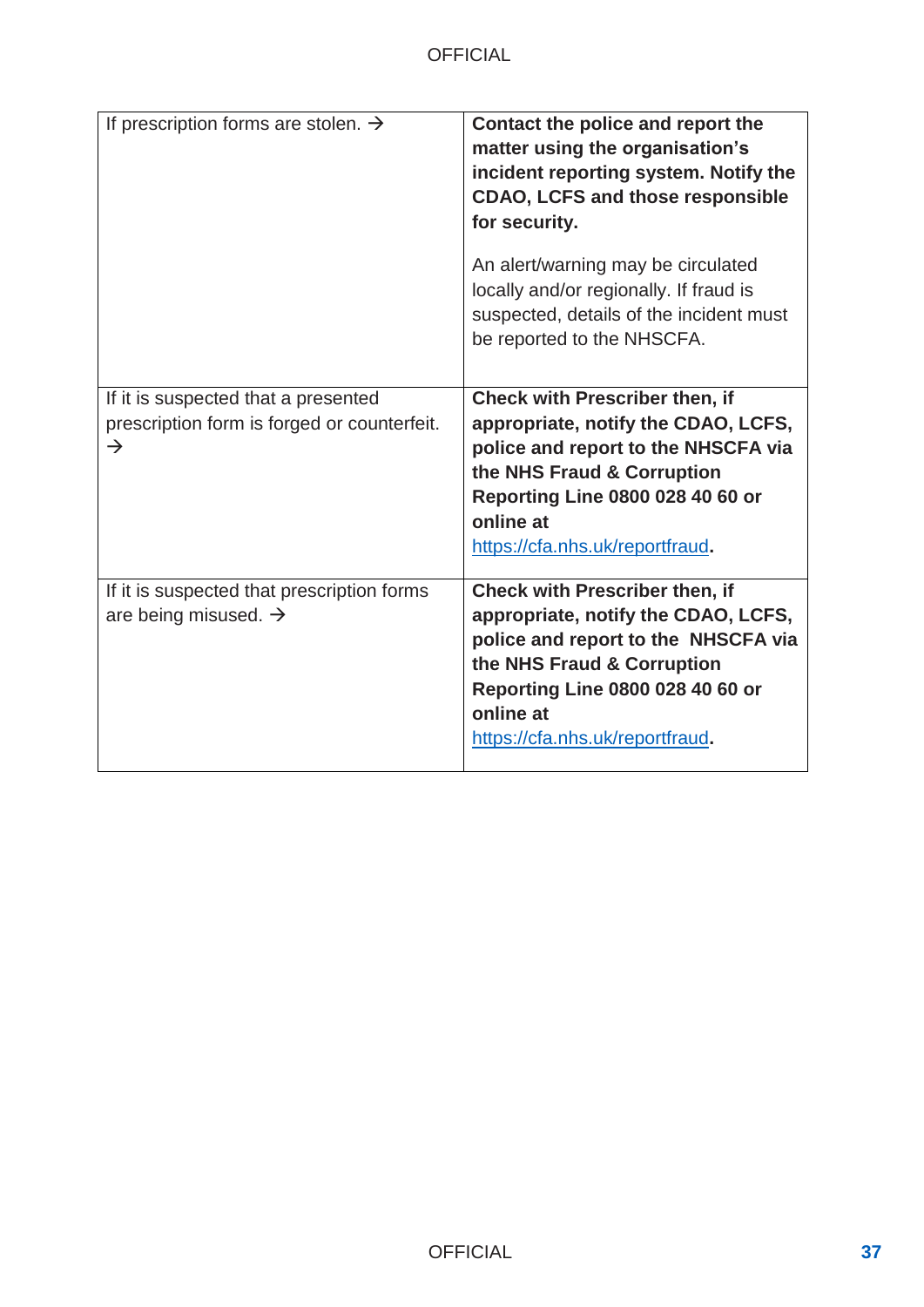# **Annex C – Key responsibilities in incident investigation**

| <b>Individual</b><br>identifying loss of                                        | Follow local procedures and guidance for the<br>immediate reporting of incident.                                                                                                                                                                                                                                                                                                                                                                                                                                                                                                                                                                                                                                                                                                                                                                                                                                                                                                                                                                                                    |
|---------------------------------------------------------------------------------|-------------------------------------------------------------------------------------------------------------------------------------------------------------------------------------------------------------------------------------------------------------------------------------------------------------------------------------------------------------------------------------------------------------------------------------------------------------------------------------------------------------------------------------------------------------------------------------------------------------------------------------------------------------------------------------------------------------------------------------------------------------------------------------------------------------------------------------------------------------------------------------------------------------------------------------------------------------------------------------------------------------------------------------------------------------------------------------|
| forms<br>(e.g. Prescriber,<br>Manager, person<br>taking receipt of<br>delivery) | Provide details of the number of prescription forms<br>ш<br>stolen, their serial numbers, and where and when<br>they were stolen. Prescribers should follow local<br>instructions following the loss or theft of prescription<br>forms – this may include writing and signing<br>prescription forms in a particular colour for a period of<br>two months.                                                                                                                                                                                                                                                                                                                                                                                                                                                                                                                                                                                                                                                                                                                           |
| <b>Organisation</b>                                                             | Ensure matter is reported immediately to the<br>$\blacksquare$<br>supplier/PSCE/police/CDAO/LCFS/those responsible<br>for security as appropriate.<br>If fraud is suspected, details of the incident must be<br>reported to the NHSCFA.<br>Ensure a local incident form has been completed.<br>ш<br>Following the reported loss of a prescription form, the<br>ш<br>organisation will normally inform a prescriber to write<br>and sign all prescriptions in a particular colour<br>(normally red) for a period of two months.<br>The organisation will inform all pharmacies in their<br>ш<br>area and adjacent CCGs/PCSE/NHS England local<br>area teams of the name and address of the<br>prescriber concerned, the approximate number of<br>prescription forms stolen and the period within which<br>the prescriber will write in a specific colour. This will<br>normally be put in writing within 24 hours with the<br>exception of weekends.<br>In consultation with the LCFS, the organisation<br>should take necessary action to minimise the abuse<br>of the forms taken. |
| <b>Local Counter</b><br><b>Fraud Specialist</b>                                 | Ensure matter has been reported to the police and<br>ш<br>determine action taken. Ensure incident form has<br>been completed on organisation's incident reporting<br>system.                                                                                                                                                                                                                                                                                                                                                                                                                                                                                                                                                                                                                                                                                                                                                                                                                                                                                                        |
|                                                                                 | Liaise with and inform relevant staff such as the chief<br>ш<br>pharmacist, medicines management team, director of                                                                                                                                                                                                                                                                                                                                                                                                                                                                                                                                                                                                                                                                                                                                                                                                                                                                                                                                                                  |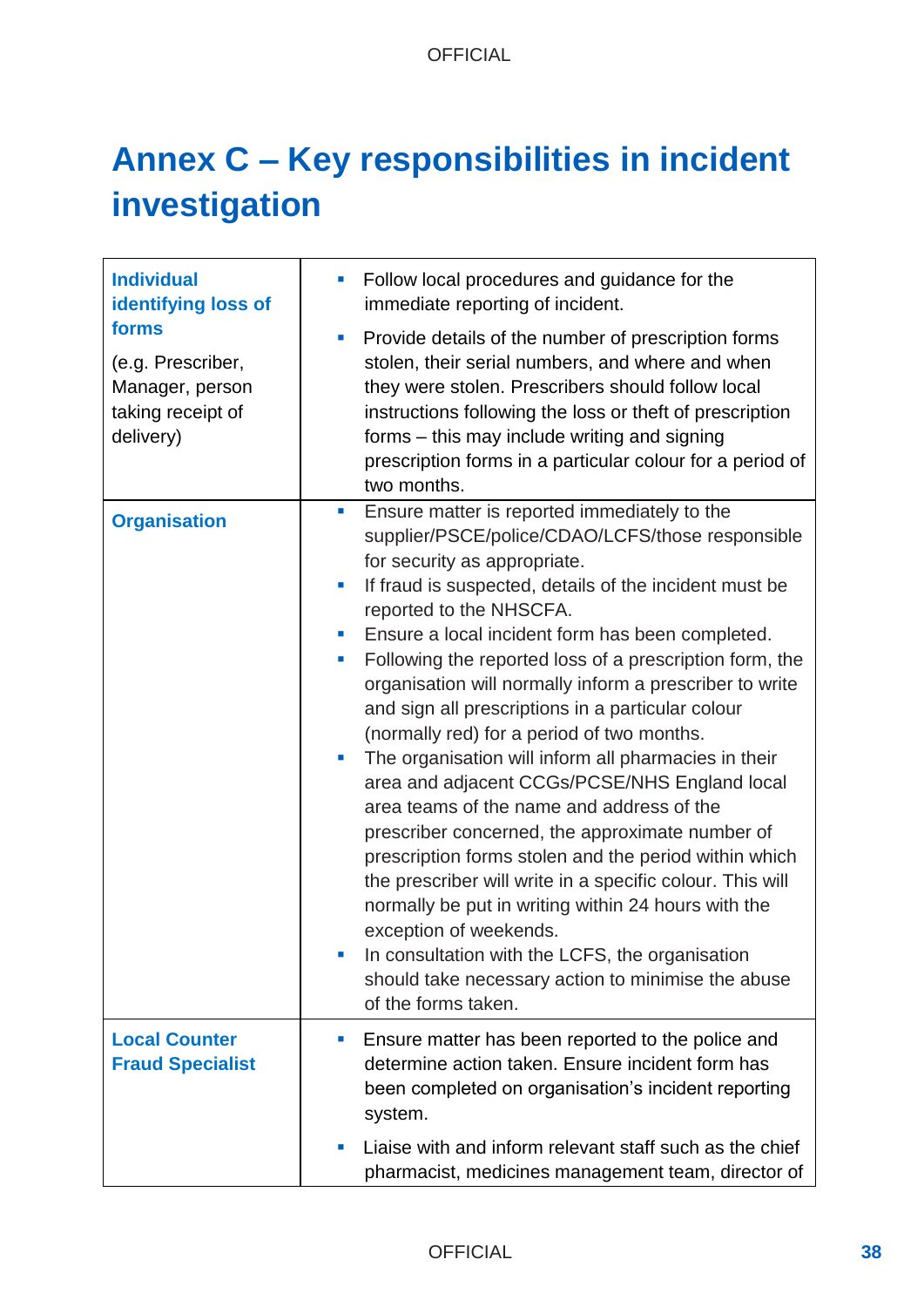| clinical services and the nurse prescribing lead. This<br>list is not exhaustive and the LCFS or nominated<br>equivalent should inform all the appropriate staff.               |
|---------------------------------------------------------------------------------------------------------------------------------------------------------------------------------|
| Investigate cases of suspected<br><b>Contract</b><br><b>FRAUD/BRIBERY/CORRUPTION using appropriate</b><br>powers where applicable.                                              |
| Report investigations to the director of finance.                                                                                                                               |
| Report to NHSCFA all cases of suspected<br><b>FRAUD/BRIBERY/CORRUPTION.</b>                                                                                                     |
| Where the director of finance believes<br><b>FRAUD/BRIBERY/CORRUPTION to be present a</b><br>full report should be sent to the audit committee,<br>internal and external audit. |
| Liaise/notify the organisation's security specialist or<br>nominated equivalent as required.                                                                                    |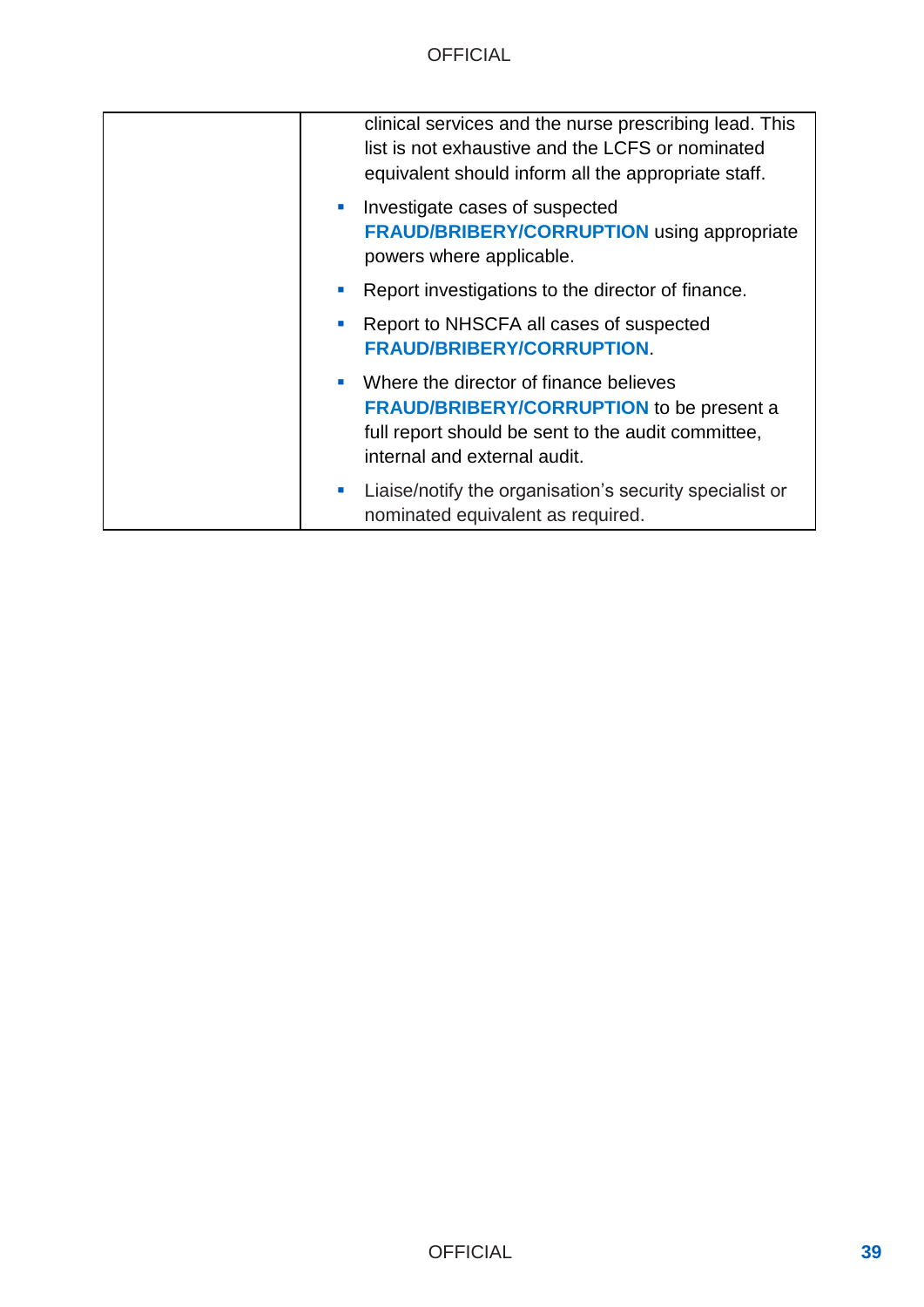# **Annex D – Instructions for completion of a suggested prescription form register**

## **1. Computer/handwritten prescriptions**

- 1.1. A separate page should be used for each prescriber whose name appears on the prescription and prescriber details should be recorded at the top of the page. Sample sheets for computer/handwritten prescriptions available at annex E.
- 1.2. **Date ordered** Date the new prescriptions were ordered by the nominated person with this responsibility.
- 1.3. **Ordered by (initials)** Initials of the person who placed the order.
- 1.4. **Method of order** Indicate if the order was placed by fax, phone call or through an electronic spreadsheet.
- 1.5. **Amount ordered (including order no.)** Number of prescriptions ordered including the order number of this particular order.
- 1.6. **Date received** Date the delivery arrived at the organisation/premises and was placed in the lockable prescription store.
- 1.7. **Amount received** Total number of prescriptions received.
- 1.8. **Received by (initials)** Initials of the person who received the delivery of the prescription forms.
- 1.9. **Serial numbers** The first and last serial number of each pad should be recorded.
- 1.10. **Stored by (initials)** Initials of the person who placed the prescriptions in the store and who completed the register.
- 1.11. **Date taken for use** Date the pad was removed from the store for use by the prescriber, the GP's computer terminal, the repeat prescription terminal or, in the case of a handwritten pad, locums.
- 1.12. **Taken by (initials)** Initials of the person removing the prescription pad from the store.
- 1.13. **Given to: (prescriber/location/locum)** The location where the pad will be used or the name of the prescriber, e.g. clinic, repeat prescription terminal or prescriber name. If the pad is for use by locums, record 'locum' and transfer the details of the serial numbers to the locum sheet.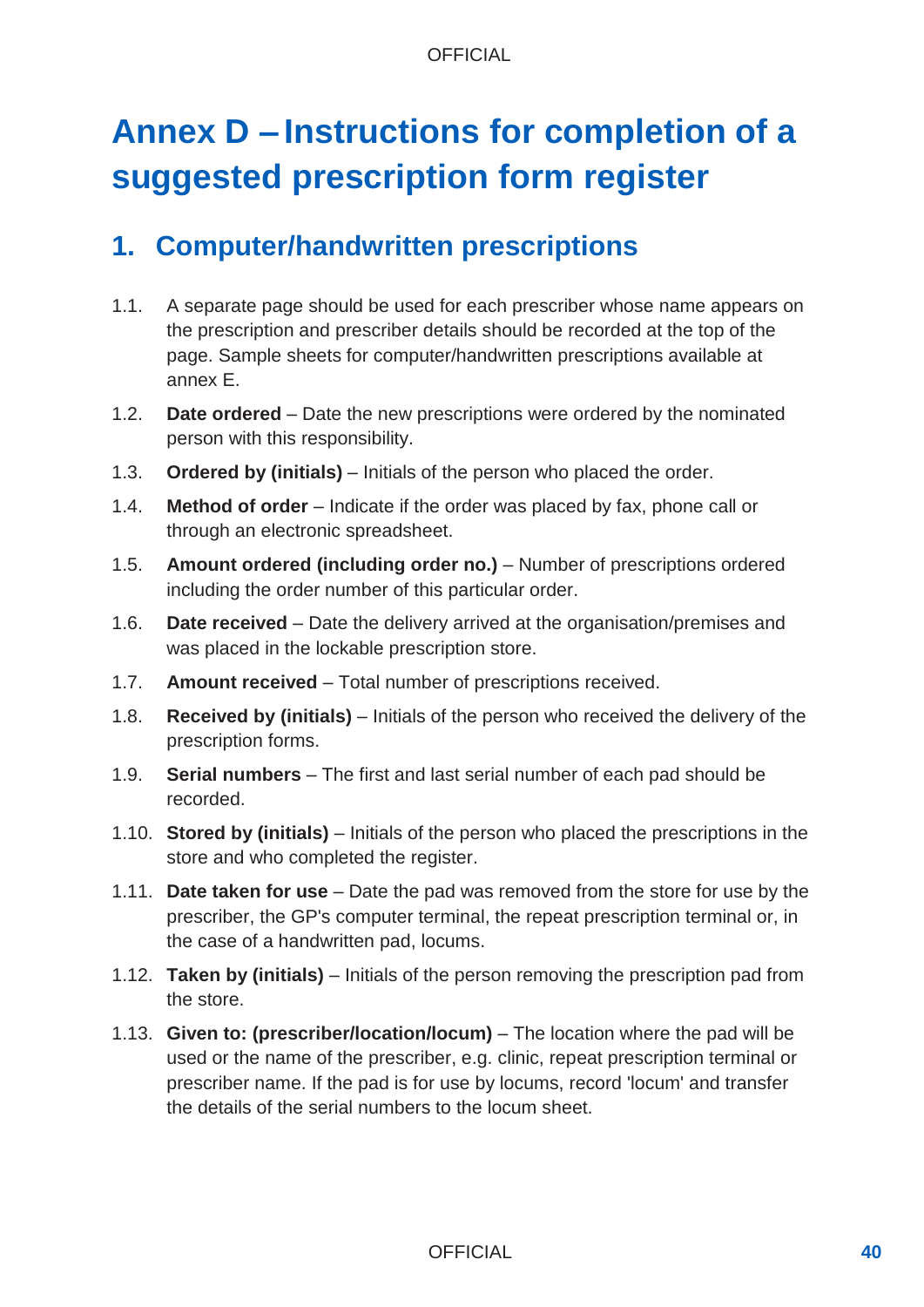## **2. Locum sheet**

- 2.1. Only one working pad should be kept for use by locums. Complete the details of the GP whose pad is being used and the serial numbers of that pad at the top of the sheet. See annex H for sample sheets for use by locums.
- 2.2. **Date of use** Date the locum is in the practice.
- 2.3. **Taken by (initials)**  Initials of the person removing the prescription pad from the store.
- 2.4. **Given to: (GP locum name)**  Record the name of the locum GP.
- 2.5. **Session** The session for which the locum is in the practice, e.g. morning or afternoon.
- 2.6. **Name of practitioner on form** Record the name of the GP whose details appear on the prescription form, i.e. the GP whom the locum is filling in for.
- 2.7. **Number of prescriptions** Number of prescriptions given to the locum for use during that session.
- 2.8. **Serial numbers** List the serial numbers of the prescriptions given to the locum (first and last numbers in sequence).
- 2.9. **Serial numbers returned** Record the serial number of prescriptions returned at the end of the session. Returned prescriptions can be re-issued to other locums or the same locum for use during another session.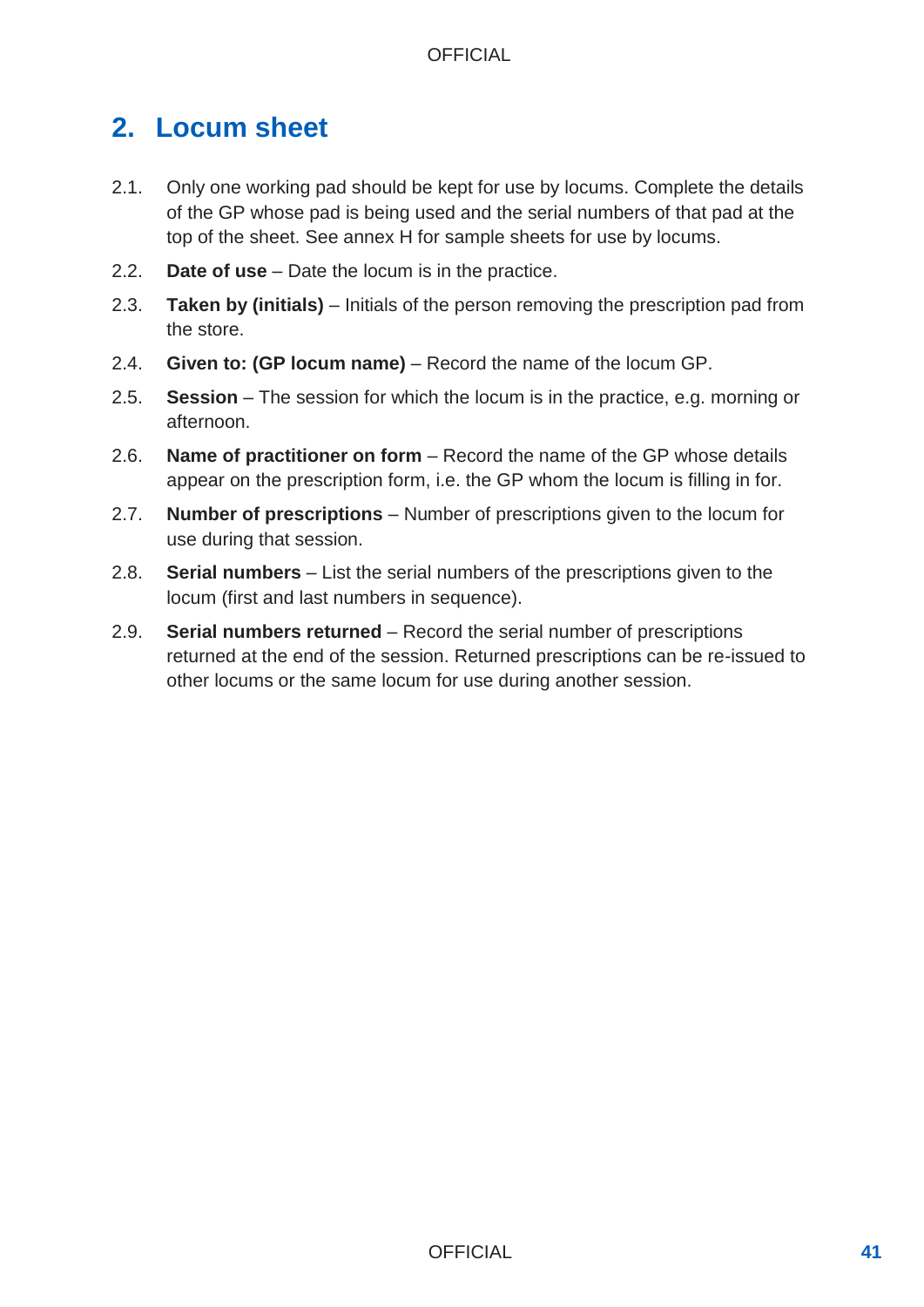# **Annex E – Examples of good practice already in use by organisations**

Prescription log sheet **Computer prescriptions** Prescriber …………………………………………………………

| Date<br>ordered | Ordered<br>by (initials) of order | <b>Method</b> | Amount<br>ordered<br>(including<br>order no.) | <b>Date</b><br>received | <b>Amount</b><br>received | (initials) | <b>Received by Serial numbers</b> | <b>Stored by</b><br>(initials) | <b>Date</b><br>taken<br>for use | <b>Taken by</b><br>(initials) | <b>Given to:</b><br>prescriber/<br><b>location</b> |
|-----------------|-----------------------------------|---------------|-----------------------------------------------|-------------------------|---------------------------|------------|-----------------------------------|--------------------------------|---------------------------------|-------------------------------|----------------------------------------------------|
|                 |                                   |               |                                               |                         |                           |            |                                   |                                |                                 |                               |                                                    |
|                 |                                   |               |                                               |                         |                           |            |                                   |                                |                                 |                               |                                                    |
|                 |                                   |               |                                               |                         |                           |            |                                   |                                |                                 |                               |                                                    |
|                 |                                   |               |                                               |                         |                           |            |                                   |                                |                                 |                               |                                                    |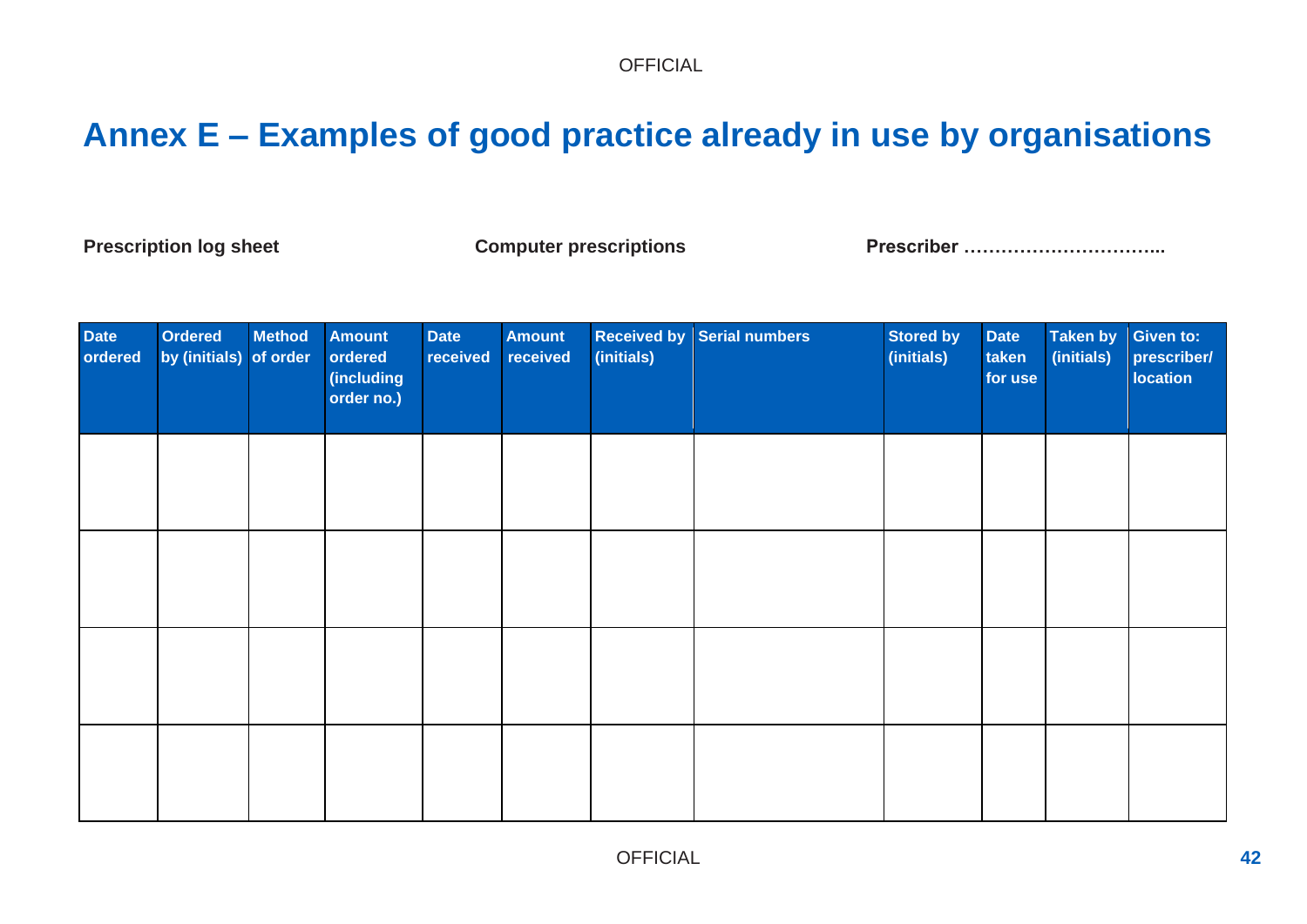Prescription log sheet **Nandwritten prescriptions** Prescriber …………………………………………………

| Date<br>ordered | Ordered<br>by (initials) of order | <b>Method</b> | <b>Amount</b><br>ordered<br>(including<br>order no.) | Date<br>received | <b>Amount</b><br>received | <b>Received</b><br>by (initials) | <b>Serial numbers</b> | <b>Stored by</b><br>(initials) | <b>Date</b><br>taken<br>for use | Taken by Given to:<br>(initials) | (prescriber/<br>locum) |
|-----------------|-----------------------------------|---------------|------------------------------------------------------|------------------|---------------------------|----------------------------------|-----------------------|--------------------------------|---------------------------------|----------------------------------|------------------------|
|                 |                                   |               |                                                      |                  |                           |                                  |                       |                                |                                 |                                  |                        |
|                 |                                   |               |                                                      |                  |                           |                                  |                       |                                |                                 |                                  |                        |
|                 |                                   |               |                                                      |                  |                           |                                  |                       |                                |                                 |                                  |                        |
|                 |                                   |               |                                                      |                  |                           |                                  |                       |                                |                                 |                                  |                        |
|                 |                                   |               |                                                      |                  |                           |                                  |                       |                                |                                 |                                  |                        |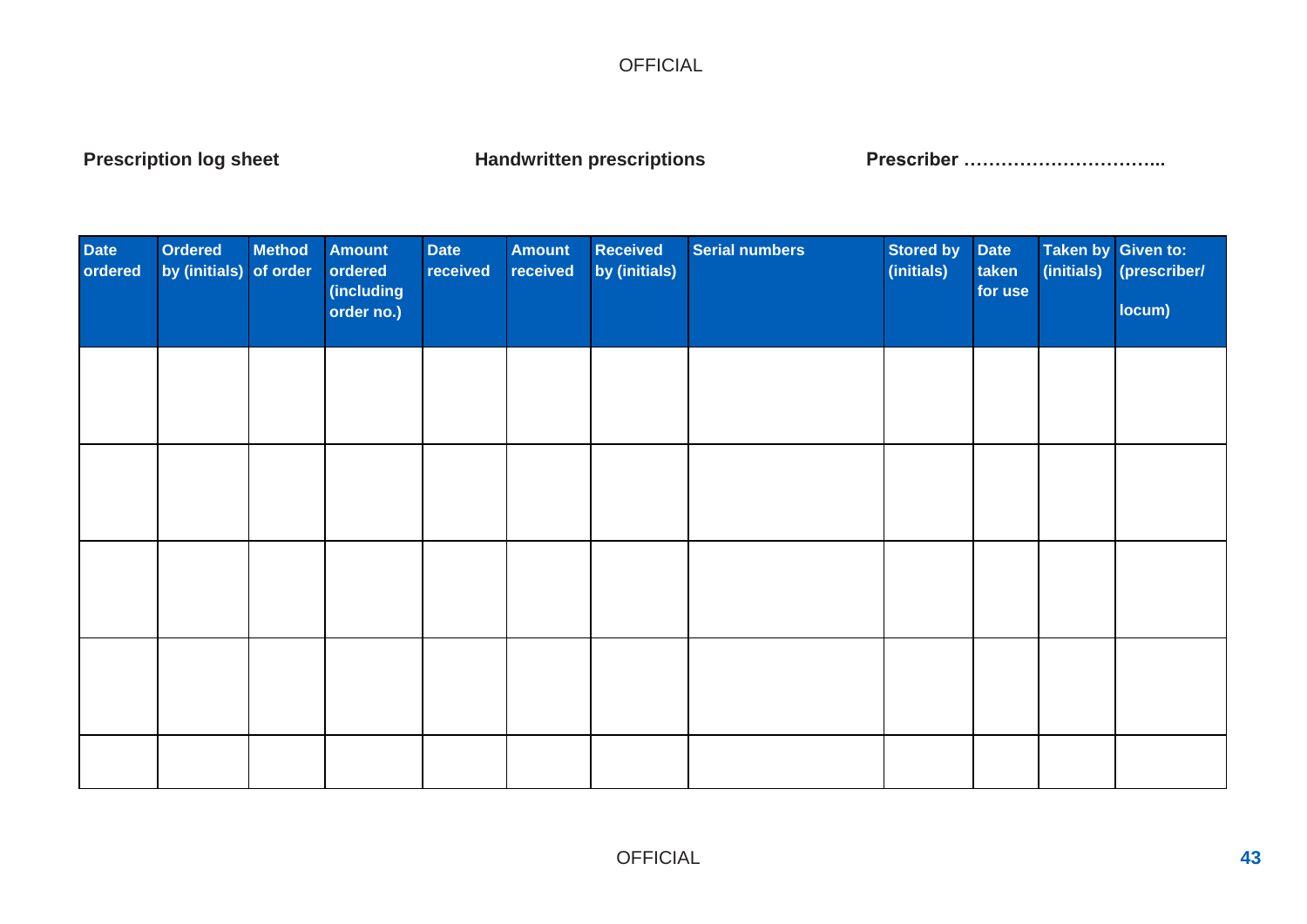Prescription log sheet **Locum handwritten prescriptions Dr Locum**………………

| Date of Taken by:<br>use (initials)<br>(initials) | Given to:<br>(GP locum name) | Session details Name of | practitioner on<br>form | <b>Number of</b><br>prescriptions | Serial numbers issued | Serial numbers returned |
|---------------------------------------------------|------------------------------|-------------------------|-------------------------|-----------------------------------|-----------------------|-------------------------|
|                                                   |                              |                         |                         |                                   |                       |                         |
|                                                   |                              |                         |                         |                                   |                       |                         |
|                                                   |                              |                         |                         |                                   |                       |                         |
|                                                   |                              |                         |                         |                                   |                       |                         |
|                                                   |                              |                         |                         |                                   |                       |                         |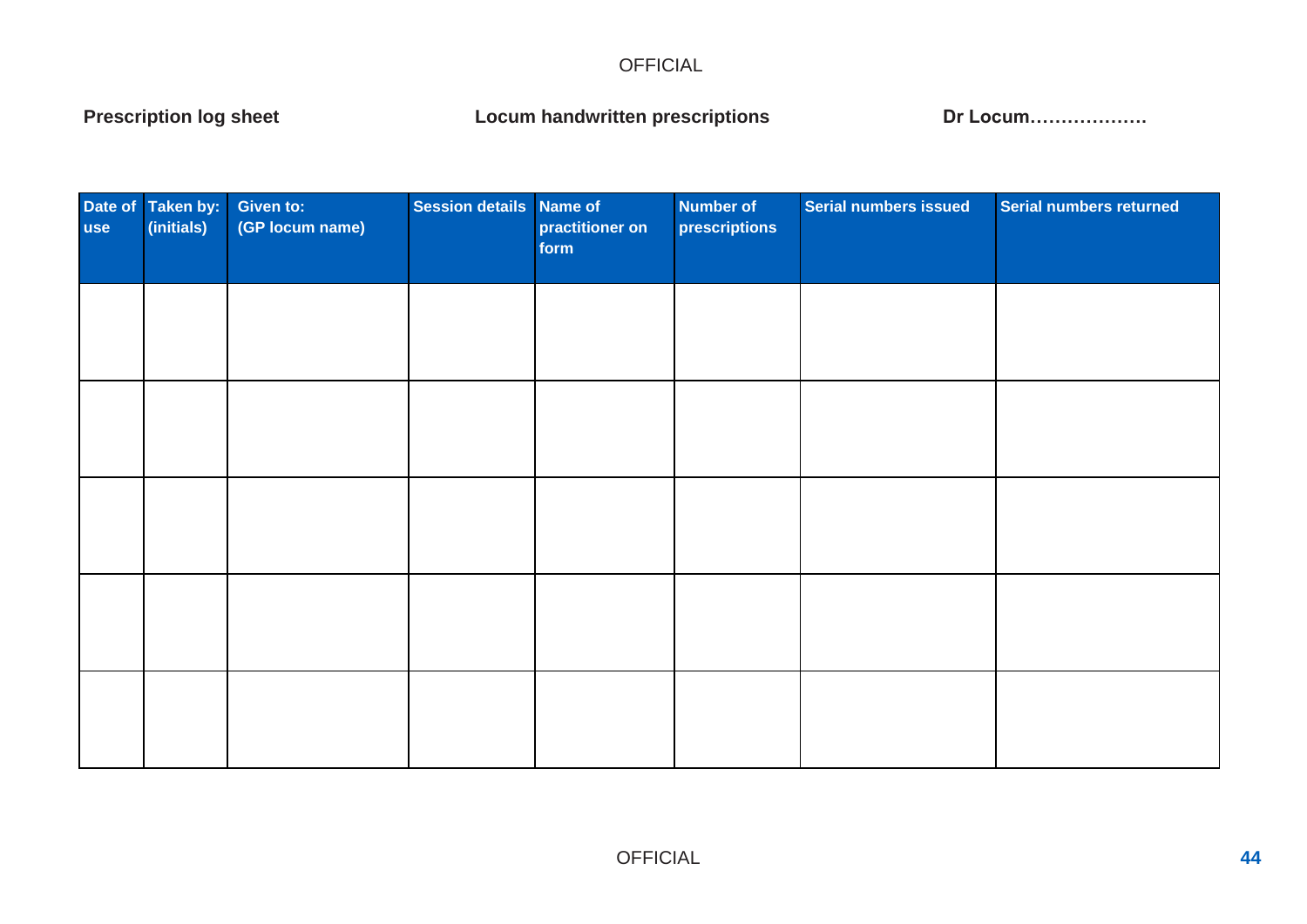# **Annex F – Process for registering for access to order forms<sup>17</sup>**

## **Xerox (UK) Ltd will require confirmation that all organisations have been authorised by their NHS or local authority commissioner.**

- 1. Organisations must contact Xerox (UK) Ltd to obtain a template to confirm user, delivery, invoicing and access rights details so they can be registered on the Xerox system. Users must be registered before any forms can be ordered by them.
- 2. At least one user must be identified as a "Reports User" as only they will be allowed to add or change user and delivery details. The remaining users will only be allowed to place orders.
- 3. Users who are entitled to order secure prescription forms should be annotated as requiring "Secure Catalogue Access" on the Xerox registration template.
- 4. It is acknowledged that the "Reports User" may not actually order forms but they should hold a position of authority where they have sufficient responsibility and autonomy to make these decisions.
- 5. The completed templates should then be sent to nhsorders@xerox.com
- 6. Xerox (UK) Ltd or the NHS Contract Management Team may subsequently contact the Commissioning or Provider organisation if anything needs to be clarified as part of the verification process.
- 7. When the users have been registered on the Xerox system, Xerox (UK) Ltd will email each user providing a link to the ordering web site and details of the next steps.

## **Transitional arrangements – important information**

<sup>17</sup>

This is an extract from 'NHS and LA Reforms Factsheet' 1 March 2013 v1.0. For the latest version, please see

[http://www.nhsbsa.nhs.uk/PrescriptionServices/Documents/PrescriptionServices/NHS\\_Reforms\\_factsheet\\_1\\_v](http://www.nhsbsa.nhs.uk/PrescriptionServices/Documents/PrescriptionServices/NHS_Reforms_factsheet_1_v1.0.pdf) [1.0.pdf](http://www.nhsbsa.nhs.uk/PrescriptionServices/Documents/PrescriptionServices/NHS_Reforms_factsheet_1_v1.0.pdf)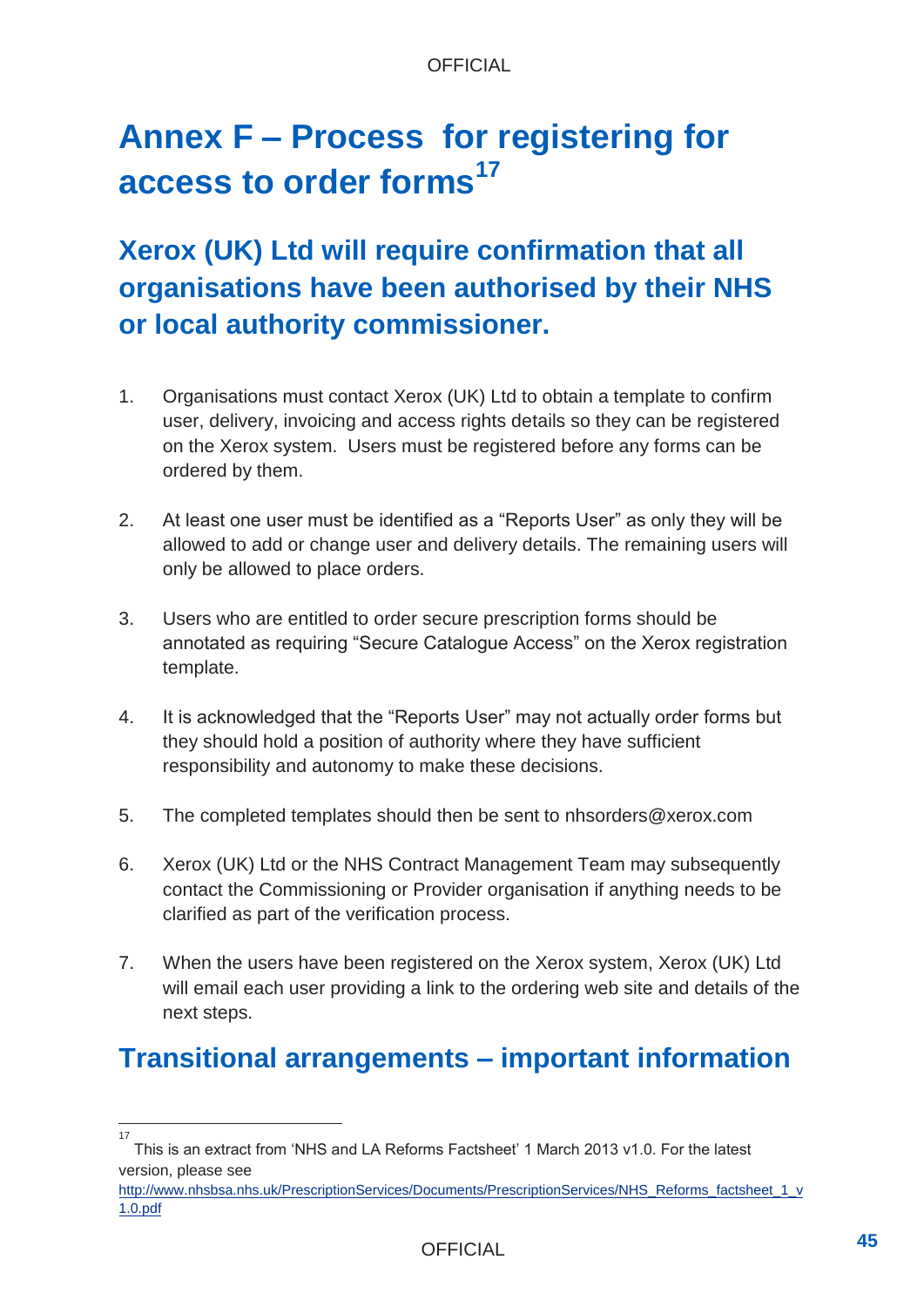Where prescribers use their IT systems to print details on the prescriptions they need to ensure they comply with the requirements for overprinting of NHS prescription forms. The overprint specifications can be found at [www.nhsbsa.nhs.uk/PrescriptionServices/938.aspx](http://www.nhsbsa.nhs.uk/PrescriptionServices/938.aspx)

Pre-printed personalised prescription forms used by certain groups as listed below will need to be reordered with the relevant new organisational codes for each prescriber, supplies of old form should be destroyed securely.

- **EXECOMMUNITY NURSES With the identifier CN**
- **Where a cost centre is set up with a new code, or**
- where the transfer of the service leads to a different phone number or address.

The organisation responsible for ordering NHS prescription forms must also inform NHS Prescription Services about prescribers and their cost centres.